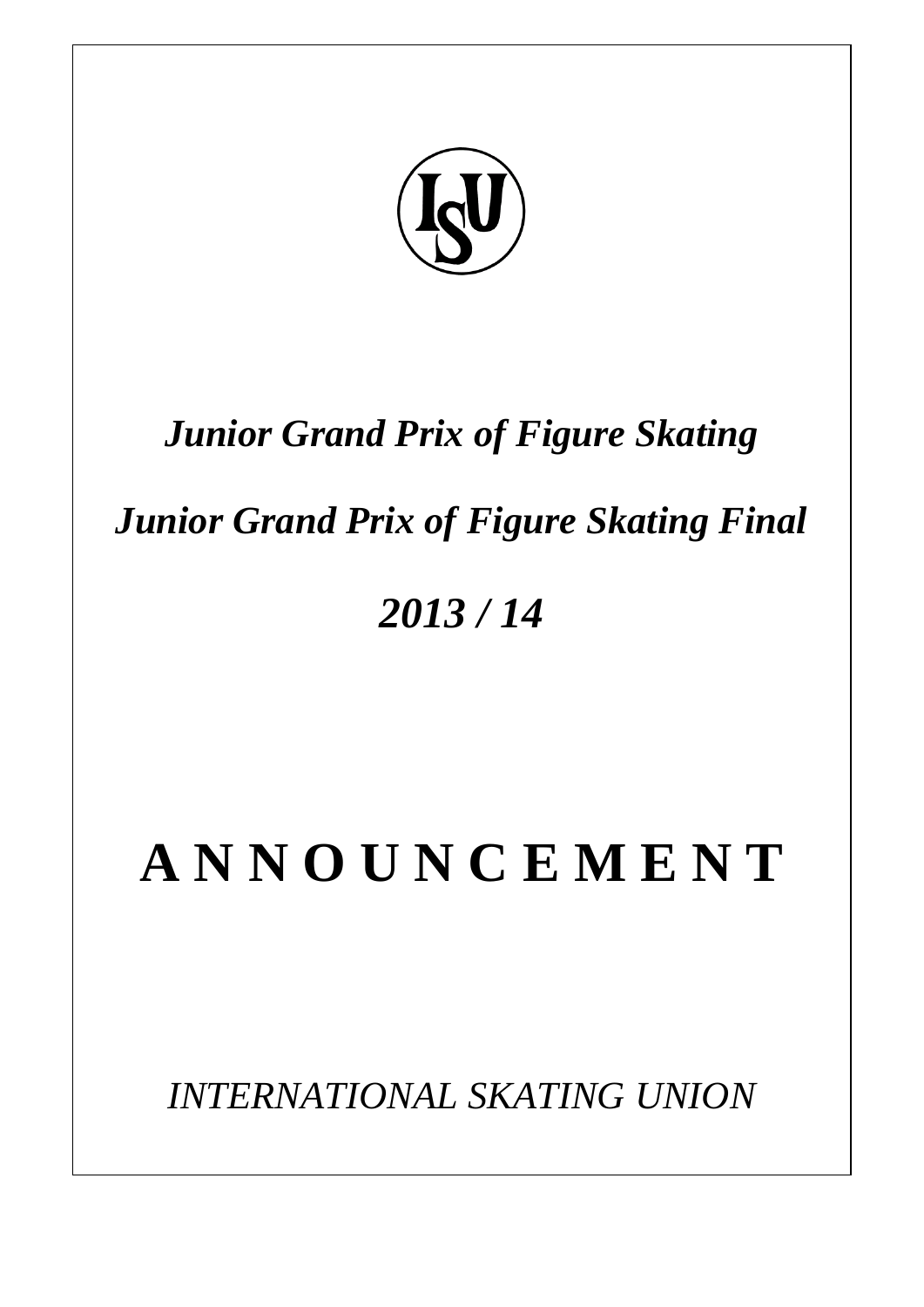#### **1. GENERAL**

The ISU Junior Grand Prix of Figure Skating comprises seven (7) international junior Figure Skating events and the ISU Junior Grand Prix of Figure Skating Final. All seven events will be held with the approval and the assistance of the International Skating Union, under the responsibility of the organizing Member concerned and in accordance with the ISU Constitution and General Regulations 2012, the Special Regulations & Technical Rules Single & Pair Skating and Ice Dance 2012, the relevant ISU Communications and the "Memorandum for hosting an ISU Junior Grand Prix event" latest issue.

Participation in the seven events and the Final of the ISU Junior Grand Prix of Figure Skating is open to all Competitors who belong to an ISU Member, and qualify with regard to eligibility according to Rule 102, provided their ages fall within the limits specified in Rule 108, paragraph 2 c) and they meet the participation, citizenship and residency requirements in Rule 109, paragraphs 1 through 5 and ISU Communication 1420 or any update of this Communication. Passports of the skaters, as well as the ISU Clearance Certificate, if applicable, must be presented at the accreditation of each individual event and the Final for verification. All competitors must be entered through their Members.

**Skaters/couples entered for an event of the ISU Junior Grand Prix of Figure Skating may not participate in the same discipline of an event of the ISU Grand Prix of Figure Skating (senior) in the same season. Only skaters participating in different disciplines may enter into both the ISU Grand Prix of Figure Skating and the ISU Junior Grand Prix of Figure Skating in the same season. This regulation does not reflect any participation at the ISU Championships or any other international competitions not included in the ISU Junior Grand Prix of Figure Skating or the ISU Grand Prix of Figure Skating.**

The seven events of the ISU Junior Grand Prix of Figure Skating are:

| 1 <sup>st</sup> event | (incl. Pairs) | Riga, LAT        | $27.08 - 01.09.2013$ |
|-----------------------|---------------|------------------|----------------------|
| $2nd$ event           |               | Mexico City, MEX | $04.09 - 08.09.2013$ |
| $3rd$ event           | (incl. Pairs) | Kosice, SVK      | $11.09 - 15.09.2013$ |
| $4th$ event           |               | Gdansk, POL      | $18.09 - 22.09.2013$ |
| $5th$ event           | (incl. Pairs) | Minsk, BLR       | $25.09 - 29.09.2013$ |
| $6th$ event           | (incl. Pairs) | Ostrava, CZE     | $02.10 - 06.10.2013$ |
| $7th$ event           | (incl. Pairs) | Tallinn, EST     | $09.10 - 13.10.2013$ |

The combined ISU Grand Prix of Figure Skating Final (Juniors and Seniors) will be organized for the best Men, Ladies, Pairs and Ice Dance Couples in

#### **Fukuoka, Japan December 5 – 8, 2013**

A point system for the seven events of the ISU Junior Grand Prix of Figure Skating has been established to qualify the skaters for the ISU Junior Grand Prix of Figure Skating Final. Points will be obtained according to the results in each of the seven events comprising the ISU Junior Grand Prix of Figure Skating.

According to the results of the previous ISU World Junior Figure Skating Championships, Members are entitled to enter skaters in the seven events of the ISU Junior Grand Prix of Figure Skating as shown in the annexes (see also paragraph 2 of this Announcement).

No skater (Lady, Man, Pair or Dance Couple) is allowed to participate in more than two events of the ISU Junior Grand Prix of Figure Skating, while each result will be taken into consideration for points (see paragraph 3).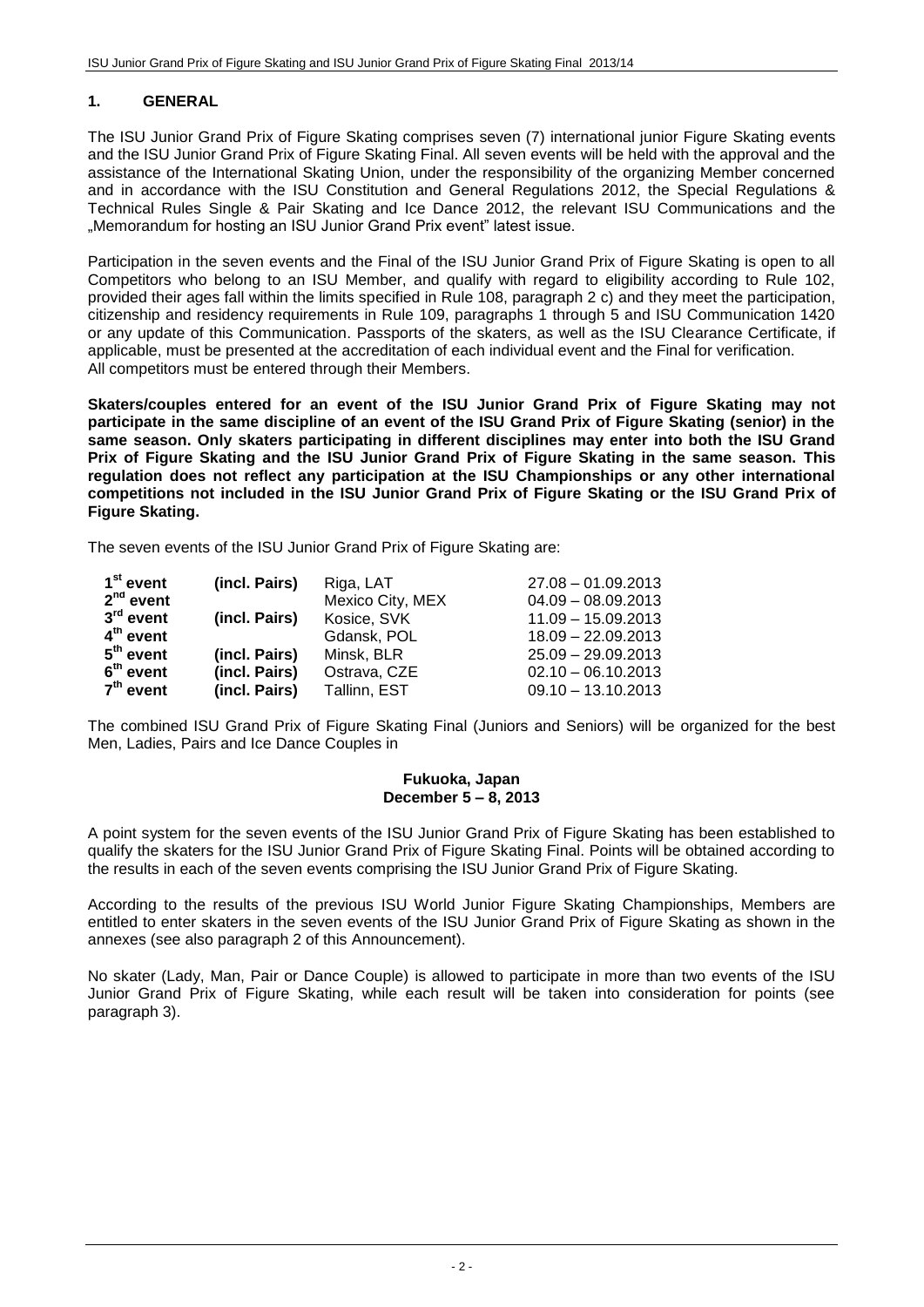#### **2. ENTRIES**

#### **2.1 Men and Ladies**

Members are entitled to enter competitors in the different events of the ISU Junior Grand Prix of Figure Skating in Men and Ladies according to the following system (see annexed Tables A and B):

#### a) **2 entries in 7 events:**

Members placed one (1) to three (3) at the previous ISU World Junior Figure Skating Championships may enter **two (2) skaters in all seven (7) events** of the ISU Junior Grand Prix of Figure Skating in the category concerned.

#### b) **1 entry in 7 events:**

Members placed **four (4) to six (6)** at the previous ISU World Junior Figure Skating Championships are entitled to enter **one (1) skater in seven (7) events** of the ISU Junior Grand Prix of Figure Skating in the category concerned.

#### c) **1 entry in 6 events:**

Members placed **seven (7) to ten (10)** at the previous ISU World Junior Figure Skating Championships are entitled to enter **one (1) skater in six (6) events** of the ISU Junior Grand Prix of Figure Skating in the category concerned.

#### d) **1 entry in 5 events:**

Members with skaters, who qualified for the Final Free Skating, but were not placed in the first **ten (10)** ISU Members of the previous ISU World Junior Figure Skating Championships, may enter **one (1) skater in five (5) events** of the ISU Junior Grand Prix of Figure Skating in the category concerned.

#### e) **1 entry in 4 events:**

Members with skaters, who placed **25 to 30** in the Short Program of the previous ISU World Junior Figure Skating Championships, may enter **one (1) skater in four (4) events** of the ISU Junior Grand Prix of Figure Skating in the category concerned.

#### f) **1 entry in 3 events:**

Members with skaters, who placed **31 and lower** in the Short Program of the previous ISU World Junior Figure Skating Championships but **participated** in the category concerned, may enter **one (1) skater in three (3) events** of the ISU Junior Grand Prix of Figure Skating in the category concerned.

#### g) **1 entry in 2 events:**

Members, who have **not** participated in the previous ISU World Junior Figure Skating Championships in the category concerned, may enter **one (1) skater** in **two (2)** events of the ISU Junior Grand Prix of Figure Skating in the category concerned.

#### h) **Organizing Member:**

The Organizing Member may enter in its event up to **three (3) Men** and **three (3) Ladies**.

#### **Additional Entries**

For Men and Ladies if any Member mentioned under a) to c) does not use its right to enter skaters in the competition concerned, this slot will be given to the first Member, mentioned under b) for an additional entry. If another Member mentioned under a) to c) does not use its right to enter skaters in the competition concerned, this slot will be given to the second Member mentioned under b). If all Members under b) receive the right of a second entry, all further places not used will not be considered for replacement. The order of priority as listed has to be observed.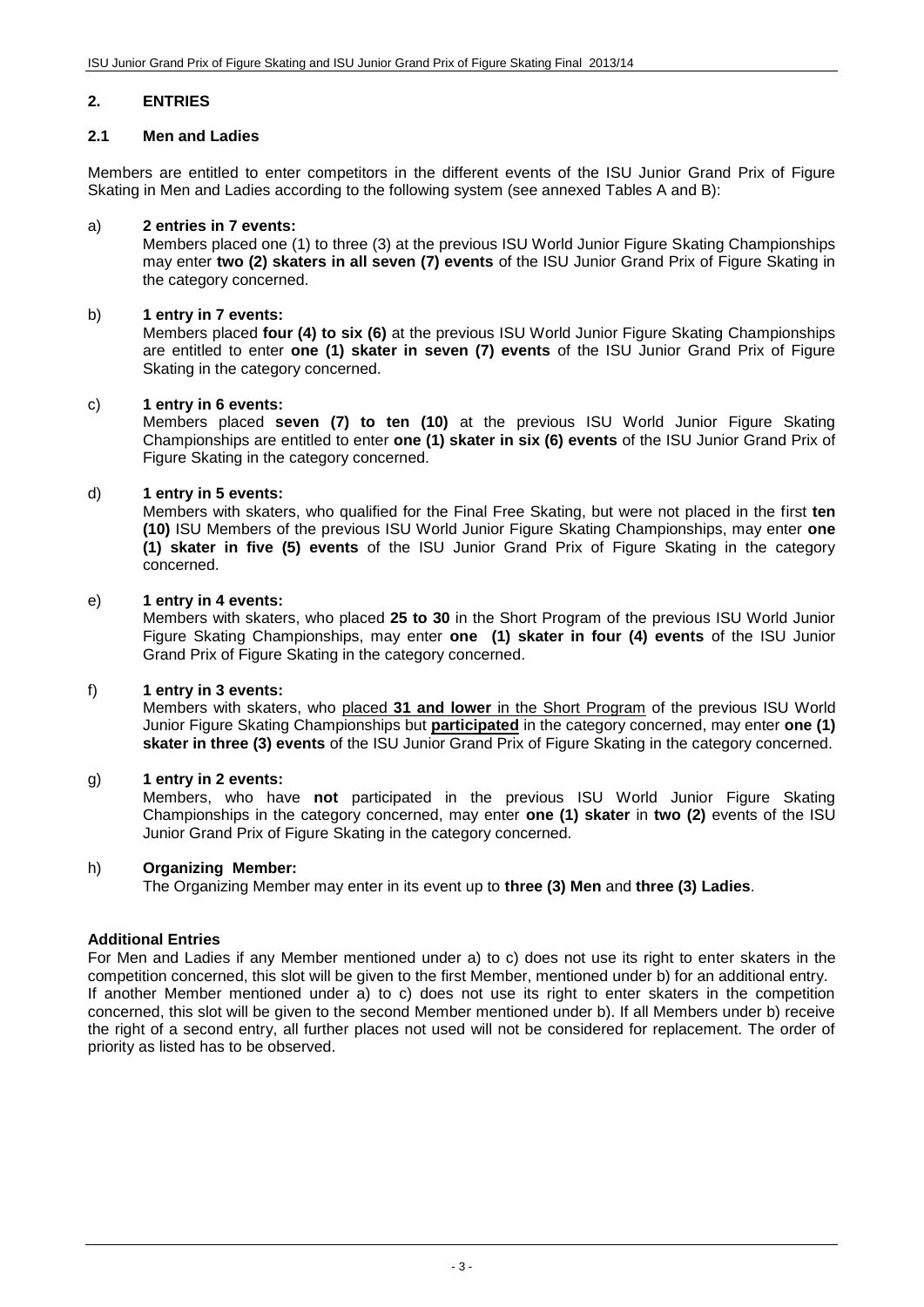#### **2.2 Pairs**

Members are entitled to enter competitors in the different events of the ISU Junior Grand Prix of Figure Skating in Pairs according to the following system (see annexed Table C):

#### a) **3 entries in 5 events:**

Members placed one (1) to four (4) at the previous ISU World Junior Figure Skating Championships may enter **three (3) Pairs in all five (5)** events of the ISU Junior Grand Prix of Figure Skating hosting Pair Skating.

#### b) **2 entries in 5 events:**

Members with skaters, who qualified for the Final Free Skating, but were not placed in the first **four (4)** Members of the previous ISU World Junior Figure Skating Championships, may enter **two (2) Pairs in all five (5) events** of the ISU Junior Grand Prix of Figure Skating hosting Pair Skating.

#### c) **1 entry in 5 events:**

All other Members not mentioned under a) and b) but participated in the previous ISU World Junior Figure Skating Championships in the Short Program are entitled to enter **one Pair in all five (5) events** of the ISU Junior Grand Prix of Figure Skating hosting Pair Skating.

#### d) **1 entry in 3 events:**

All other Members not mentioned under a) to c) are entitled to enter **one Pair in three (3) events** of the ISU Junior Grand Prix of Figure Skating hosting Pair Skating.

#### f) **Organizing Member:**

For the Organizing Member there is no limitation in the number of entries in its Pairs' event.

#### **2.3 Ice Dance**

Members are entitled to enter competitors in the different events of the ISU Junior Grand Prix of Figure Skating in Ice Dance according to the following system (see annexed Table D):

#### a) **2 entries in 7 events:**

Members placed one (1) to three (3) at the previous ISU World Junior Figure Skating Championships may enter **two (2) couples in all seven (7) events** of the ISU Junior Grand Prix of Figure Skating.

#### b) **1 entry in 7 events:**

Members placed **four (4) to six (6)** at the previous ISU World Junior Figure Skating Championships are entitled to enter **one (1) couple in seven (7) events** of the ISU Junior Grand Prix of Figure Skating.

#### c) **1 entry in 6 events:**

Members placed **seven (7) to ten (10)** at the previous ISU World Junior Figure Skating Championships are entitled to enter **one (1) couple in six (6) events** of the ISU Junior Grand Prix of Figure Skating in the category concerned.

#### d) **1 entry in 5 events:**

Members with couples who qualified for the Final Free Dance, but were not placed in the first **ten (10)** ISU Members of the previous ISU World Junior Figure Skating Championships, may enter **one (1) couple in five (5) events** of the ISU Junior Grand Prix of Figure Skating.

#### e) **1 entry in 4 events:**

Members with skaters, who placed **21 to 25** in the Short Dance of the previous ISU World Junior Figure Skating Championships, may enter **one (1) skater in four (4) events** of the ISU Junior Grand Prix of Figure Skating in the category concerned.

#### f) **1 entry in 3 events:**

Members with couples, who placed **25 and lower** in the Short Dance of the previous ISU World Junior Figure Skating Championships but **participated** in the category concerned, may enter **one (1) skater in three (3) events** of the ISU Junior Grand Prix of Figure Skating in the category concerned.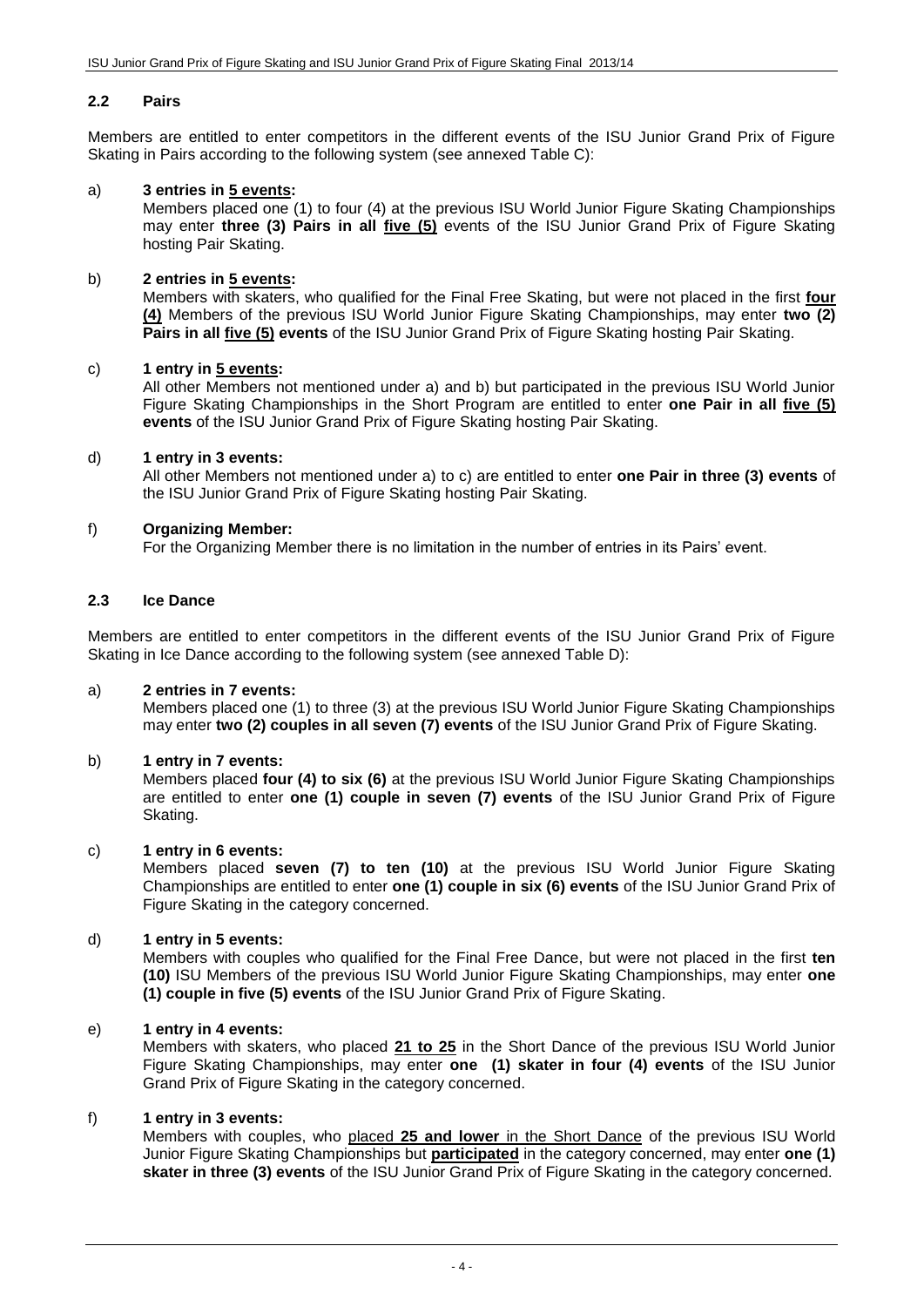#### g) **1 entry in 2 events:**

Members, who have **not** participated in the previous ISU World Junior Figure Skating Championships in the category concerned, may enter **one (1) couple** in **two (2)** events of the ISU Junior Grand Prix of Figure Skating in the category concerned.

#### h) **Organizing Member:**

The Organizing Member may enter in its event up to **three (3) Ice Dance couples**.

#### **Additional Entries**

For Ice Dance if any Member mentioned under a) to c) does not use its right to enter **couples** in the competition concerned, this slot will be given to the first Member, mentioned under b) for an additional entry. If another Member mentioned under a) to c) does not use its right to enter couples in the competition concerned, this slot will be given to the second Member mentioned under b). If all Members under b) receive the right of a second entry, all further places not used will not be considered for replacement. The order of priority as listed has to be observed.

#### **2.4 Procedure of Nominating and Deadline**

The following procedure is necessary to control and to calculate points as well as to offer possible changes of non-used slots within the various events:

#### **a) Entries by number**

The Members concerned have to announce by **May 31, 2013** at the latest, to the **ISU Secretariat,** to the Chair of the Sports Directorate, **Mr. Peter Krick** and to the ISU Event Coordinator, **Mr. Mario Meinel** simultaneously, their participants by number for all seven events of the ISU Junior Grand Prix of Figure Skating. The official forms must be used. The Members must also announce by **May 31, 2013** the disciplines and/or the events in which they are originally entitled to enter participants but do not use this right.

Requests of changes of events or slots will only be approved in exceptional circumstances and must be addressed simultaneously to the **ISU Secretariat,** to the Chair of the Sports Directorate, **Mr. Peter Krick** and to the ISU Event Coordinator, **Mr. Mario Meinel** by **May 24, 2013.**

Members announcing the events and disciplines after the above-mentioned deadline will lose the right to participate in the ISU Junior Grand Prix of Figure Skating.

#### **b) Entries by Names (Competitors and Judges)**

Entries by names of Competitors and Judges must be made through the Members simultaneously to the Organizing Committees concerned, the ISU Secretariat, the Chair of the Sports Directorate and the ISU Event Coordinator

#### **not less than 31 days before the first draw of the respective individual event.**

Each Member must also announce the official substitute entries (Competitors and Judges) in each discipline (see also the individual announcements).

#### **c) Name Changes**

Any change(s) of competitors before each event of the ISU Junior Grand Prix of Figure Skating can only be made amoung the names officially entered, and must be communicated by the fasted electronic means (e-mail, fax) to the Organizing Committee(s) concerned with a copy to the ISU Secretariat, the Chair of the Sports Directorate and the ISU Event Coordinator.

Based on the information received from the Members, the ISU will inform the Members concerned about changes or additional possibilities to enter competitors, after **June 10, 2013**.

#### **Each Member is responsible for the insurance and the travel documents of its Team participating in any of the seven events.**

Each Member must complete and send the official forms to the Organizing Committee concerned.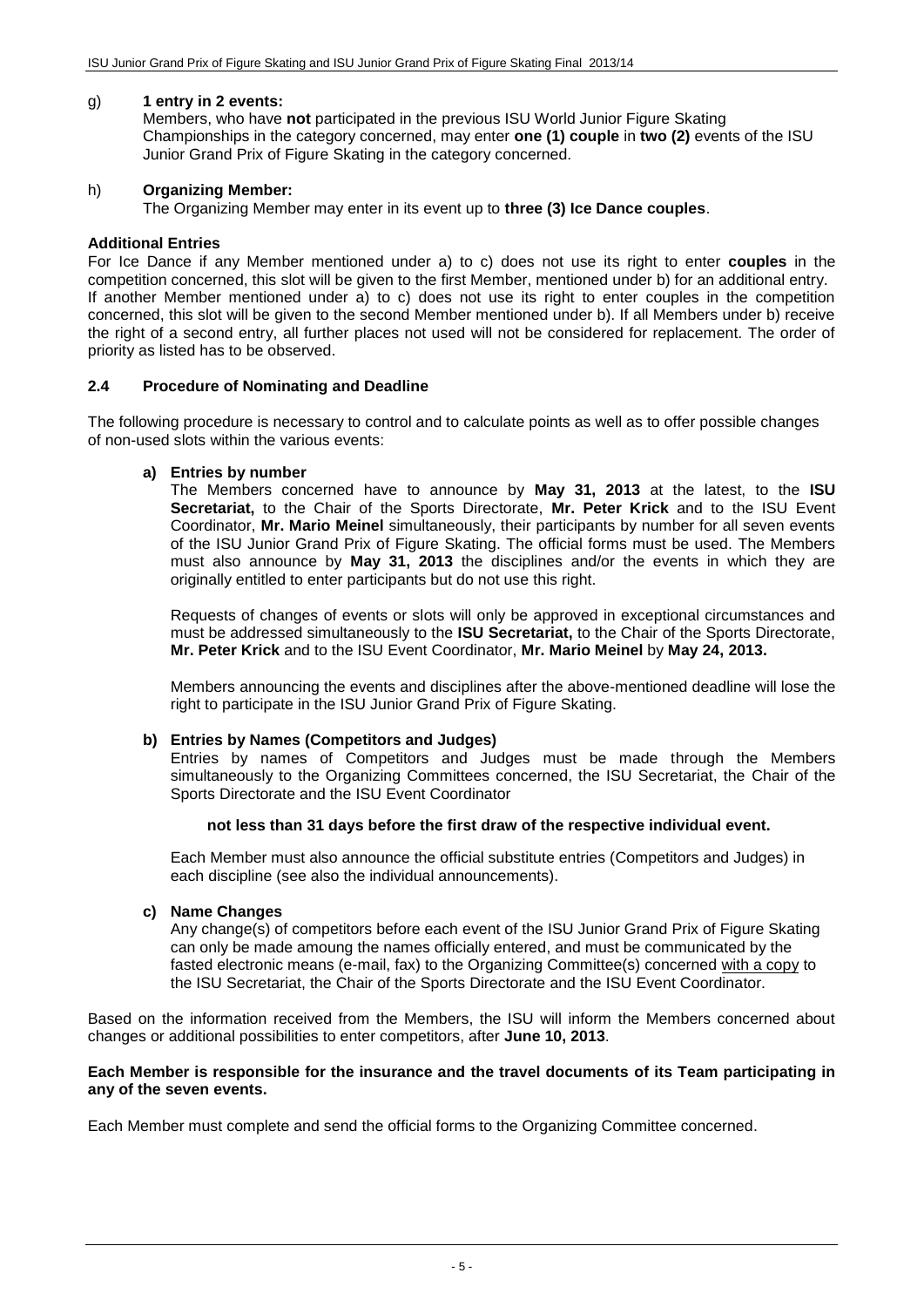#### **3. POINT SYSTEM - RANKING ORDER**

#### **3.1 Points**

A point system based on the ranking of each individual event of the ISU Junior Grand Prix of Figure Skating will be established based on the following scale:

| <b>Place</b>               | Men / Ladies | <b>Pairs</b> | <b>Ice Dance</b> |
|----------------------------|--------------|--------------|------------------|
| place                      | 15 points    | 15 points    | 15 points        |
| $2^{nd}$<br>place          | 13 points    | 13 points    | 13 points        |
| 3 <sup>rd</sup><br>place   | 11 points    | 11 points    | 11 points        |
| $4^{\text{th}}$<br>place   | 9 points     | 9 points     | 9 points         |
| $5^{\mathsf{th}}$<br>place | 7 points     | 7 points     | 7 points         |
| 6 <sup>th</sup><br>place   | 5 points     | 5 points     | 5 points         |
| $7^{\mathsf{th}}$<br>place | 4 points     | 4 points     | 4 points         |
| 8 <sup>th</sup><br>place   | 3 points     | 3 points     | 3 points         |
| 9 <sup>th</sup><br>place   | 2 points     |              |                  |
| $10^{\text{th}}$<br>place  | 1 point      |              | ٠                |

The two results of each skater/couple are to be considered for the ISU Junior Grand Prix of Figure Skating ranking order. The points are added to a total to determine the ranking of the ISU Junior Grand Prix of Figure Skating.

If a skater/couple does not complete an event due to illness or injury, this event will be treated as "not skated", i.e. an initial round incomplete will not count for Junior Grand Prix ranking order. Nevertheless, such an event will count as one participation, i.e. only one other participation in another event of the ISU Junior Grand Prix of Figure Skating is possible.

World Standings Points will also be awarded according to the "World Standings Procedure", that can be found on the ISU website [\(www.isu.org\)](http://www.isu.org/) under Single & Pair Skating/Ice Dance – World Standings.

The ISU Grand Prix Coordination Group will calculate the points for each competitor/couple after each event.

For the ISU Junior Grand Prix of Figure Skating Final the following skaters/couples will be qualified:

the top 6 ranking Men the top 6 ranking Ladies the top 6 ranking Pairs the top 6 ranking Ice Dance couples

#### **3.2 Ties**

If there is a tie by added points, the following criteria will be taken into consideration for tie-breaking:

a) the best place obtained in the two events will count for the better place/ranking;

If there is still a tie,

b) the higher total of the added total scores obtained in the two events will count for the better place/ranking:

If there is still a tie,

c) participation in two events will be considered better than having participated in only one event;

If there is still a tie,

d) the higher total of the added scores in Free Skating/Free Dance obtained in the two events will count for the better place/ranking;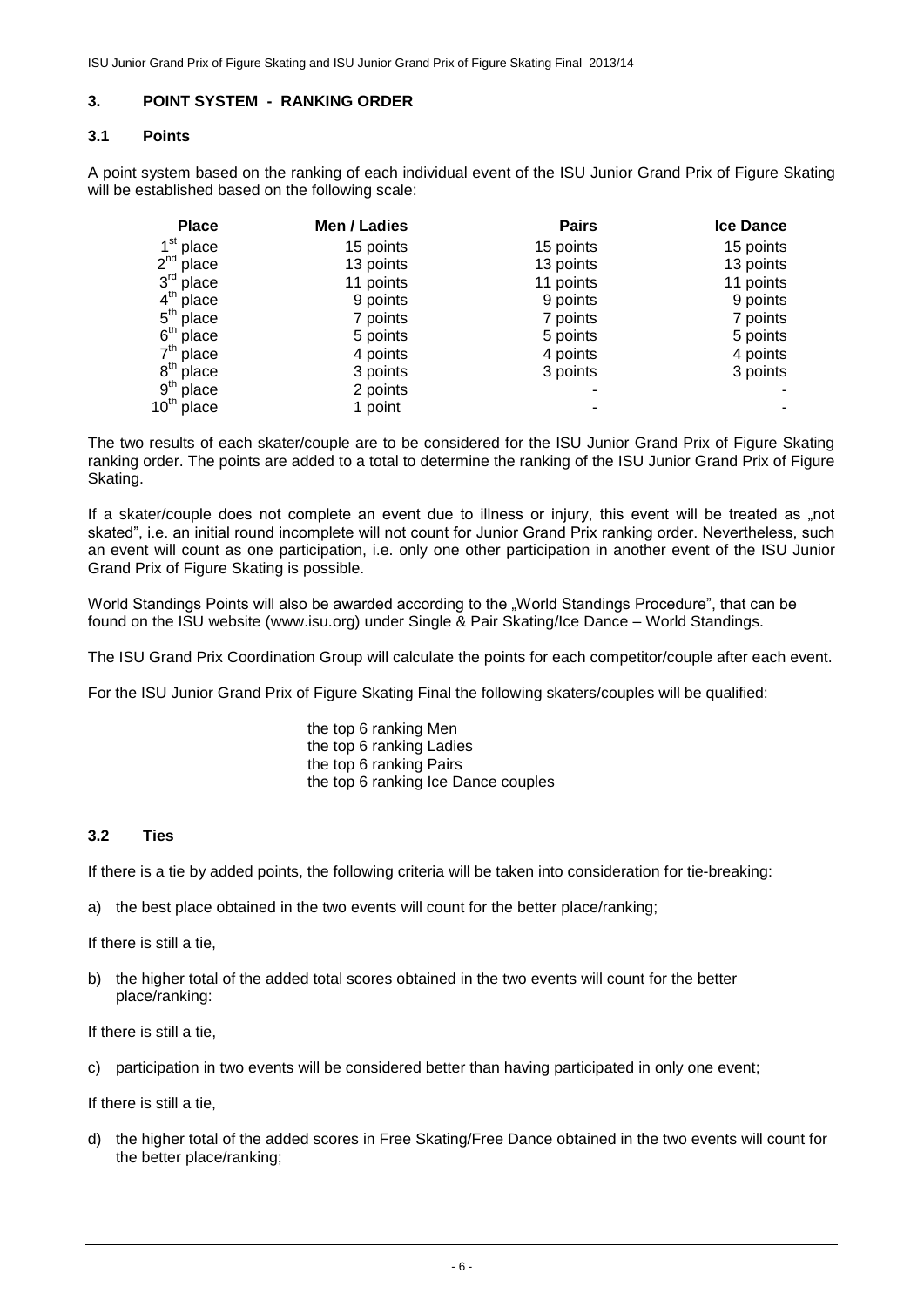If there is still a tie,

e) the higher total score in Free Skating/Free Dance obtained in one of the two events will count for the better place/ranking;

If there is still a tie,

f) the higher total of the added scores in the Short Program/Short Dance obtained in the two events will count for the better place/ranking;

If there is still a tie,

g) the number of participants finishing the two individual events in which the tied skaters/couples have completed, will be added to the total. The higher number of participants will count for the better place/ranking.

If there is still a tie, all tied skaters qualify for the ISU Junior Grand Prix of Figure Skating Final.

#### **4. PRIZE MONEY OF EACH INDIVIDUAL EVENT**

All prize money in favor of the awarded skaters will be paid at the end of each individual event through the Organizing ISU Members and through the ISU Members of the awarded skaters. The withholding taxes, if any, will be deducted according to the respective law of the host country taking into account double tax treaties with the countries of the awarded skaters. The ISU is not responsible for any taxes, fees or other costs.

#### **4.1 Prize money for each Individual event**

The Global Prize money per individual event of the ISU Junior Grand Prix of Figure Skating is

#### **US\$ 22.500,00**

awarded to each medal winner for each category as follows:

|                                                                         |              | <b>Singles</b> (Ladies and Men) | Pairs and Ice Dance (per couple) |                      |  |  |
|-------------------------------------------------------------------------|--------------|---------------------------------|----------------------------------|----------------------|--|--|
| 1 <sup>st</sup> place<br>2 <sup>nd</sup> place<br>3 <sup>rd</sup> place | US\$<br>US\$ | 2.000.00<br>1.500.00            | US\$<br>US\$                     | 3.000.00<br>2.250.00 |  |  |
|                                                                         | US\$         | 1.000.00                        | US\$                             | 1.500.00             |  |  |

The individual prize money will be transferred directly at the end of each event to the Member concerned.

#### **4.2 The prize money may be reduced or completely withheld if a skater/couple:**

- i) does not participate in the final exhibition gala of the event concerned with **at least one exhibition number** (show number or similar) plus an encore if so requested. A Short Program or a Free Program or a part of it or a competition program in another costume or skated to another music is not to be considered a "show number".
- ii) does not attend the press conference after his/her/their event if any is organized.
- iii) does not take part in social events if asked by the ISU and/or the Organizing Member.

The decision to reduce or withhold the prize money can only be made by the ISU Coordinator for the ISU Grand Prix Coordination Group in consultation and with the agreement of the ISU Grand Prix Coordination Group.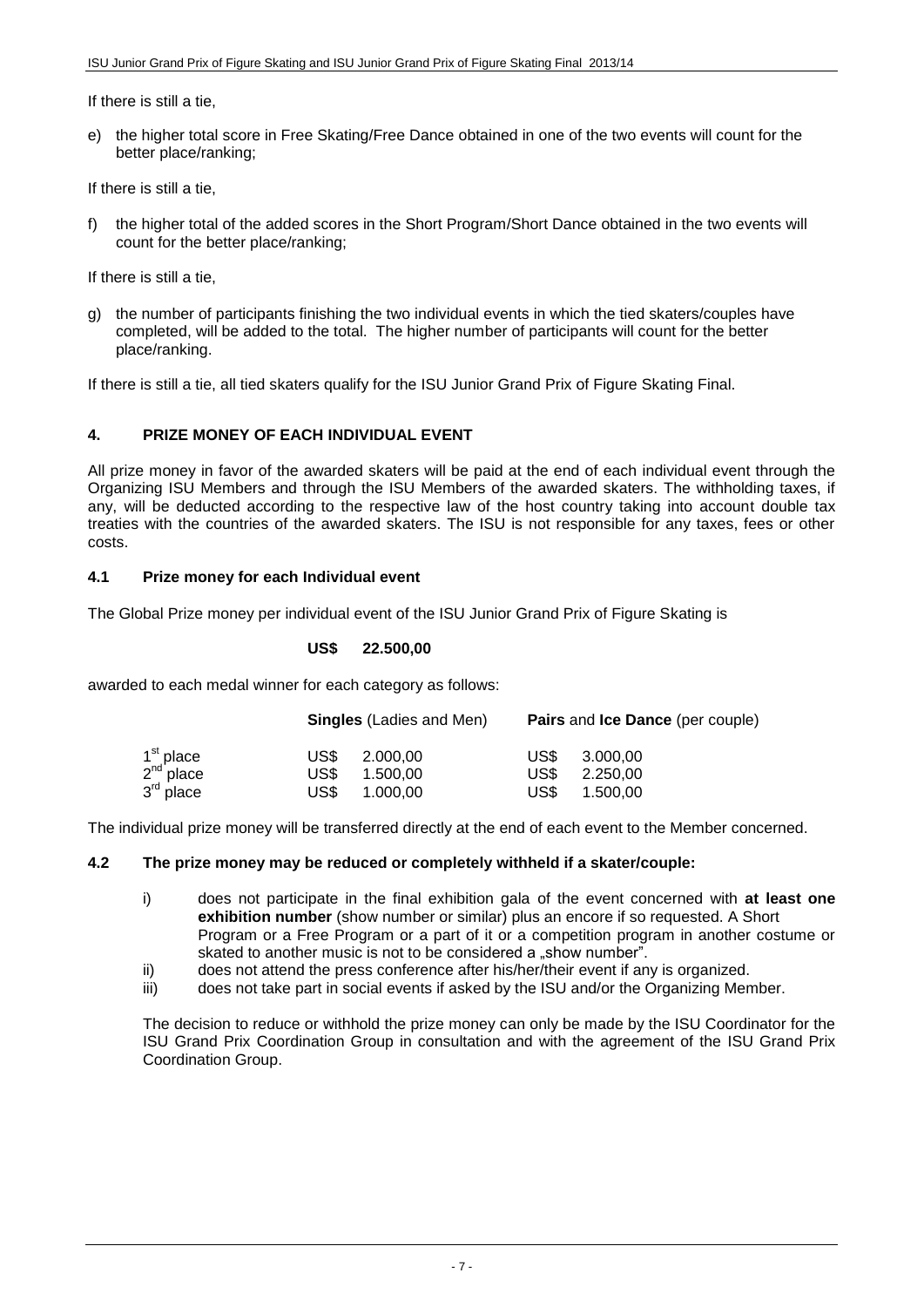| 5.<br><b>TECHNICAL DETAILS</b> |                     |                        |                                                                                                                                                                                                  |  |  |  |  |  |
|--------------------------------|---------------------|------------------------|--------------------------------------------------------------------------------------------------------------------------------------------------------------------------------------------------|--|--|--|--|--|
| <b>MEN</b>                     | Short Program       |                        | The required elements to be skated are those listed in ISU<br>Technical Rules Single & Pair Skating 2012 Rule 511,<br>paragraphs 1 and 3 for 2013/14.                                            |  |  |  |  |  |
|                                |                     | Duration:              | 2 min., 50 sec. maximum, but may be less                                                                                                                                                         |  |  |  |  |  |
|                                | <b>Free Skating</b> | element value.         | In accordance with ISU Technical Rules Single & Pair Skating<br>2012, Rule 512 and the respective ISU Communication. Special<br>attention should be paid to the "well balanced program" and the  |  |  |  |  |  |
|                                |                     | Duration:              | 4 min., +/- 10 sec.                                                                                                                                                                              |  |  |  |  |  |
| <b>LADIES</b>                  | Short Program       |                        | The required elements to be skated are those listed in ISU<br>Technical Rules Single & Pair Skating 2012 Rule 511,<br>paragraphs 1 and 3 for 2013/14.                                            |  |  |  |  |  |
|                                |                     | Duration:              | 2 min., 50 sec. maximum, but may be less                                                                                                                                                         |  |  |  |  |  |
|                                | <b>Free Skating</b> | element value.         | In accordance with ISU Technical Rules Single & Pair Skating<br>2012, Rule 512 and the respective ISU Communication. Special<br>attention should be paid to the "well balanced program" and the  |  |  |  |  |  |
|                                |                     | Duration:              | 3 min., 30 sec., +/- 10 sec.                                                                                                                                                                     |  |  |  |  |  |
| <b>PAIRS</b>                   | Short Program       |                        | The required elements to be skated are those listed in ISU<br>Technical Rules Single & Pair Skating 2012, Rule 520,<br>paragraphs 1 and 3 for 2013/14.                                           |  |  |  |  |  |
|                                |                     | Duration:              | 2 min., 50 sec. maximum, but may be less                                                                                                                                                         |  |  |  |  |  |
|                                | <b>Free Skating</b> | and the element value. | In accordance with ISU Technical Rules Figure Skating & Pairs<br>Skating 2012, Rule 521 and the respective ISU Communication.<br>Special attention should be paid to the "well balanced program" |  |  |  |  |  |
|                                |                     | Duration:              | 4 min., +/- 10 sec.                                                                                                                                                                              |  |  |  |  |  |
| <b>ICE DANCE</b>               | <b>Short Dance</b>  | 609.                   | In accordance with ISU Technical Rules Ice Dance 2012, Rule                                                                                                                                      |  |  |  |  |  |
|                                |                     |                        | Rhythms, required elements and guidelines are those listed in<br>ISU Communication 1782 and subsequent updates.                                                                                  |  |  |  |  |  |
|                                |                     | Duration:              | 2 min., 50 sec., +/- 10 sec                                                                                                                                                                      |  |  |  |  |  |
|                                | <b>Free Dance</b>   |                        | In accordance with ISU Technical Rules Ice Dance 2012, Rule<br>610. The required elements to be skated are those listed in ISU<br>Communication 1782 and subsequent updates.                     |  |  |  |  |  |
|                                |                     | Duration:              | 3 min., 30 sec., +/- 10 sec.                                                                                                                                                                     |  |  |  |  |  |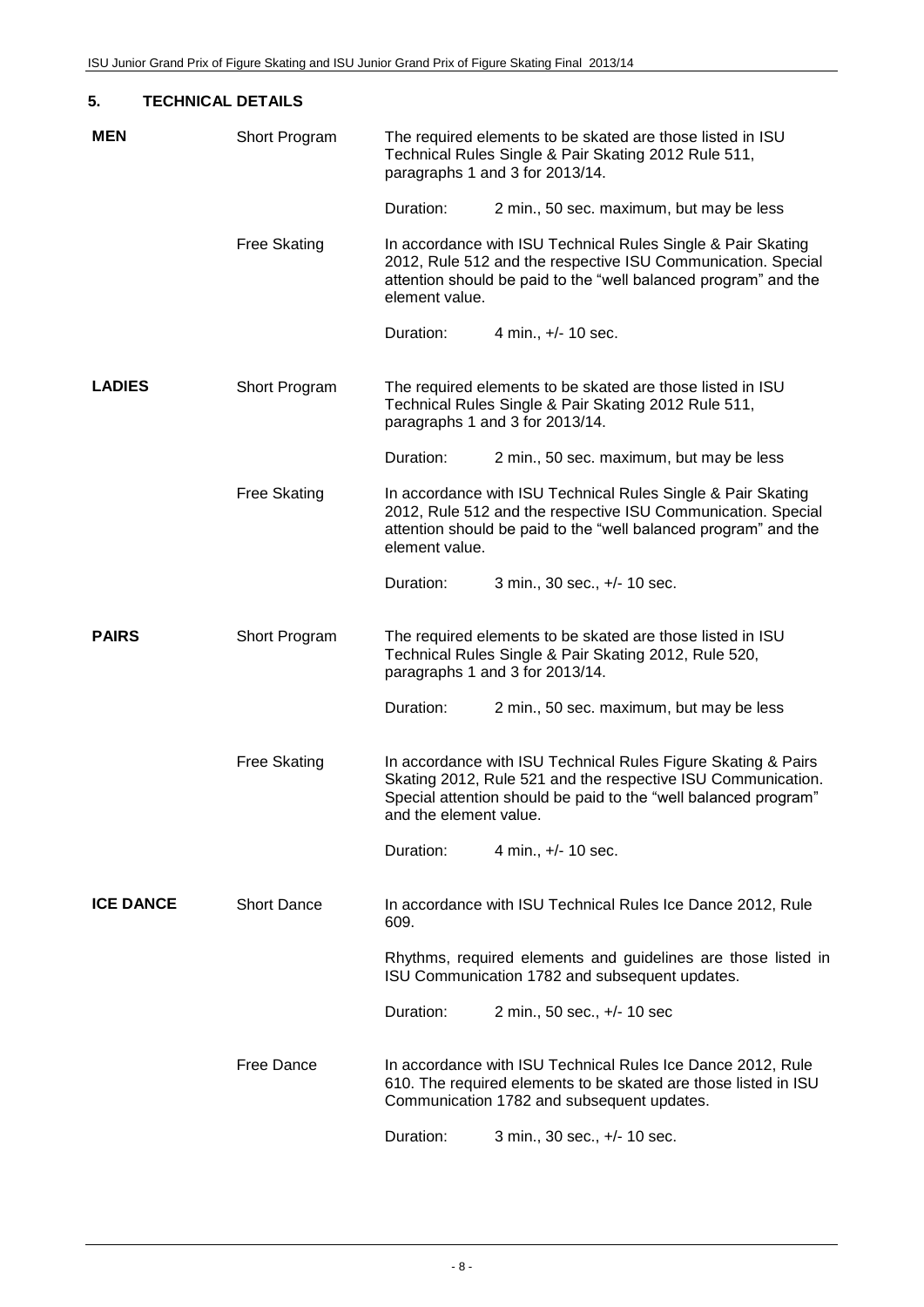#### **6. ISU APPOINTED OFFICIALS**

#### **6.1 ISU appointed Officials as per ISU Regulations**

The ISU will appoint all Officials (Referees, Technical Controllers, Technical Specialists, Assistant Technical Specialists, Data/Replay Operators), for each individual event and the Final.

The ISU Secretariat will inform the Organizing Members of the names of the Officials assigned to their events. No changes will be accepted unless approved by the ISU.

#### **6.2 Panel of Judges**

The panel of Judges in each individual event of the ISU Junior Grand Prix of Figure Skating will consist of 9 Judges of different ISU Members in each discipline, but not less than 7 Judges. Only ISU and/or International Judges are eligible to serve in the ISU Junior Grand Prix of Figure Skating events.

If too many Judges are attending an event the Organizing Member and the ISU may decide to seat not drawn Judges for the final Free Skating/Free Dance segment and complete the panel by a separate draw of the remainder.

#### **6.3 Limitation of events**

Judges may not serve in more than two ISU Junior Grand Prix of Figure Skating events, the ISU Junior Grand Prix of Figure Skating Final not included.

#### **6.4 Officials Remuneration**

The Judges, the Referees, the Technical Controllers, the Technical Specialists and the Data & Replay Operators will receive a remuneration in accordance with ISU Communication No. 1631, paragraph II. K) (or any update of this Communication). Only hard currencies are acceptable. The remuneration should be paid upon accreditation. The ISU will reimburse the total relevant costs to the Organizing Member upon receipt of an invoice stating the number (including names) of the acting Officials and their signature.

#### **7. INSURANCE / LIABILITY**

In accordance with Rule 119, it is the sole responsibility of each Member participating in ISU Events, to provide medical and accident insurance for their athletes, officials and all other members of the Member's team. Such insurance must assure full medical attendance and also the return of the ill or injured person to the home country by air transport or by other expeditious means. It is an internal matter of each ISU Member to decide the issue who shall pay the premium for such insurance.

The ISU assumes no responsibility for or liability with respect to bodily or personal injury or property damage incurred by Competitors and Officials.

#### **8. NATIONAL ANTHEM**

The Organizing Committee asks all Members to bring a copy of their National Anthem on MD or CD.

#### **9. ANTI-DOPING**

Anti-Doping tests will be conducted in each of the seven events of the "ISU Junior Grand Prix of Figure Skating" and the ISU Junior Grand Prix of Figure Skating Final.

The Anti-Doping tests will be conducted in accordance with the current ISU Anti-Doping Rules & Procedures (ISU Communications No. 1765 and 1766 or any further updates of these Communications).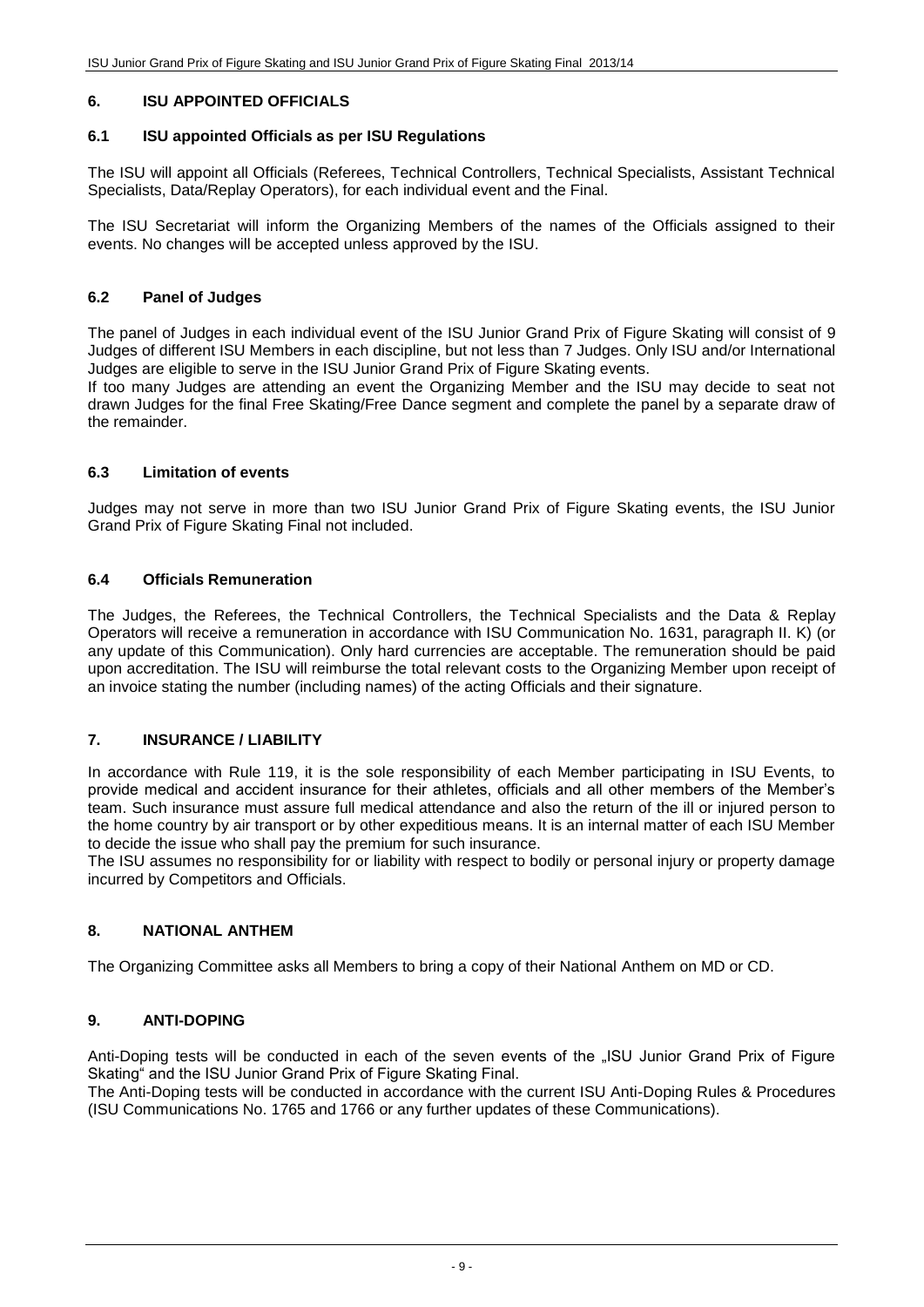#### **10. ISU JUNIOR GRAND PRIX OF FIGURE SKATING FINAL**

According to the ranking order by points

#### **the top 6 Men and Ladies, the top 6 Pairs and Ice Dance Couples**

are invited to the ISU Grand Prix of Figure Skating Final (combined junior and senior), which will take place

#### **December 5 – 8, 2013, in Fukuoka, Japan**

#### **10.1 Bonus for participation in the ISU Junior Grand Prix of Figure Skating Final**

A skater/couple will receive an extra bonus of

#### **US\$ 2.500,00**

for participation in the ISU Junior Grand Prix of Figure Skating Final, provided the skater/couple

- a) completes the Final including the exhibition;
- b) takes part in all social events of the Final, if asked by the ISU and/or the Organizing Committee;
- c) participates in the Final exhibition gala if asked with at least one exhibition number (show dance or similar) plus an encore if so requested. Only complete programs are acceptable (no part or fraction of a program).

In case of injury or illness of any participant in the Final the extra bonus may be granted as an exception also for those skaters/couples who are unable to finish their event but have completed at least one segment, provided the injury or illness is confirmed through the official physician and, if needed, through one of the ISU Medical Advisors.

The bonus will be paid at the end of the Final through the Organizing ISU Member and through the ISU Members of the awarded skaters. The withholding taxes, if any, will be deducted according to the respective law of the host country taking into account double tax treaties with the countries of the awarded skaters. The ISU is not responsible for any taxes, fees or other cost.

#### **10.2 Prize Money**

The Global Prize Money made available by the ISU for the ISU Junior Grand Prix of Figure Skating Final is

#### **US\$ 105.000,00**

The prize money in favor of the awarded skaters will be paid at the end of the Final through the Organizing ISU Members and through the ISU Members of the awarded skaters. The withholding taxes, if any, will be deducted according to the respective law of the host country taking into account double tax treaties with the countries of the awarded skaters. The ISU is not responsible for any taxes, fees or other cost.

| <b>Men and Ladies</b>                                                                            |                                                                                                    |                                                                                                  | Pairs & Ice Dance (per couple)                                                                     |
|--------------------------------------------------------------------------------------------------|----------------------------------------------------------------------------------------------------|--------------------------------------------------------------------------------------------------|----------------------------------------------------------------------------------------------------|
| $1st$ place<br>2 <sup>nd</sup> place<br>$3rd$ place<br>$4th$ place<br>$5th$ place<br>$6th$ place | US\$ 6.000,00<br>US\$ 5.000,00<br>US\$ 4.000,00<br>US\$ 3.000,00<br>US\$ 2.000,00<br>US\$ 1.000,00 | 1 <sup>st</sup> place<br>$2nd$ place<br>$3rd$ place<br>$4th$ place<br>$5th$ place<br>$6th$ place | US\$ 9.000,00<br>US\$ 7.500,00<br>US\$ 6.000,00<br>US\$ 4.500,00<br>US\$ 3.000,00<br>US\$ 1.500,00 |
|                                                                                                  |                                                                                                    |                                                                                                  |                                                                                                    |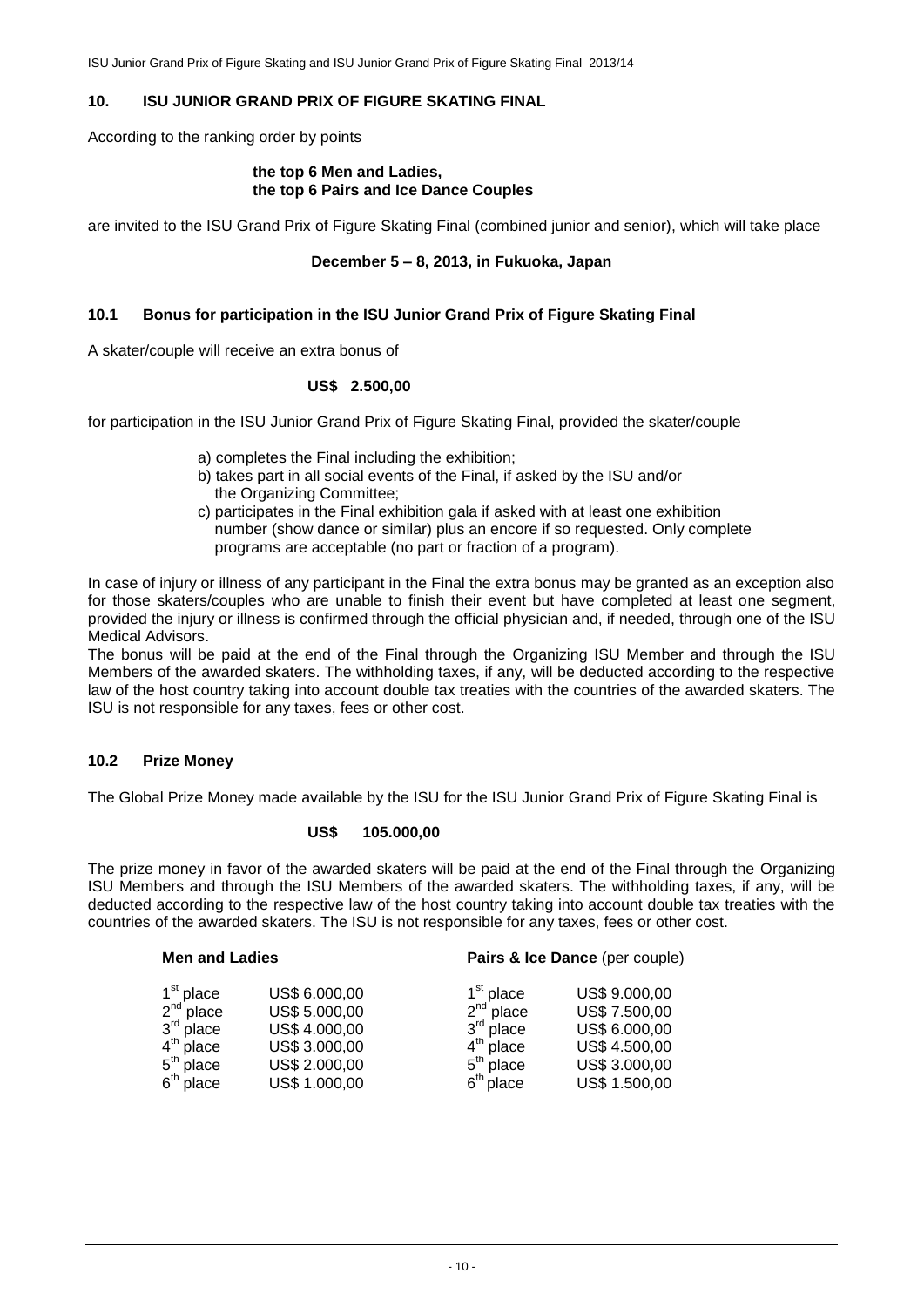| 10.3             | <b>Technical Details</b>               |                     |                                                                                                                                                                                                                   |                                                                                                                                                                                                  |  |  |  |
|------------------|----------------------------------------|---------------------|-------------------------------------------------------------------------------------------------------------------------------------------------------------------------------------------------------------------|--------------------------------------------------------------------------------------------------------------------------------------------------------------------------------------------------|--|--|--|
|                  | <b>Organizing Committee:</b><br>Place: |                     | <b>Japan Skating Federation</b><br>Fukuoka, Japan                                                                                                                                                                 |                                                                                                                                                                                                  |  |  |  |
| MEN              |                                        | Short Program       | The required elements to be skated are those listed in ISU<br>Technical Rules Single & Pair Skating 2012 Rule 511,<br>paragraphs 1 and 3 for 2013/14.                                                             |                                                                                                                                                                                                  |  |  |  |
|                  |                                        |                     | Duration:                                                                                                                                                                                                         | 2 min., 50 sec. maximum, but may be less                                                                                                                                                         |  |  |  |
|                  |                                        | <b>Free Skating</b> | element value.                                                                                                                                                                                                    | In accordance with ISU Technical Rules Single & Pair Skating<br>2012, Rule 512 and the respective ISU Communication. Special<br>attention should be paid to the "well balanced program" and the  |  |  |  |
|                  |                                        |                     | Duration:                                                                                                                                                                                                         | 4 min., +/- 10 sec.                                                                                                                                                                              |  |  |  |
| <b>LADIES</b>    |                                        | Short Program       |                                                                                                                                                                                                                   | The required elements to be skated are those listed in ISU<br>Technical Rules Single & Pair Skating 2012 Rule 511,<br>paragraphs 1 and 3 for 2013/14.                                            |  |  |  |
|                  |                                        |                     | Duration:                                                                                                                                                                                                         | 2 min., 50 sec. maximum, but may be less                                                                                                                                                         |  |  |  |
|                  |                                        | <b>Free Skating</b> | In accordance with ISU Technical Rules Single & Pair Skating<br>2012, Rule 512 and the respective ISU Communication. Special<br>attention should be paid to the "well balanced program" and the<br>element value. |                                                                                                                                                                                                  |  |  |  |
|                  |                                        |                     | Duration:                                                                                                                                                                                                         | 3 min., 30 sec., +/- 10 sec.                                                                                                                                                                     |  |  |  |
| <b>PAIRS</b>     |                                        | Short Program       |                                                                                                                                                                                                                   | The required elements to be skated are those listed in ISU<br>Technical Rules Single & Pair Skating 2012, Rule 520,<br>paragraphs 1 and 3 for 2013/14.                                           |  |  |  |
|                  |                                        |                     | Duration:                                                                                                                                                                                                         | 2 min., 50 sec. maximum, but may be less                                                                                                                                                         |  |  |  |
|                  |                                        | <b>Free Skating</b> | and the element value.                                                                                                                                                                                            | In accordance with ISU Technical Rules Figure Skating & Pairs<br>Skating 2012, Rule 521 and the respective ISU Communication.<br>Special attention should be paid to the "well balanced program" |  |  |  |
|                  |                                        |                     | Duration:                                                                                                                                                                                                         | 4 min., +/- 10 sec.                                                                                                                                                                              |  |  |  |
| <b>ICE DANCE</b> |                                        | <b>Short Dance</b>  | 609.                                                                                                                                                                                                              | In accordance with ISU Technical Rules Ice Dance 2012, Rule                                                                                                                                      |  |  |  |
|                  |                                        |                     |                                                                                                                                                                                                                   | Rhythms, required elements and guidelines are those listed in<br>ISU Communication 1782 and subsequent updates.                                                                                  |  |  |  |
|                  |                                        |                     | Duration:                                                                                                                                                                                                         | 2 min., 50 sec., +/- 10 sec                                                                                                                                                                      |  |  |  |
|                  |                                        | Free Dance          |                                                                                                                                                                                                                   | In accordance with ISU Technical Rules Ice Dance 2012, Rule<br>610. The required elements to be skated are those listed in ISU<br>Communication 1782 and subsequent updates.                     |  |  |  |
|                  |                                        |                     | Duration:                                                                                                                                                                                                         | 3 min., 30 sec., +/- 10 sec.                                                                                                                                                                     |  |  |  |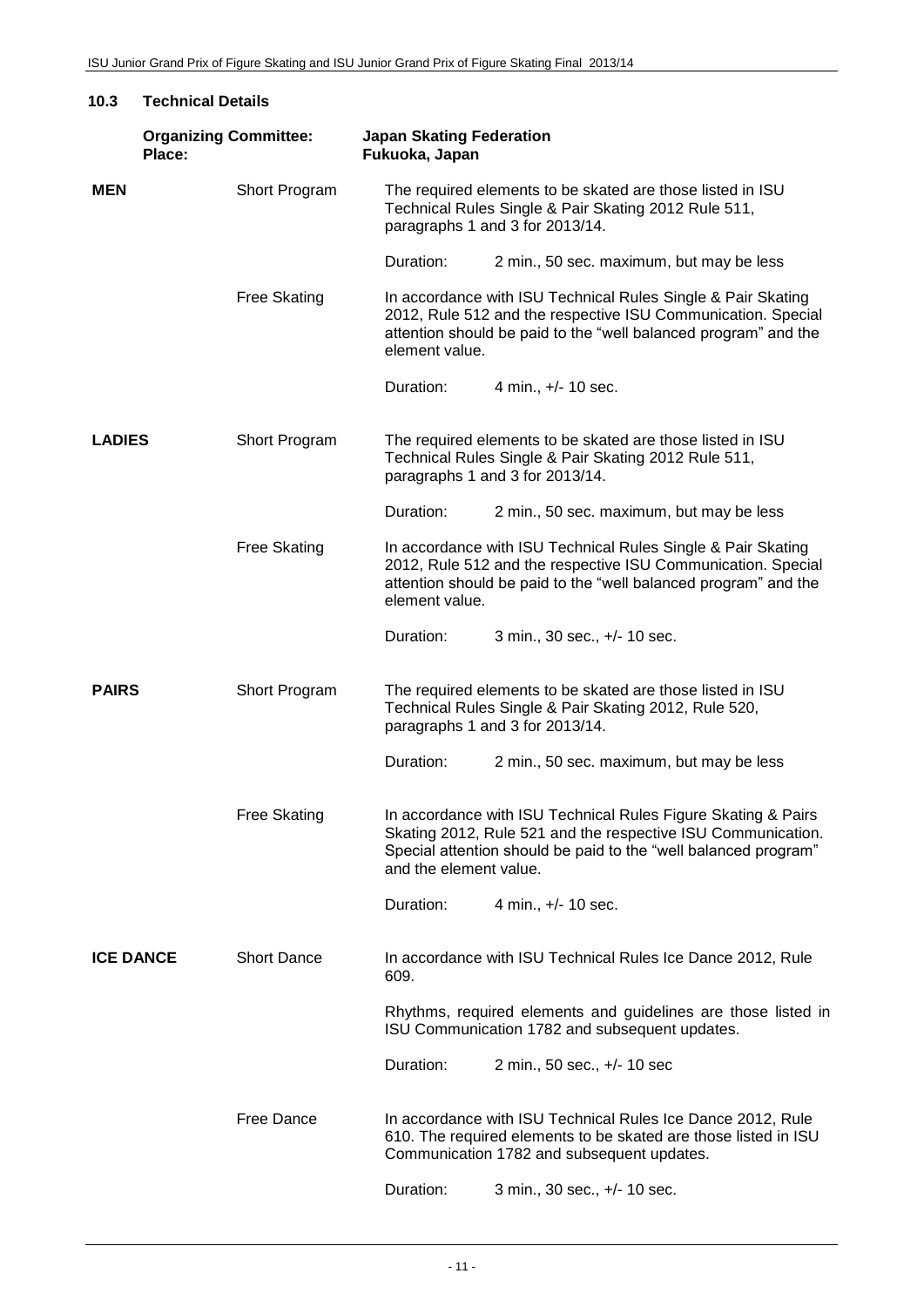#### **10.4 Entries**

Invitations to the qualified skaters/couples will be forwarded by the ISU to the Members concerned, followed by an invitation/confirmation by the Organizing Committee of the ISU Junior Grand Prix of Figure Skating Final for visa and organization purposes.

The Members concerned will confirm their participation by using the official entry forms. The Members are responsible for providing all qualified and substitute skaters with the appropriate travel documents in time.

If a skater/couple cannot participate due to injury

- a) the Members concerned must inform the **ISU, with a copy to the Coordinator for ISU Grand Prix Coordination Group and the Chair of the ISU Sports Directorate in writing immediately** so that an invitation can be extended to the next ranked skater/couple.
- b) An injured skater/couple may be called to the place of the "ISU Junior Grand Prix of Figure Skating Final", at the expense of the ISU, to be examined by the sanctioned doctor of the organizing Member and/or an ISU Medical Advisor to confirm such injury.

#### **10.5 ISU appointed Officials as per ISU Regulations**

The ISU will appoint all Officials (Referees, Technical Controllers, Technical Specialists, Assistant Technical Specialists, Data & Replay Operators) for the Final.

The ISU Secretariat will inform the Organizing Committee of the names of the Officials assigned to the Final. No changes will be accepted unless approved by the ISU.

#### **10.6 Judges**

The panel of Judges will consist of 9 Judges of different ISU Members in each discipline, but not less than 7 Judges. All Judges must have the qualification of at least "ISU Judge". The invitations to the Judges will be issued by the ISU Secretariat.

#### **10.7 Officials Remuneration**

The Judges, the Referees, the Technical Controllers, the Technical Specialists and the Data and Replay Operators will receive a remuneration in accordance with ISU Communication No. 1631, paragraph II. K) (or any update of this Communication). Only hard currencies are acceptable. The remuneration should be paid upon accreditation. The ISU will reimburse the total relevant costs to the Organizing Member upon receipt of an invoice stating the number (including names) of the acting Officials and their signature.

#### **10.8 Tentative Schedule (subject to changes)**

The first official practice is scheduled for Wednesday, December 4 , 2013.

The Team Leaders Meeting is scheduled on Wednesday, December 4, 2013.

The competitions are scheduled between December 5 and 8, 2013.

The exhibition gala is scheduled on Sunday, December 8, 2013.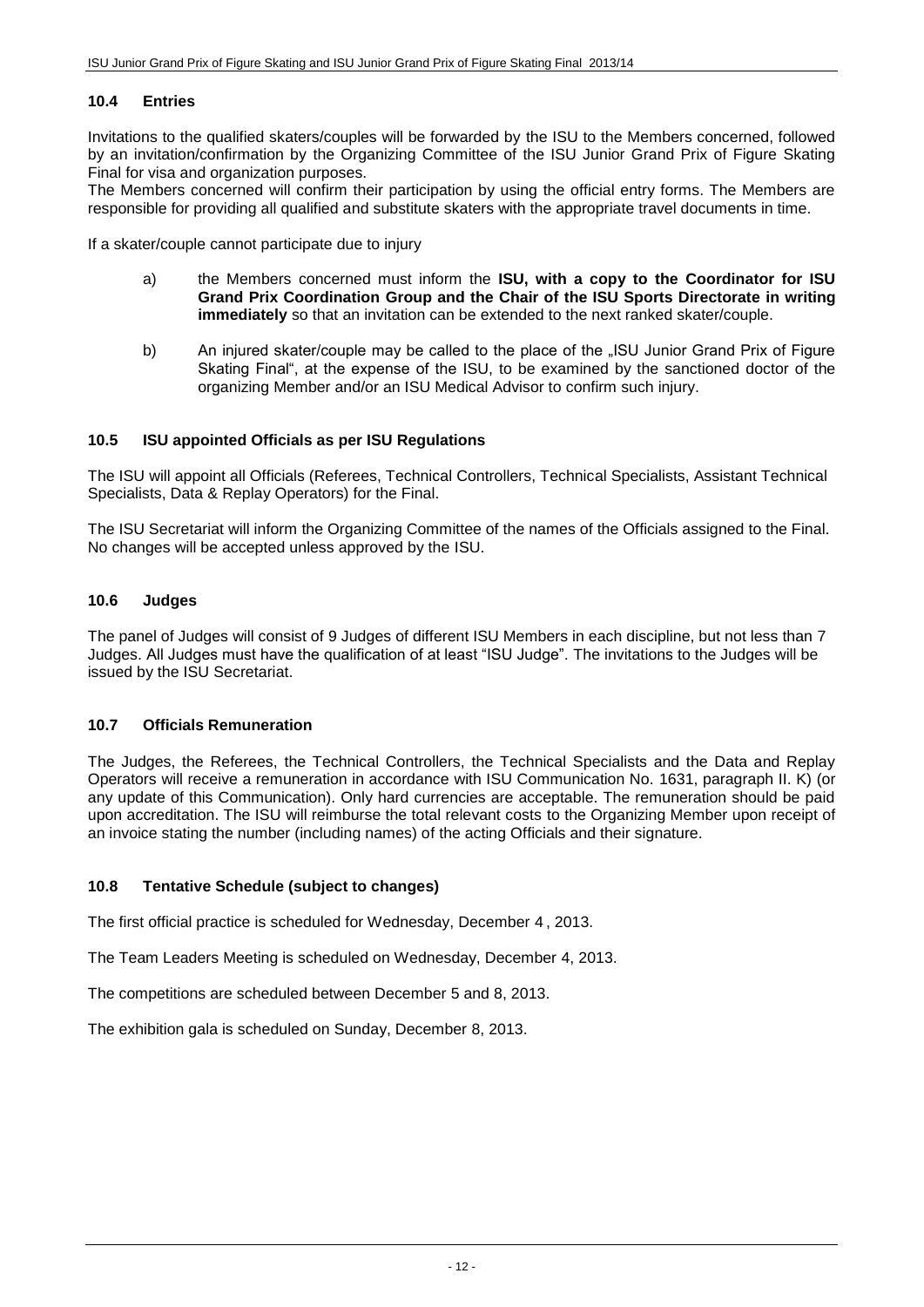#### **10.9 Expenses**

The Organizing Member will pay travel expenses for air-fare (economy rates) for all Competitors qualified for the ISU Junior Grand Prix of Figure Skating Final and the Judges from their domicile to Fukuoka and return. The nearest convenient airport is Fukuoka (airport code: FUK).

ISU Members, who are going to make their own travel arrangements, will need the approval of the Organizing Committee. The Organizing Member will in general only reimburse the same price of air-tickets, which represents the rate, the Organizing Member can obtain.

The Organizing Member will pay room and board for all Junior Competitors, Judges and Referees and appointed Event Officials, from dinner the day prior to the first official practice until breakfast the day following the Gala Exhibition.

The ISU will pay travel expenses for air-fare (economy rates) for all Referees, Technical Controllers, Technical Specialists, and Data & Replay Operators.

#### **10.10 Insurance/Liability**

In accordance with Rule 119, it is the sole responsibility of each Member participating in ISU Events, to provide medical and accident insurance for their athletes, officials and all other members of the Member's team. Such insurance must assure full medical attendance and also the return of the ill or injured person to the home country by air transport or by other expeditious means. It is an internal matter of each ISU Member to decide the issue who shall pay the premium for such insurance.

The ISU assumes no responsibility for or liability with respect to bodily or personal injury or property damage incurred by Competitors and Officials.

#### **10.11 Replacements**

A qualified skater/couple for the ISU Junior Grand Prix of Figure Skating Final, unable to participate, will be replaced by the immediate following skater/couple based on the ranking order of points.

The first three substitute skaters/couples must imperatively stay on "stand-by" until Monday December 2, 2013, 12:00 (noon), local time in Fukuoka (FUK), as possible alternates. The necessary flight documents must be organized through the Members concerned.

#### **10.12 National Anthem**

The Organizing Committee asks all Members to bring a copy of their National Anthem on MD or CD.

#### **10.13 Anti-Doping**

Anti-Doping tests will be conducted in the ISU Junior Grand Prix of Figure Skating Final.

The Anti-Doping tests will be conducted in accordance with the current ISU Anti-Doping Rules & Procedures (ISU Communications No. 1765 and 1766 or any further updates of these Communications).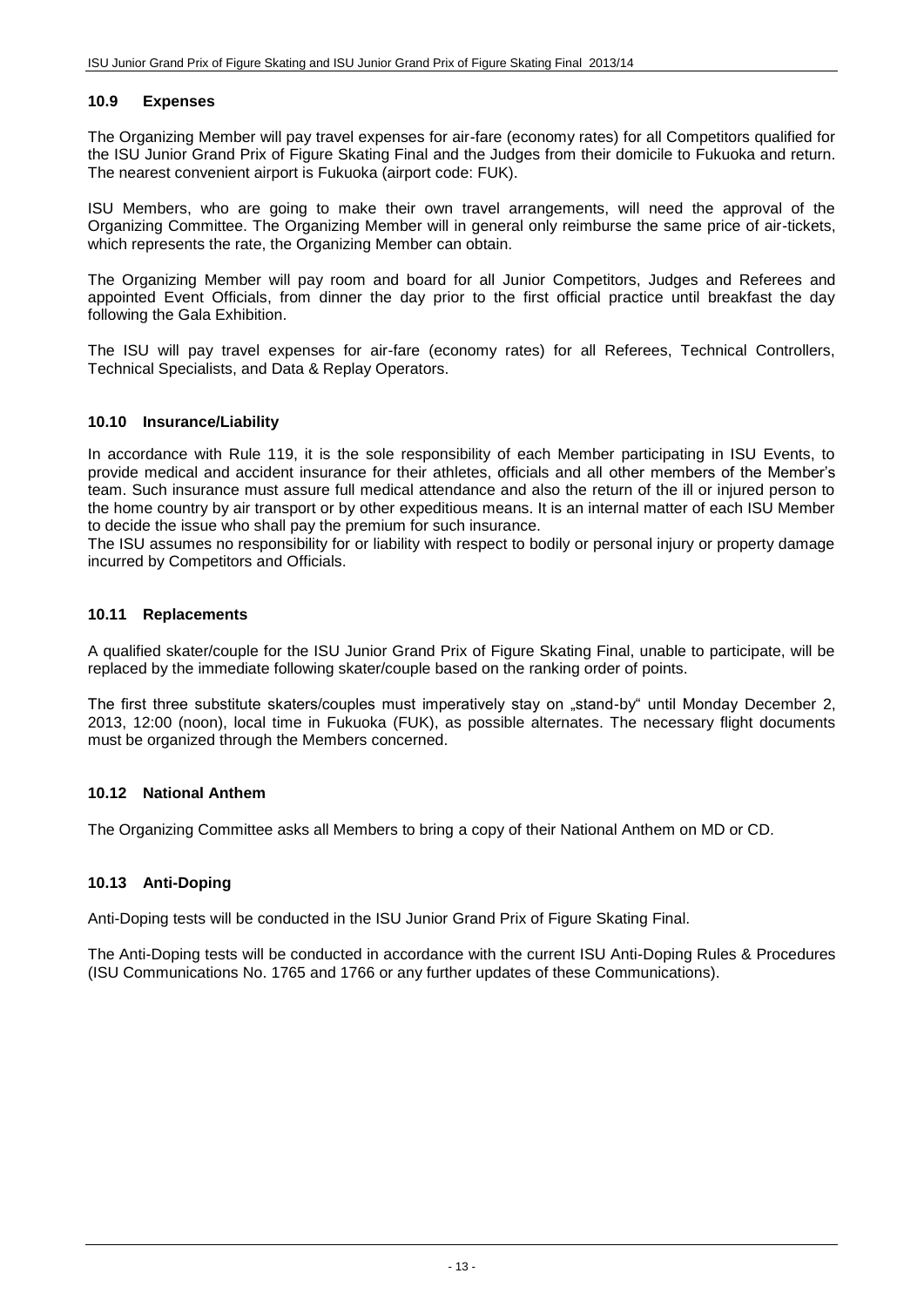#### **11. ORGANIZING STRUCTURE**

ISU Secretariat Mr. David M Dore<br>
Chemin de Primerose 2 (ISU Vice-Presider CH-1007 Lausanne 534 Buchanan Crescent fax:  $+41$  21 612 66 77 fax: fax:  $+41$  612 66 77 fax:  $+1$  fax:  $+1$ 

#### **ISU Headquarters ISU Coordinator for the ISU Grand Prix Coordination Group**

ISU Vice-President Figure Skating Switzerland Gloucester, ON K1J 7V4, Canada phone: +1 613 749 6140<br>fax: +1 613 747 8222 e-mail: daviddore@sympatico.ca

**ISU Grand Prix Coordination Group (Junior and Senior series)**

Mr. David Dore, ISU Vice-President of Figure Skating & Coordinator ISU Grand Prix Coordination Group

Mr. Peter Krick, ISU Chair Sports Directorate Ms. Krisztina Regöczy, ISU Sports Director Figure Skating Mr. Mario Meinel, ISU Event Coordinator Ms. Rita Zonnekeyn, Member S&PTC Ms. Halina Gordon-Poltorak, Chair IDTC Ms. Patricia Mayor, ISU Sports Coordinator Figure Skating (Secretary)

#### **ISU Junior Grand Prix of Figure Skating Final Organizing Member**

Contact: Japan Skating Federation (JSF) Kishi Memorial Hall, Room 414, 1-1-1 Jinnan, Shibuya-ku 150-8050 Tokyo Japan

> phone: +81 33481 2351 fax: +81 33481 2350 e-mail: info@skatingjapan.or.jp

#### **12. INFORMATION**

For further information any queries should be addressed to:

ISU Secretariat Chemin de Primerose 2 CH-1007 Lausanne, Switzerland phone: +41 21 612 66 66 fax: +41 21 612 66 77 e-mail: entries@isu.ch

- or Peter Krick Chair Sports Directorate Am Schorn 38 D-82327 Tutzing, Germany phone: +49 8158 90 30 68 fax: +49 8158 928 650 e-mail: [peter.krick@eventint.com](mailto:peter.krick@eventint.com)
- or Mario Meinel ISU Event Coordinator Alter Weg 48 D-08267 Zwota, Germany fax: +49 3212 1250 252 e-mail: mario.meinel@mmevents.de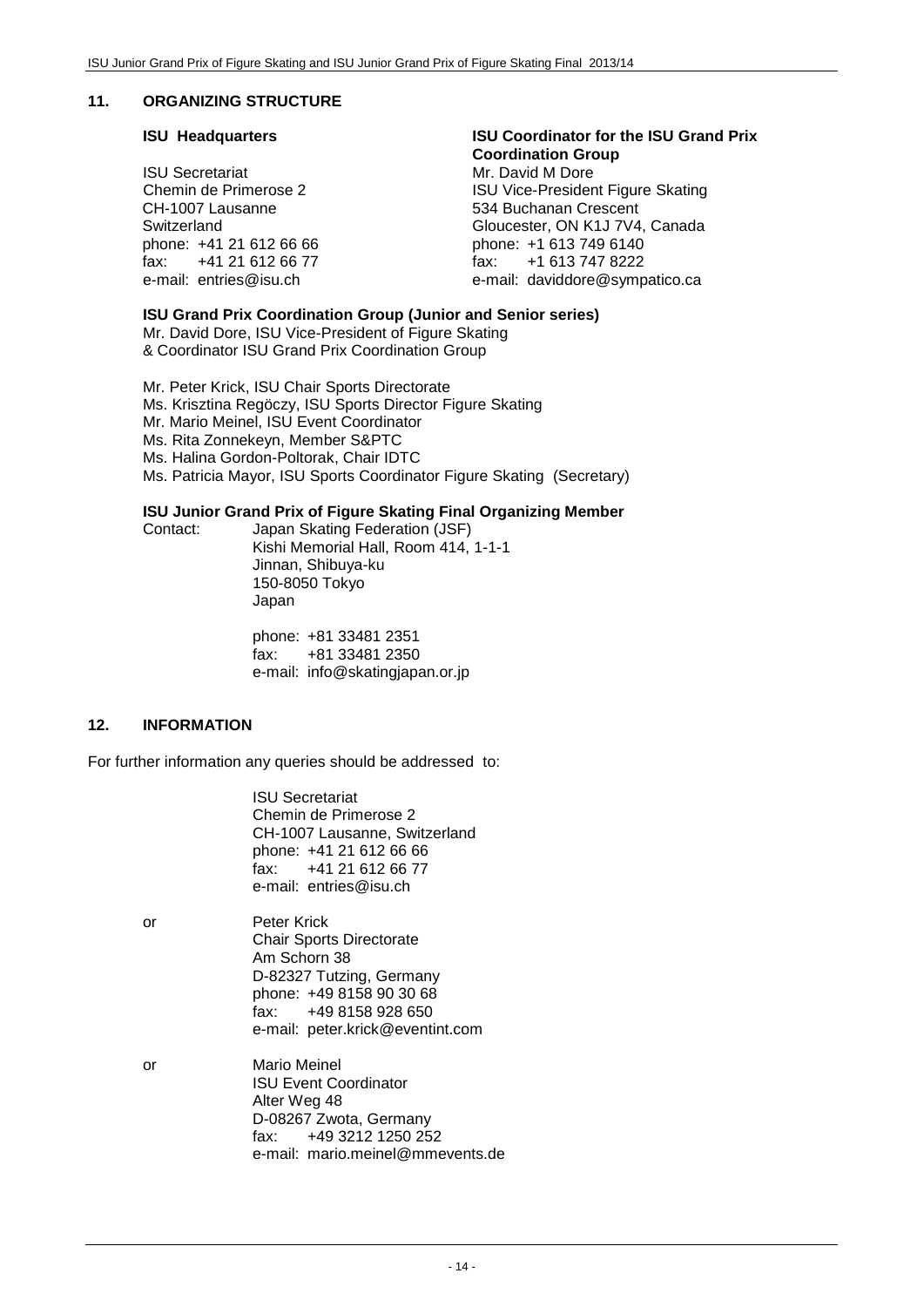#### **TABLE A - MEN**

|                       | Event                 | <b>LAT</b>               | monipor i caciadorio dio cottion dio rollo ming ovonto<br><b>MEX</b> | <b>SVK</b>        | <b>POL</b>               | <b>BLR</b>               | <b>CZE</b>        | <b>EST</b>               |
|-----------------------|-----------------------|--------------------------|----------------------------------------------------------------------|-------------------|--------------------------|--------------------------|-------------------|--------------------------|
| <b>Entry Criteria</b> |                       | 1st                      | 2nd                                                                  | 3rd               | 4th                      | 5th                      | 6th               | 7th                      |
| a)                    | $\mathbf{1}$          | <b>USA</b>               | <b>USA</b>                                                           | <b>USA</b>        | <b>USA</b>               | <b>USA</b>               | <b>USA</b>        | <b>USA</b>               |
| 2 entries in          | $\boldsymbol{2}$      | <b>CHN</b>               | CHN                                                                  | <b>CHN</b>        | <b>CHN</b>               | <b>CHN</b>               | <b>CHN</b>        | CHN                      |
| 7 events              | 3<br>$\overline{4}$   | PHI<br>RUS               | PHI<br>RUS                                                           | PHI<br>RUS        | PHI<br>RUS               | PHI<br>RUS               | PHI<br><b>RUS</b> | PHI<br><b>RUS</b>        |
| b)<br>1 entry in      | $\overline{5}$        | <b>JPN</b>               | <b>JPN</b>                                                           | <b>JPN</b>        | <b>JPN</b>               | <b>JPN</b>               | <b>JPN</b>        | <b>JPN</b>               |
| 7 events              | 6                     | GER                      | GER                                                                  | GER               | GER                      | GER                      | <b>GER</b>        | GER                      |
| c)                    | $\overline{7}$        | CAN                      | CAN                                                                  | CAN               | CAN                      | CAN                      | CAN               |                          |
| 1 entry in            | 8                     | KOR                      | <b>KOR</b>                                                           | KOR               | KOR                      | KOR                      |                   | KOR                      |
| 6 events              | $\overline{9}$        | <b>BLR</b>               |                                                                      | <b>BLR</b>        | BLR                      | <b>BLR</b>               | <b>BLR</b>        | <b>BLR</b>               |
|                       | 10                    | <b>BRA</b>               | <b>BRA</b>                                                           | <b>BRA</b>        |                          | <b>BRA</b>               | <b>BRA</b>        | <b>BRA</b>               |
| d)                    | 11                    |                          | <b>FRA</b>                                                           |                   | <b>FRA</b>               | <b>FRA</b>               | <b>FRA</b>        | <b>FRA</b>               |
| 1 entry in            | $\overline{12}$       | <b>ESP</b>               | <b>ESP</b>                                                           | <b>ESP</b>        | <b>ESP</b>               |                          | <b>ESP</b>        |                          |
| 5 events              | 13<br>14              | <b>FIN</b><br><b>UKR</b> |                                                                      |                   | FIN                      | FIN<br><b>UKR</b>        | <b>FIN</b>        | <b>FIN</b><br><b>UKR</b> |
|                       | 15                    | ARM                      |                                                                      | <b>UKR</b><br>ARM | <b>UKR</b><br><b>ARM</b> | ARM                      | <b>ARM</b>        |                          |
|                       | 16                    | <b>ITA</b>               | <b>ITA</b>                                                           | <b>ITA</b>        |                          | <b>ITA</b>               |                   | <b>ITA</b>               |
|                       | $\overline{17}$       |                          | <b>TPE</b>                                                           | <b>TPE</b>        | <b>TPE</b>               | <b>TPE</b>               | <b>TPE</b>        |                          |
|                       | 18                    | AUS                      | <b>AUS</b>                                                           |                   | <b>AUS</b>               |                          | AUS               | <b>AUS</b>               |
| e)                    | 19                    |                          |                                                                      | CZE               | CZE                      |                          | <b>CZE</b>        | CZE                      |
| 1 entry in            | 20                    | <b>NOR</b>               |                                                                      | <b>NOR</b>        | <b>NOR</b>               |                          |                   | <b>NOR</b>               |
| 4 events              | 21                    | <b>POL</b>               |                                                                      | <b>POL</b>        | <b>POL</b>               |                          | <b>POL</b>        |                          |
|                       | 22                    |                          | <b>SWE</b>                                                           | <b>SWE</b>        |                          | <b>SWE</b>               |                   | <b>SWE</b>               |
|                       | 23                    |                          | <b>GBR</b>                                                           | <b>GBR</b>        |                          | <b>GBR</b>               | <b>GBR</b>        |                          |
|                       | 24                    | <b>HUN</b><br><b>BUL</b> |                                                                      | <b>HUN</b>        | <b>BUL</b>               | <b>HUN</b><br><b>BUL</b> |                   | <b>HUN</b>               |
| f)<br>1 entry in      | 25<br>26              | <b>EST</b>               |                                                                      |                   | <b>EST</b>               |                          |                   | <b>EST</b>               |
| 3 events              | 27                    |                          | SUI                                                                  | <b>SUI</b>        |                          |                          | <b>SUI</b>        |                          |
|                       | $\overline{28}$       |                          | <b>MAS</b>                                                           |                   | <b>MAS</b>               |                          | <b>MAS</b>        |                          |
|                       | 29                    | <b>ROU</b>               |                                                                      |                   |                          | <b>ROU</b>               |                   | <b>ROU</b>               |
|                       | 30                    |                          |                                                                      | <b>SVK</b>        | <b>SVK</b>               |                          | <b>SVK</b>        |                          |
|                       | $\overline{31}$       | <b>TUR</b>               |                                                                      |                   |                          | <b>TUR</b>               | <b>TUR</b>        |                          |
| g)                    | $\overline{32}$       | <b>AND</b>               |                                                                      |                   |                          | <b>AND</b>               |                   |                          |
| 1 entry in            | 33                    |                          | ARG                                                                  |                   |                          |                          | ARG               |                          |
| 2 events              | $\overline{34}$<br>35 |                          |                                                                      | <b>AUT</b>        | AZE                      |                          | <b>AUT</b>        | AZE                      |
|                       | $\overline{36}$       | <b>BEL</b>               |                                                                      |                   |                          | <b>BEL</b>               |                   |                          |
|                       | $\overline{37}$       |                          |                                                                      | BIH               |                          |                          | B <sub>H</sub>    |                          |
|                       | $\overline{38}$       |                          |                                                                      | CRO               |                          |                          |                   | CRO                      |
|                       | 39                    |                          | <b>CYP</b>                                                           |                   |                          | <b>CYP</b>               |                   |                          |
|                       | 40                    | <b>DEN</b>               |                                                                      |                   |                          | <b>DEN</b>               |                   |                          |
|                       | 41                    |                          |                                                                      | <b>PRK</b>        |                          |                          |                   | <b>PRK</b>               |
|                       | 42<br>43              | <b>GEO</b>               | <b>GRE</b>                                                           |                   | <b>GEO</b>               |                          |                   |                          |
|                       | 44                    |                          | GRN                                                                  |                   |                          |                          |                   | GRE<br>GRN               |
|                       | 45                    |                          | <b>HKG</b>                                                           |                   | <b>HKG</b>               |                          |                   |                          |
|                       | 46                    |                          |                                                                      |                   |                          | <b>ISL</b>               |                   | <b>ISL</b>               |
|                       | 47                    |                          | $\overline{IND}$                                                     |                   |                          |                          | <b>IND</b>        |                          |
|                       | 48                    | <b>IRL</b>               |                                                                      |                   | <b>IRL</b>               |                          |                   |                          |
|                       | 49                    |                          | <b>ISR</b>                                                           |                   |                          |                          | <b>ISR</b>        |                          |
|                       | 50                    |                          |                                                                      |                   |                          | KAZ                      |                   | KAZ                      |
|                       | 51<br>52              | LAT<br>LTU               |                                                                      |                   | LAT                      |                          |                   | LTU                      |
|                       | 53                    |                          |                                                                      | <b>LUX</b>        |                          |                          | <b>LUX</b>        |                          |
|                       | 54                    |                          | <b>MEX</b>                                                           |                   | <b>MEX</b>               |                          |                   |                          |
|                       | 55                    |                          |                                                                      | <b>MON</b>        |                          | <b>MON</b>               |                   |                          |
|                       | 56                    |                          | <b>MGL</b>                                                           |                   |                          |                          |                   | <b>MGL</b>               |
|                       | 57                    | <b>MNE</b>               |                                                                      |                   |                          |                          | <b>MNE</b>        |                          |
|                       | 58                    | <b>MAR</b>               |                                                                      |                   |                          | <b>MAR</b>               |                   |                          |
|                       | 59<br>60              |                          | <b>NZL</b>                                                           |                   | <b>NZL</b>               |                          | <b>NED</b>        | <b>NED</b>               |
|                       | 61                    |                          | <b>PUR</b>                                                           |                   |                          |                          |                   | <b>PUR</b>               |
|                       | 62                    |                          |                                                                      | <b>SRB</b>        |                          |                          | <b>SRB</b>        |                          |
|                       | 63                    |                          | SIN                                                                  |                   |                          |                          |                   | SIN                      |
|                       | 64                    |                          |                                                                      | <b>SLO</b>        |                          | <b>SLO</b>               |                   |                          |
|                       | 65                    |                          | <b>RSA</b>                                                           |                   | <b>RSA</b>               |                          |                   |                          |
|                       | 66                    |                          | <b>THA</b>                                                           |                   |                          |                          | <b>THA</b>        |                          |
|                       | 67                    |                          |                                                                      | <b>UZB</b>        |                          | UZB                      |                   |                          |
| <b>Nations</b>        |                       | 32                       | $\overline{32}$                                                      | 32                | 31                       | 32                       | 32                | 32                       |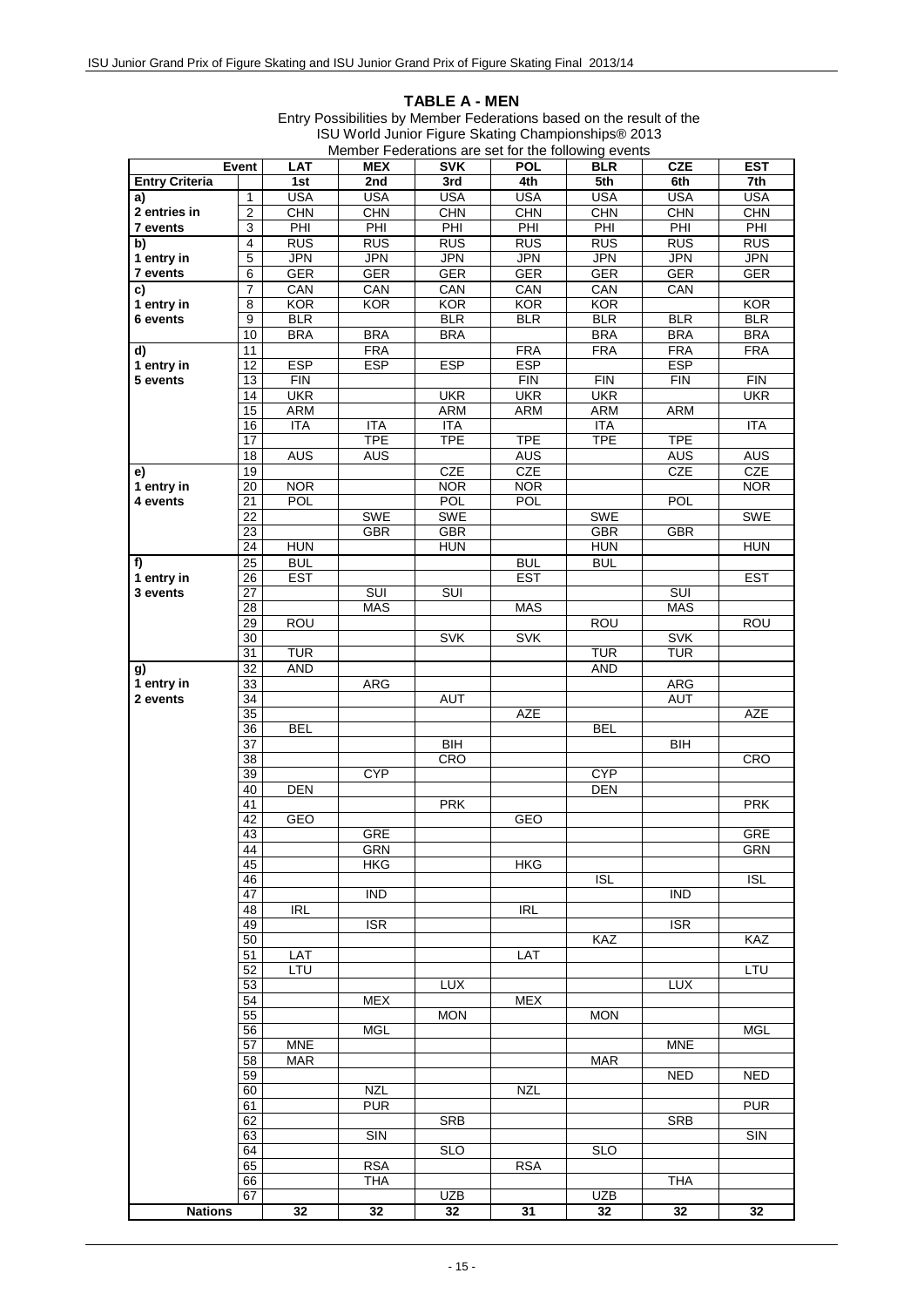#### **TABLE B - LADIES**

|                       | Event                 | LAT        | <b>MEX</b>               | <b>SVK</b>        | <b>POL</b>        | <b>BLR</b> | <b>CZE</b>      | <b>EST</b> |
|-----------------------|-----------------------|------------|--------------------------|-------------------|-------------------|------------|-----------------|------------|
| <b>Entry Criteria</b> |                       | 1st        | 2nd                      | 3rd               | 4th               | 5th        | 6th             | 7th        |
| a)                    | $\mathbf{1}$          | RUS        | RUS                      | RUS               | <b>RUS</b>        | RUS        | RUS             | <b>RUS</b> |
| 2 entries in          | $\overline{2}$        | <b>USA</b> | <b>USA</b>               | <b>USA</b>        | <b>USA</b>        | <b>USA</b> | <b>USA</b>      | <b>USA</b> |
| 7 events              | 3                     | CAN        | CAN                      | CAN               | CAN               | CAN        | CAN             | CAN        |
| b)                    | $\overline{4}$        | <b>JPN</b> | <b>JPN</b>               | <b>JPN</b>        | <b>JPN</b>        | <b>JPN</b> | <b>JPN</b>      | <b>JPN</b> |
| 1 entry in            | $\mathbf 5$           | <b>GER</b> | <b>GER</b>               | <b>GER</b>        | <b>GER</b>        | <b>GER</b> | <b>GER</b>      | <b>GER</b> |
| 7 events              | $\,6$                 | <b>KOR</b> | <b>KOR</b>               | <b>KOR</b>        | <b>KOR</b>        | <b>KOR</b> | <b>KOR</b>      | <b>KOR</b> |
| c)                    | $\overline{7}$        |            | <b>FRA</b>               | <b>FRA</b>        | <b>FRA</b>        | <b>FRA</b> | <b>FRA</b>      | <b>FRA</b> |
| 1 entry in            | 8                     | <b>FIN</b> | <b>FIN</b>               |                   | <b>FIN</b>        | FIN        | FIN             | FIN        |
| 6 events              | 9                     | <b>CHN</b> |                          | <b>CHN</b>        | <b>CHN</b>        | CHN        | <b>CHN</b>      | <b>CHN</b> |
|                       | 10                    | <b>AUS</b> | AUS                      | <b>AUS</b>        | <b>AUS</b>        |            | <b>AUS</b>      | <b>AUS</b> |
| d)                    | 11                    | <b>UKR</b> |                          | <b>UKR</b>        | <b>UKR</b>        | <b>UKR</b> |                 | <b>UKR</b> |
| 1 entry in            | $\overline{12}$       | PHI        | PHI                      |                   | PHI               |            | PHI             | PHI        |
| 5 events              | 13                    | LAT        |                          | LAT               | LAT               | LAT        |                 | LAT        |
|                       | 14                    | <b>HUN</b> |                          | <b>HUN</b>        |                   | <b>HUN</b> | <b>HUN</b>      | <b>HUN</b> |
|                       | 15                    | AUT        |                          | AUT               | AUT               | AUT        | AUT             |            |
|                       | 16                    |            | SWE                      | SWE               | <b>SWE</b>        | SWE        |                 | SWE        |
| e)                    | $\overline{17}$       |            | <b>BRA</b>               | <b>BRA</b>        |                   | <b>BRA</b> | <b>BRA</b>      |            |
| 1 entry in            | 18                    | <b>EST</b> |                          |                   | <b>EST</b>        |            | <b>EST</b>      | <b>EST</b> |
| 4 events              | 19                    | SLO        |                          | <b>SLO</b>        |                   | <b>SLO</b> | <b>SLO</b>      |            |
|                       | $\overline{20}$       |            | <b>ITA</b>               | <b>ITA</b>        |                   | <b>ITA</b> |                 | <b>ITA</b> |
|                       | 21                    |            | <b>SVK</b>               | <b>SVK</b>        | <b>SVK</b>        |            | <b>SVK</b>      |            |
| f)                    | 22                    |            | <b>MEX</b>               |                   | <b>MEX</b>        |            |                 | <b>MEX</b> |
| 1 entry in            | 23                    |            | <b>ISR</b>               |                   |                   |            | <b>ISR</b>      | <b>ISR</b> |
| 3 events              | 24<br>$\overline{25}$ | <b>NOR</b> |                          | <b>CZE</b>        | CZE<br><b>NOR</b> |            | CZE             | <b>NOR</b> |
|                       | 26                    | DEN        |                          | <b>DEN</b>        |                   | DEN        |                 |            |
|                       | 27                    | POL        |                          | POL               | <b>POL</b>        |            |                 |            |
|                       | $\overline{28}$       |            | <b>GRE</b>               |                   |                   | <b>GRE</b> |                 | <b>GRE</b> |
|                       | 29                    | <b>TUR</b> |                          |                   |                   | <b>TUR</b> | <b>TUR</b>      |            |
|                       | $\overline{30}$       | LTU        |                          |                   |                   | LTU        |                 | LTU        |
|                       | $\overline{31}$       |            | <b>ESP</b>               |                   | ESP               |            | <b>ESP</b>      |            |
|                       | 32                    |            | <b>GBR</b>               | GBR               |                   |            | <b>GBR</b>      |            |
|                       | 33                    | <b>BUL</b> |                          |                   | <b>BUL</b>        | <b>BUL</b> |                 |            |
|                       | 34                    | BLR        |                          |                   | <b>BLR</b>        | <b>BLR</b> |                 |            |
|                       | 35                    |            | SUI                      | SUI               |                   |            | SUI             |            |
|                       | 36                    | <b>NED</b> |                          |                   |                   |            | <b>NED</b>      | <b>NED</b> |
| g)                    | 37                    | AND        |                          |                   |                   | <b>AND</b> |                 |            |
| 1 entry in            | $\overline{38}$       |            | ARG                      |                   |                   |            | ARG             |            |
| 2 events              | $\overline{39}$       |            |                          | <b>ARM</b>        |                   |            | <b>ARM</b>      |            |
|                       | 40                    |            |                          |                   | <b>AZE</b>        |            |                 | <b>AZE</b> |
|                       | 41                    | <b>BEL</b> |                          |                   |                   | <b>BEL</b> |                 |            |
|                       | 42                    |            |                          | BIH               |                   |            | B <sub>II</sub> |            |
|                       | 43                    |            | <b>TPE</b>               |                   | <b>TPE</b>        |            |                 |            |
|                       | 44                    |            |                          | CRO               |                   |            |                 | CRO        |
|                       | 45<br>46              |            |                          | CYP<br><b>PRK</b> |                   | <b>CYP</b> |                 | <b>PRK</b> |
|                       | 47                    | GEO        |                          |                   | GEO               |            |                 |            |
|                       | 48                    |            | <b>GRN</b>               |                   |                   |            |                 | <b>GRN</b> |
|                       | 49                    |            | <b>HKG</b>               |                   | <b>HKG</b>        |            |                 |            |
|                       | 50                    |            |                          |                   |                   | <b>ISL</b> |                 | <b>ISL</b> |
|                       | 51                    |            | <b>IND</b>               |                   |                   |            | <b>IND</b>      |            |
|                       | 52                    | <b>IRL</b> |                          |                   | <b>IRL</b>        |            |                 |            |
|                       | 53                    |            |                          |                   |                   | KAZ        |                 | KAZ        |
|                       | 54                    |            |                          | <b>LUX</b>        |                   |            | <b>LUX</b>      |            |
|                       | $\overline{55}$       |            | <b>MAS</b>               |                   | MAS               |            |                 |            |
|                       | 56                    |            |                          | <b>MON</b>        |                   | <b>MON</b> |                 |            |
|                       | 57                    |            | <b>MGL</b>               |                   |                   |            |                 | <b>MGL</b> |
|                       | 58                    | <b>MNE</b> |                          |                   |                   |            | <b>MNE</b>      |            |
|                       | 59                    | <b>MAR</b> |                          |                   |                   | <b>MAR</b> |                 |            |
|                       | 60                    |            | <b>NZL</b><br><b>PUR</b> |                   | <b>NZL</b>        |            |                 | <b>PUR</b> |
|                       | 61                    |            |                          |                   |                   |            |                 |            |
|                       | 62<br>63              | <b>ROU</b> |                          | <b>SRB</b>        |                   | <b>ROU</b> | <b>SRB</b>      |            |
|                       | 64                    |            | SIN                      |                   |                   |            |                 | SIN        |
|                       | 65                    |            | <b>RSA</b>               |                   | <b>RSA</b>        |            |                 |            |
|                       | 66                    |            | <b>THA</b>               |                   |                   |            | <b>THA</b>      |            |
|                       | 67                    |            |                          | <b>UZB</b>        |                   | <b>UZB</b> |                 |            |
| <b>Nations</b>        |                       | 31         | 32                       | 32                | 32                | 32         | 32              | 32         |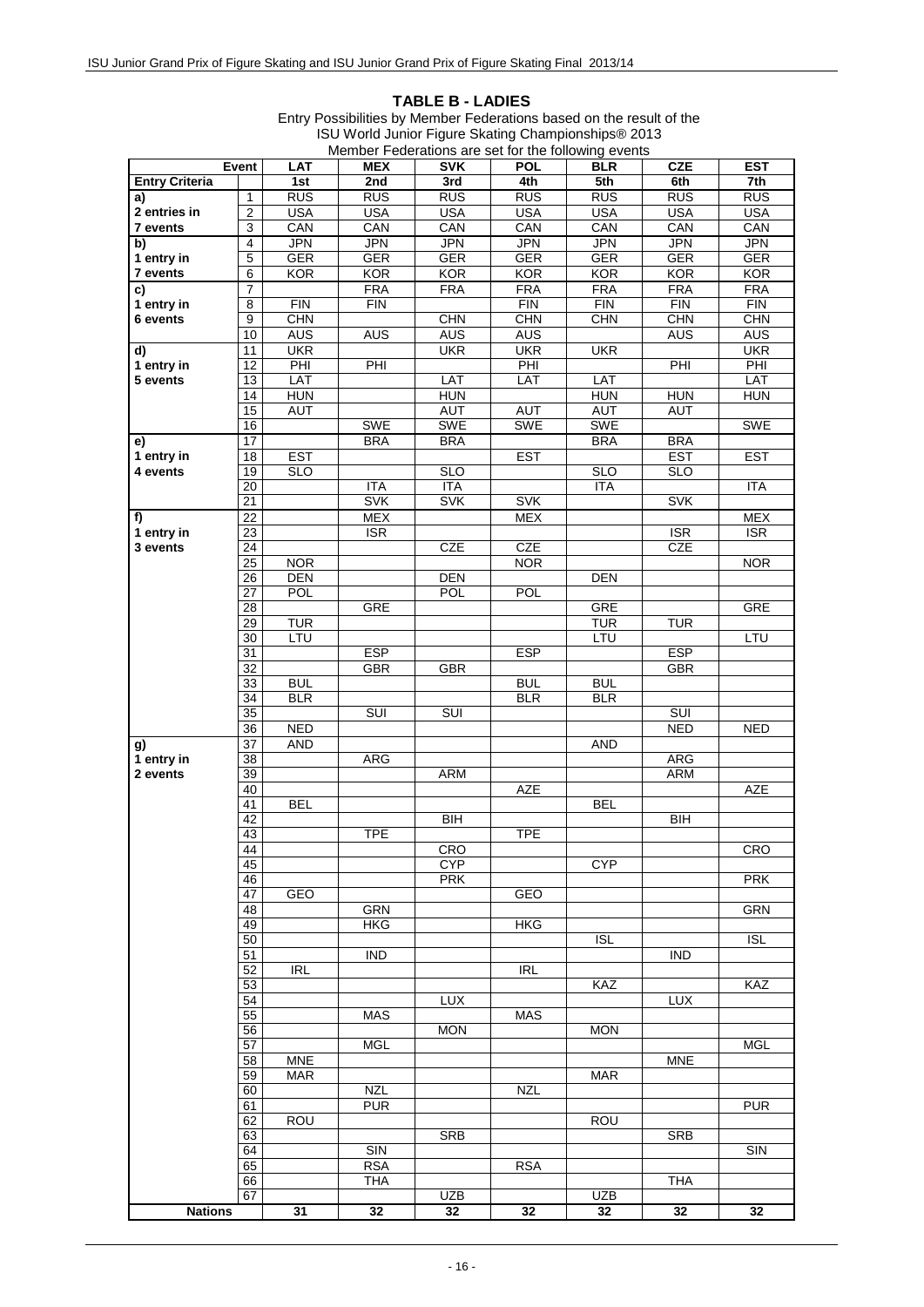#### **TABLE C - PAIRS**

| <b>USA</b><br><b>USA</b><br><b>USA</b><br><b>USA</b><br><b>USA</b><br>$\mathbf{1}$<br>a)<br>CAN<br>3 entries in<br>$\overline{c}$<br>CAN<br>CAN<br>CAN<br>CAN<br>3<br>5 events<br><b>RUS</b><br><b>RUS</b><br><b>RUS</b><br><b>RUS</b><br><b>RUS</b><br>CHN<br>$\overline{4}$<br><b>CHN</b><br><b>CHN</b><br>CHN<br>$rac{}{C}$ HN<br>$\overline{5}$<br>GER<br><b>GER</b><br><b>GER</b><br><b>GER</b><br>GER<br>b)<br>$\overline{6}$<br>2 entries in<br><b>ITA</b><br><b>ITA</b><br><b>ITA</b><br>ITA<br><b>ITA</b><br><b>UKR</b><br>$\overline{7}$<br><b>UKR</b><br><b>UKR</b><br><b>UKR</b><br><b>UKR</b><br>5 events<br>$\overline{8}$<br>POL<br>POL<br>POL<br><b>POL</b><br><b>POL</b><br>9<br><b>NED</b><br><b>NED</b><br><b>NED</b><br><b>NED</b><br><b>NED</b><br>c) N/A<br>10<br><b>AND</b><br><b>AND</b><br><b>AND</b><br>d)<br>1 entry in<br><b>ARG</b><br><b>ARG</b><br><b>ARG</b><br>11<br>3 events<br>$\overline{12}$<br><b>ARM</b><br><b>ARM</b><br>ARM<br>13<br><b>AUS</b><br><b>AUS</b><br>AUS<br>14<br>AUT<br><b>AUT</b><br>AUT<br><b>AZE</b><br>15<br><b>AZE</b><br><b>AZE</b><br>16<br><b>BLR</b><br><b>BLR</b><br><b>BLR</b><br>$\overline{17}$<br><b>BEL</b><br><b>BEL</b><br><b>BEL</b><br>18<br>$\overline{BH}$<br>BIH<br>BIH<br><b>BRA</b><br>19<br><b>BRA</b><br><b>BRA</b><br>$\overline{20}$<br><b>BUL</b><br><b>BUL</b><br><b>BUL</b><br>21<br><b>TPE</b><br><b>TPE</b><br><b>TPE</b><br>$\overline{22}$<br><b>CRO</b><br><b>CRO</b><br><b>CRO</b><br><b>CYP</b><br>23<br><b>CYP</b><br><b>CYP</b><br><b>CZE</b><br>$\overline{24}$<br><b>CZE</b><br><b>CZE</b><br>25<br><b>DEN</b><br><b>DEN</b><br><b>DEN</b><br>26<br><b>PRK</b><br><b>PRK</b><br><b>PRK</b><br>$\overline{27}$<br><b>EST</b><br><b>EST</b><br><b>EST</b><br>28<br><b>FIN</b><br><b>FIN</b><br><b>FIN</b><br>29<br><b>FRA</b><br><b>FRA</b><br><b>FRA</b><br><b>GEO</b><br>30<br>GEO<br>GEO<br>31<br>GBR<br>GBR<br>GBR<br><b>GRE</b><br>32<br>GRE<br>GRE<br>33<br><b>GRN</b><br><b>GRN</b><br>GRN<br>34<br><b>HKG</b><br><b>HKG</b><br><b>HKG</b><br>35<br><b>HUN</b><br><b>HUN</b><br><b>HUN</b><br>36<br><b>ISL</b><br><b>ISL</b><br><b>ISL</b><br>37<br><b>IND</b><br><b>IND</b><br><b>IND</b><br>R <sub>L</sub><br>IRL<br>R <sub>L</sub><br>38<br>39<br><b>ISR</b><br><b>ISR</b><br><b>ISR</b><br>40<br><b>JPN</b><br><b>JPN</b><br><b>JPN</b><br>KAZ<br>41<br>KAZ<br>KAZ<br>42<br>LAT<br>LAT<br>LAT<br>43<br>LTU<br>LTU<br>LTU<br><b>LUX</b><br><b>LUX</b><br><b>LUX</b><br>44<br>45<br><b>MAS</b><br><b>MAS</b><br><b>MAS</b><br><b>MEX</b><br>46<br><b>MEX</b><br><b>MEX</b><br>47<br><b>MON</b><br><b>MON</b><br><b>MON</b><br>48<br>MGL<br><b>MGL</b><br><b>MGL</b><br><b>MNE</b><br>49<br><b>MNE</b><br><b>MNE</b><br><b>MAR</b><br><b>MAR</b><br><b>MAR</b><br>50<br>51<br><b>NZL</b><br><b>NZL</b><br><b>NZL</b><br>52<br><b>NOR</b><br><b>NOR</b><br><b>NOR</b><br>$\overline{53}$<br>PHI<br>PHI<br>PHI<br>54<br><b>PUR</b><br><b>PUR</b><br><b>PUR</b><br>55<br><b>KOR</b><br><b>KOR</b><br><b>KOR</b><br><b>ROU</b><br>56<br>ROU<br>ROU<br>57<br><b>SRB</b><br><b>SRB</b><br><b>SRB</b><br>SIN<br>SIN<br>58<br>SIN<br><b>SVK</b><br><b>SVK</b><br><b>SVK</b><br>59<br><b>SLO</b><br><b>SLO</b><br><b>SLO</b><br>60<br><b>RSA</b><br><b>RSA</b><br><b>RSA</b><br>61<br><b>ESP</b><br><b>ESP</b><br>62<br><b>ESP</b><br>63<br>SWE<br><b>SWE</b><br><b>SWE</b><br>SUI<br>SUI<br>SUI<br>64<br>65<br><b>THA</b><br><b>THA</b><br><b>THA</b><br><b>TUR</b><br><b>TUR</b><br>TUR<br>66<br><b>UZB</b><br><b>UZB</b><br><b>UZB</b><br>67<br>44<br><b>Nations</b><br>44<br>44<br>43<br>44 |                       | Event | LAT | <b>MEX</b> | <b>SVK</b> | <b>POL</b> | <b>BLR</b> | <b>CZE</b> | <b>EST</b> |
|----------------------------------------------------------------------------------------------------------------------------------------------------------------------------------------------------------------------------------------------------------------------------------------------------------------------------------------------------------------------------------------------------------------------------------------------------------------------------------------------------------------------------------------------------------------------------------------------------------------------------------------------------------------------------------------------------------------------------------------------------------------------------------------------------------------------------------------------------------------------------------------------------------------------------------------------------------------------------------------------------------------------------------------------------------------------------------------------------------------------------------------------------------------------------------------------------------------------------------------------------------------------------------------------------------------------------------------------------------------------------------------------------------------------------------------------------------------------------------------------------------------------------------------------------------------------------------------------------------------------------------------------------------------------------------------------------------------------------------------------------------------------------------------------------------------------------------------------------------------------------------------------------------------------------------------------------------------------------------------------------------------------------------------------------------------------------------------------------------------------------------------------------------------------------------------------------------------------------------------------------------------------------------------------------------------------------------------------------------------------------------------------------------------------------------------------------------------------------------------------------------------------------------------------------------------------------------------------------------------------------------------------------------------------------------------------------------------------------------------------------------------------------------------------------------------------------------------------------------------------------------------------------------------------------------------------------------------------------------------------------------------------------------------------------------------------------------------------------------------------------------------------------------------------------------------------------------------------------------------------------------------------------------------------------------------------------------------------------------------------------------------------------------------------------------------------------------------------------------------------------------------------------------------------------------------------------------------------|-----------------------|-------|-----|------------|------------|------------|------------|------------|------------|
|                                                                                                                                                                                                                                                                                                                                                                                                                                                                                                                                                                                                                                                                                                                                                                                                                                                                                                                                                                                                                                                                                                                                                                                                                                                                                                                                                                                                                                                                                                                                                                                                                                                                                                                                                                                                                                                                                                                                                                                                                                                                                                                                                                                                                                                                                                                                                                                                                                                                                                                                                                                                                                                                                                                                                                                                                                                                                                                                                                                                                                                                                                                                                                                                                                                                                                                                                                                                                                                                                                                                                                                              | <b>Entry Criteria</b> |       | 1st | 2nd        | 3rd        | 4th        | 5th        | 6th        | 7th        |
|                                                                                                                                                                                                                                                                                                                                                                                                                                                                                                                                                                                                                                                                                                                                                                                                                                                                                                                                                                                                                                                                                                                                                                                                                                                                                                                                                                                                                                                                                                                                                                                                                                                                                                                                                                                                                                                                                                                                                                                                                                                                                                                                                                                                                                                                                                                                                                                                                                                                                                                                                                                                                                                                                                                                                                                                                                                                                                                                                                                                                                                                                                                                                                                                                                                                                                                                                                                                                                                                                                                                                                                              |                       |       |     |            |            |            |            |            |            |
|                                                                                                                                                                                                                                                                                                                                                                                                                                                                                                                                                                                                                                                                                                                                                                                                                                                                                                                                                                                                                                                                                                                                                                                                                                                                                                                                                                                                                                                                                                                                                                                                                                                                                                                                                                                                                                                                                                                                                                                                                                                                                                                                                                                                                                                                                                                                                                                                                                                                                                                                                                                                                                                                                                                                                                                                                                                                                                                                                                                                                                                                                                                                                                                                                                                                                                                                                                                                                                                                                                                                                                                              |                       |       |     |            |            |            |            |            |            |
|                                                                                                                                                                                                                                                                                                                                                                                                                                                                                                                                                                                                                                                                                                                                                                                                                                                                                                                                                                                                                                                                                                                                                                                                                                                                                                                                                                                                                                                                                                                                                                                                                                                                                                                                                                                                                                                                                                                                                                                                                                                                                                                                                                                                                                                                                                                                                                                                                                                                                                                                                                                                                                                                                                                                                                                                                                                                                                                                                                                                                                                                                                                                                                                                                                                                                                                                                                                                                                                                                                                                                                                              |                       |       |     |            |            |            |            |            |            |
|                                                                                                                                                                                                                                                                                                                                                                                                                                                                                                                                                                                                                                                                                                                                                                                                                                                                                                                                                                                                                                                                                                                                                                                                                                                                                                                                                                                                                                                                                                                                                                                                                                                                                                                                                                                                                                                                                                                                                                                                                                                                                                                                                                                                                                                                                                                                                                                                                                                                                                                                                                                                                                                                                                                                                                                                                                                                                                                                                                                                                                                                                                                                                                                                                                                                                                                                                                                                                                                                                                                                                                                              |                       |       |     |            |            |            |            |            |            |
|                                                                                                                                                                                                                                                                                                                                                                                                                                                                                                                                                                                                                                                                                                                                                                                                                                                                                                                                                                                                                                                                                                                                                                                                                                                                                                                                                                                                                                                                                                                                                                                                                                                                                                                                                                                                                                                                                                                                                                                                                                                                                                                                                                                                                                                                                                                                                                                                                                                                                                                                                                                                                                                                                                                                                                                                                                                                                                                                                                                                                                                                                                                                                                                                                                                                                                                                                                                                                                                                                                                                                                                              |                       |       |     |            |            |            |            |            |            |
|                                                                                                                                                                                                                                                                                                                                                                                                                                                                                                                                                                                                                                                                                                                                                                                                                                                                                                                                                                                                                                                                                                                                                                                                                                                                                                                                                                                                                                                                                                                                                                                                                                                                                                                                                                                                                                                                                                                                                                                                                                                                                                                                                                                                                                                                                                                                                                                                                                                                                                                                                                                                                                                                                                                                                                                                                                                                                                                                                                                                                                                                                                                                                                                                                                                                                                                                                                                                                                                                                                                                                                                              |                       |       |     |            |            |            |            |            |            |
|                                                                                                                                                                                                                                                                                                                                                                                                                                                                                                                                                                                                                                                                                                                                                                                                                                                                                                                                                                                                                                                                                                                                                                                                                                                                                                                                                                                                                                                                                                                                                                                                                                                                                                                                                                                                                                                                                                                                                                                                                                                                                                                                                                                                                                                                                                                                                                                                                                                                                                                                                                                                                                                                                                                                                                                                                                                                                                                                                                                                                                                                                                                                                                                                                                                                                                                                                                                                                                                                                                                                                                                              |                       |       |     |            |            |            |            |            |            |
|                                                                                                                                                                                                                                                                                                                                                                                                                                                                                                                                                                                                                                                                                                                                                                                                                                                                                                                                                                                                                                                                                                                                                                                                                                                                                                                                                                                                                                                                                                                                                                                                                                                                                                                                                                                                                                                                                                                                                                                                                                                                                                                                                                                                                                                                                                                                                                                                                                                                                                                                                                                                                                                                                                                                                                                                                                                                                                                                                                                                                                                                                                                                                                                                                                                                                                                                                                                                                                                                                                                                                                                              |                       |       |     |            |            |            |            |            |            |
|                                                                                                                                                                                                                                                                                                                                                                                                                                                                                                                                                                                                                                                                                                                                                                                                                                                                                                                                                                                                                                                                                                                                                                                                                                                                                                                                                                                                                                                                                                                                                                                                                                                                                                                                                                                                                                                                                                                                                                                                                                                                                                                                                                                                                                                                                                                                                                                                                                                                                                                                                                                                                                                                                                                                                                                                                                                                                                                                                                                                                                                                                                                                                                                                                                                                                                                                                                                                                                                                                                                                                                                              |                       |       |     |            |            |            |            |            |            |
|                                                                                                                                                                                                                                                                                                                                                                                                                                                                                                                                                                                                                                                                                                                                                                                                                                                                                                                                                                                                                                                                                                                                                                                                                                                                                                                                                                                                                                                                                                                                                                                                                                                                                                                                                                                                                                                                                                                                                                                                                                                                                                                                                                                                                                                                                                                                                                                                                                                                                                                                                                                                                                                                                                                                                                                                                                                                                                                                                                                                                                                                                                                                                                                                                                                                                                                                                                                                                                                                                                                                                                                              |                       |       |     |            |            |            |            |            |            |
|                                                                                                                                                                                                                                                                                                                                                                                                                                                                                                                                                                                                                                                                                                                                                                                                                                                                                                                                                                                                                                                                                                                                                                                                                                                                                                                                                                                                                                                                                                                                                                                                                                                                                                                                                                                                                                                                                                                                                                                                                                                                                                                                                                                                                                                                                                                                                                                                                                                                                                                                                                                                                                                                                                                                                                                                                                                                                                                                                                                                                                                                                                                                                                                                                                                                                                                                                                                                                                                                                                                                                                                              |                       |       |     |            |            |            |            |            |            |
|                                                                                                                                                                                                                                                                                                                                                                                                                                                                                                                                                                                                                                                                                                                                                                                                                                                                                                                                                                                                                                                                                                                                                                                                                                                                                                                                                                                                                                                                                                                                                                                                                                                                                                                                                                                                                                                                                                                                                                                                                                                                                                                                                                                                                                                                                                                                                                                                                                                                                                                                                                                                                                                                                                                                                                                                                                                                                                                                                                                                                                                                                                                                                                                                                                                                                                                                                                                                                                                                                                                                                                                              |                       |       |     |            |            |            |            |            |            |
|                                                                                                                                                                                                                                                                                                                                                                                                                                                                                                                                                                                                                                                                                                                                                                                                                                                                                                                                                                                                                                                                                                                                                                                                                                                                                                                                                                                                                                                                                                                                                                                                                                                                                                                                                                                                                                                                                                                                                                                                                                                                                                                                                                                                                                                                                                                                                                                                                                                                                                                                                                                                                                                                                                                                                                                                                                                                                                                                                                                                                                                                                                                                                                                                                                                                                                                                                                                                                                                                                                                                                                                              |                       |       |     |            |            |            |            |            |            |
|                                                                                                                                                                                                                                                                                                                                                                                                                                                                                                                                                                                                                                                                                                                                                                                                                                                                                                                                                                                                                                                                                                                                                                                                                                                                                                                                                                                                                                                                                                                                                                                                                                                                                                                                                                                                                                                                                                                                                                                                                                                                                                                                                                                                                                                                                                                                                                                                                                                                                                                                                                                                                                                                                                                                                                                                                                                                                                                                                                                                                                                                                                                                                                                                                                                                                                                                                                                                                                                                                                                                                                                              |                       |       |     |            |            |            |            |            |            |
|                                                                                                                                                                                                                                                                                                                                                                                                                                                                                                                                                                                                                                                                                                                                                                                                                                                                                                                                                                                                                                                                                                                                                                                                                                                                                                                                                                                                                                                                                                                                                                                                                                                                                                                                                                                                                                                                                                                                                                                                                                                                                                                                                                                                                                                                                                                                                                                                                                                                                                                                                                                                                                                                                                                                                                                                                                                                                                                                                                                                                                                                                                                                                                                                                                                                                                                                                                                                                                                                                                                                                                                              |                       |       |     |            |            |            |            |            |            |
|                                                                                                                                                                                                                                                                                                                                                                                                                                                                                                                                                                                                                                                                                                                                                                                                                                                                                                                                                                                                                                                                                                                                                                                                                                                                                                                                                                                                                                                                                                                                                                                                                                                                                                                                                                                                                                                                                                                                                                                                                                                                                                                                                                                                                                                                                                                                                                                                                                                                                                                                                                                                                                                                                                                                                                                                                                                                                                                                                                                                                                                                                                                                                                                                                                                                                                                                                                                                                                                                                                                                                                                              |                       |       |     |            |            |            |            |            |            |
|                                                                                                                                                                                                                                                                                                                                                                                                                                                                                                                                                                                                                                                                                                                                                                                                                                                                                                                                                                                                                                                                                                                                                                                                                                                                                                                                                                                                                                                                                                                                                                                                                                                                                                                                                                                                                                                                                                                                                                                                                                                                                                                                                                                                                                                                                                                                                                                                                                                                                                                                                                                                                                                                                                                                                                                                                                                                                                                                                                                                                                                                                                                                                                                                                                                                                                                                                                                                                                                                                                                                                                                              |                       |       |     |            |            |            |            |            |            |
|                                                                                                                                                                                                                                                                                                                                                                                                                                                                                                                                                                                                                                                                                                                                                                                                                                                                                                                                                                                                                                                                                                                                                                                                                                                                                                                                                                                                                                                                                                                                                                                                                                                                                                                                                                                                                                                                                                                                                                                                                                                                                                                                                                                                                                                                                                                                                                                                                                                                                                                                                                                                                                                                                                                                                                                                                                                                                                                                                                                                                                                                                                                                                                                                                                                                                                                                                                                                                                                                                                                                                                                              |                       |       |     |            |            |            |            |            |            |
|                                                                                                                                                                                                                                                                                                                                                                                                                                                                                                                                                                                                                                                                                                                                                                                                                                                                                                                                                                                                                                                                                                                                                                                                                                                                                                                                                                                                                                                                                                                                                                                                                                                                                                                                                                                                                                                                                                                                                                                                                                                                                                                                                                                                                                                                                                                                                                                                                                                                                                                                                                                                                                                                                                                                                                                                                                                                                                                                                                                                                                                                                                                                                                                                                                                                                                                                                                                                                                                                                                                                                                                              |                       |       |     |            |            |            |            |            |            |
|                                                                                                                                                                                                                                                                                                                                                                                                                                                                                                                                                                                                                                                                                                                                                                                                                                                                                                                                                                                                                                                                                                                                                                                                                                                                                                                                                                                                                                                                                                                                                                                                                                                                                                                                                                                                                                                                                                                                                                                                                                                                                                                                                                                                                                                                                                                                                                                                                                                                                                                                                                                                                                                                                                                                                                                                                                                                                                                                                                                                                                                                                                                                                                                                                                                                                                                                                                                                                                                                                                                                                                                              |                       |       |     |            |            |            |            |            |            |
|                                                                                                                                                                                                                                                                                                                                                                                                                                                                                                                                                                                                                                                                                                                                                                                                                                                                                                                                                                                                                                                                                                                                                                                                                                                                                                                                                                                                                                                                                                                                                                                                                                                                                                                                                                                                                                                                                                                                                                                                                                                                                                                                                                                                                                                                                                                                                                                                                                                                                                                                                                                                                                                                                                                                                                                                                                                                                                                                                                                                                                                                                                                                                                                                                                                                                                                                                                                                                                                                                                                                                                                              |                       |       |     |            |            |            |            |            |            |
|                                                                                                                                                                                                                                                                                                                                                                                                                                                                                                                                                                                                                                                                                                                                                                                                                                                                                                                                                                                                                                                                                                                                                                                                                                                                                                                                                                                                                                                                                                                                                                                                                                                                                                                                                                                                                                                                                                                                                                                                                                                                                                                                                                                                                                                                                                                                                                                                                                                                                                                                                                                                                                                                                                                                                                                                                                                                                                                                                                                                                                                                                                                                                                                                                                                                                                                                                                                                                                                                                                                                                                                              |                       |       |     |            |            |            |            |            |            |
|                                                                                                                                                                                                                                                                                                                                                                                                                                                                                                                                                                                                                                                                                                                                                                                                                                                                                                                                                                                                                                                                                                                                                                                                                                                                                                                                                                                                                                                                                                                                                                                                                                                                                                                                                                                                                                                                                                                                                                                                                                                                                                                                                                                                                                                                                                                                                                                                                                                                                                                                                                                                                                                                                                                                                                                                                                                                                                                                                                                                                                                                                                                                                                                                                                                                                                                                                                                                                                                                                                                                                                                              |                       |       |     |            |            |            |            |            |            |
|                                                                                                                                                                                                                                                                                                                                                                                                                                                                                                                                                                                                                                                                                                                                                                                                                                                                                                                                                                                                                                                                                                                                                                                                                                                                                                                                                                                                                                                                                                                                                                                                                                                                                                                                                                                                                                                                                                                                                                                                                                                                                                                                                                                                                                                                                                                                                                                                                                                                                                                                                                                                                                                                                                                                                                                                                                                                                                                                                                                                                                                                                                                                                                                                                                                                                                                                                                                                                                                                                                                                                                                              |                       |       |     |            |            |            |            |            |            |
|                                                                                                                                                                                                                                                                                                                                                                                                                                                                                                                                                                                                                                                                                                                                                                                                                                                                                                                                                                                                                                                                                                                                                                                                                                                                                                                                                                                                                                                                                                                                                                                                                                                                                                                                                                                                                                                                                                                                                                                                                                                                                                                                                                                                                                                                                                                                                                                                                                                                                                                                                                                                                                                                                                                                                                                                                                                                                                                                                                                                                                                                                                                                                                                                                                                                                                                                                                                                                                                                                                                                                                                              |                       |       |     |            |            |            |            |            |            |
|                                                                                                                                                                                                                                                                                                                                                                                                                                                                                                                                                                                                                                                                                                                                                                                                                                                                                                                                                                                                                                                                                                                                                                                                                                                                                                                                                                                                                                                                                                                                                                                                                                                                                                                                                                                                                                                                                                                                                                                                                                                                                                                                                                                                                                                                                                                                                                                                                                                                                                                                                                                                                                                                                                                                                                                                                                                                                                                                                                                                                                                                                                                                                                                                                                                                                                                                                                                                                                                                                                                                                                                              |                       |       |     |            |            |            |            |            |            |
|                                                                                                                                                                                                                                                                                                                                                                                                                                                                                                                                                                                                                                                                                                                                                                                                                                                                                                                                                                                                                                                                                                                                                                                                                                                                                                                                                                                                                                                                                                                                                                                                                                                                                                                                                                                                                                                                                                                                                                                                                                                                                                                                                                                                                                                                                                                                                                                                                                                                                                                                                                                                                                                                                                                                                                                                                                                                                                                                                                                                                                                                                                                                                                                                                                                                                                                                                                                                                                                                                                                                                                                              |                       |       |     |            |            |            |            |            |            |
|                                                                                                                                                                                                                                                                                                                                                                                                                                                                                                                                                                                                                                                                                                                                                                                                                                                                                                                                                                                                                                                                                                                                                                                                                                                                                                                                                                                                                                                                                                                                                                                                                                                                                                                                                                                                                                                                                                                                                                                                                                                                                                                                                                                                                                                                                                                                                                                                                                                                                                                                                                                                                                                                                                                                                                                                                                                                                                                                                                                                                                                                                                                                                                                                                                                                                                                                                                                                                                                                                                                                                                                              |                       |       |     |            |            |            |            |            |            |
|                                                                                                                                                                                                                                                                                                                                                                                                                                                                                                                                                                                                                                                                                                                                                                                                                                                                                                                                                                                                                                                                                                                                                                                                                                                                                                                                                                                                                                                                                                                                                                                                                                                                                                                                                                                                                                                                                                                                                                                                                                                                                                                                                                                                                                                                                                                                                                                                                                                                                                                                                                                                                                                                                                                                                                                                                                                                                                                                                                                                                                                                                                                                                                                                                                                                                                                                                                                                                                                                                                                                                                                              |                       |       |     |            |            |            |            |            |            |
|                                                                                                                                                                                                                                                                                                                                                                                                                                                                                                                                                                                                                                                                                                                                                                                                                                                                                                                                                                                                                                                                                                                                                                                                                                                                                                                                                                                                                                                                                                                                                                                                                                                                                                                                                                                                                                                                                                                                                                                                                                                                                                                                                                                                                                                                                                                                                                                                                                                                                                                                                                                                                                                                                                                                                                                                                                                                                                                                                                                                                                                                                                                                                                                                                                                                                                                                                                                                                                                                                                                                                                                              |                       |       |     |            |            |            |            |            |            |
|                                                                                                                                                                                                                                                                                                                                                                                                                                                                                                                                                                                                                                                                                                                                                                                                                                                                                                                                                                                                                                                                                                                                                                                                                                                                                                                                                                                                                                                                                                                                                                                                                                                                                                                                                                                                                                                                                                                                                                                                                                                                                                                                                                                                                                                                                                                                                                                                                                                                                                                                                                                                                                                                                                                                                                                                                                                                                                                                                                                                                                                                                                                                                                                                                                                                                                                                                                                                                                                                                                                                                                                              |                       |       |     |            |            |            |            |            |            |
|                                                                                                                                                                                                                                                                                                                                                                                                                                                                                                                                                                                                                                                                                                                                                                                                                                                                                                                                                                                                                                                                                                                                                                                                                                                                                                                                                                                                                                                                                                                                                                                                                                                                                                                                                                                                                                                                                                                                                                                                                                                                                                                                                                                                                                                                                                                                                                                                                                                                                                                                                                                                                                                                                                                                                                                                                                                                                                                                                                                                                                                                                                                                                                                                                                                                                                                                                                                                                                                                                                                                                                                              |                       |       |     |            |            |            |            |            |            |
|                                                                                                                                                                                                                                                                                                                                                                                                                                                                                                                                                                                                                                                                                                                                                                                                                                                                                                                                                                                                                                                                                                                                                                                                                                                                                                                                                                                                                                                                                                                                                                                                                                                                                                                                                                                                                                                                                                                                                                                                                                                                                                                                                                                                                                                                                                                                                                                                                                                                                                                                                                                                                                                                                                                                                                                                                                                                                                                                                                                                                                                                                                                                                                                                                                                                                                                                                                                                                                                                                                                                                                                              |                       |       |     |            |            |            |            |            |            |
|                                                                                                                                                                                                                                                                                                                                                                                                                                                                                                                                                                                                                                                                                                                                                                                                                                                                                                                                                                                                                                                                                                                                                                                                                                                                                                                                                                                                                                                                                                                                                                                                                                                                                                                                                                                                                                                                                                                                                                                                                                                                                                                                                                                                                                                                                                                                                                                                                                                                                                                                                                                                                                                                                                                                                                                                                                                                                                                                                                                                                                                                                                                                                                                                                                                                                                                                                                                                                                                                                                                                                                                              |                       |       |     |            |            |            |            |            |            |
|                                                                                                                                                                                                                                                                                                                                                                                                                                                                                                                                                                                                                                                                                                                                                                                                                                                                                                                                                                                                                                                                                                                                                                                                                                                                                                                                                                                                                                                                                                                                                                                                                                                                                                                                                                                                                                                                                                                                                                                                                                                                                                                                                                                                                                                                                                                                                                                                                                                                                                                                                                                                                                                                                                                                                                                                                                                                                                                                                                                                                                                                                                                                                                                                                                                                                                                                                                                                                                                                                                                                                                                              |                       |       |     |            |            |            |            |            |            |
|                                                                                                                                                                                                                                                                                                                                                                                                                                                                                                                                                                                                                                                                                                                                                                                                                                                                                                                                                                                                                                                                                                                                                                                                                                                                                                                                                                                                                                                                                                                                                                                                                                                                                                                                                                                                                                                                                                                                                                                                                                                                                                                                                                                                                                                                                                                                                                                                                                                                                                                                                                                                                                                                                                                                                                                                                                                                                                                                                                                                                                                                                                                                                                                                                                                                                                                                                                                                                                                                                                                                                                                              |                       |       |     |            |            |            |            |            |            |
|                                                                                                                                                                                                                                                                                                                                                                                                                                                                                                                                                                                                                                                                                                                                                                                                                                                                                                                                                                                                                                                                                                                                                                                                                                                                                                                                                                                                                                                                                                                                                                                                                                                                                                                                                                                                                                                                                                                                                                                                                                                                                                                                                                                                                                                                                                                                                                                                                                                                                                                                                                                                                                                                                                                                                                                                                                                                                                                                                                                                                                                                                                                                                                                                                                                                                                                                                                                                                                                                                                                                                                                              |                       |       |     |            |            |            |            |            |            |
|                                                                                                                                                                                                                                                                                                                                                                                                                                                                                                                                                                                                                                                                                                                                                                                                                                                                                                                                                                                                                                                                                                                                                                                                                                                                                                                                                                                                                                                                                                                                                                                                                                                                                                                                                                                                                                                                                                                                                                                                                                                                                                                                                                                                                                                                                                                                                                                                                                                                                                                                                                                                                                                                                                                                                                                                                                                                                                                                                                                                                                                                                                                                                                                                                                                                                                                                                                                                                                                                                                                                                                                              |                       |       |     |            |            |            |            |            |            |
|                                                                                                                                                                                                                                                                                                                                                                                                                                                                                                                                                                                                                                                                                                                                                                                                                                                                                                                                                                                                                                                                                                                                                                                                                                                                                                                                                                                                                                                                                                                                                                                                                                                                                                                                                                                                                                                                                                                                                                                                                                                                                                                                                                                                                                                                                                                                                                                                                                                                                                                                                                                                                                                                                                                                                                                                                                                                                                                                                                                                                                                                                                                                                                                                                                                                                                                                                                                                                                                                                                                                                                                              |                       |       |     |            |            |            |            |            |            |
|                                                                                                                                                                                                                                                                                                                                                                                                                                                                                                                                                                                                                                                                                                                                                                                                                                                                                                                                                                                                                                                                                                                                                                                                                                                                                                                                                                                                                                                                                                                                                                                                                                                                                                                                                                                                                                                                                                                                                                                                                                                                                                                                                                                                                                                                                                                                                                                                                                                                                                                                                                                                                                                                                                                                                                                                                                                                                                                                                                                                                                                                                                                                                                                                                                                                                                                                                                                                                                                                                                                                                                                              |                       |       |     |            |            |            |            |            |            |
|                                                                                                                                                                                                                                                                                                                                                                                                                                                                                                                                                                                                                                                                                                                                                                                                                                                                                                                                                                                                                                                                                                                                                                                                                                                                                                                                                                                                                                                                                                                                                                                                                                                                                                                                                                                                                                                                                                                                                                                                                                                                                                                                                                                                                                                                                                                                                                                                                                                                                                                                                                                                                                                                                                                                                                                                                                                                                                                                                                                                                                                                                                                                                                                                                                                                                                                                                                                                                                                                                                                                                                                              |                       |       |     |            |            |            |            |            |            |
|                                                                                                                                                                                                                                                                                                                                                                                                                                                                                                                                                                                                                                                                                                                                                                                                                                                                                                                                                                                                                                                                                                                                                                                                                                                                                                                                                                                                                                                                                                                                                                                                                                                                                                                                                                                                                                                                                                                                                                                                                                                                                                                                                                                                                                                                                                                                                                                                                                                                                                                                                                                                                                                                                                                                                                                                                                                                                                                                                                                                                                                                                                                                                                                                                                                                                                                                                                                                                                                                                                                                                                                              |                       |       |     |            |            |            |            |            |            |
|                                                                                                                                                                                                                                                                                                                                                                                                                                                                                                                                                                                                                                                                                                                                                                                                                                                                                                                                                                                                                                                                                                                                                                                                                                                                                                                                                                                                                                                                                                                                                                                                                                                                                                                                                                                                                                                                                                                                                                                                                                                                                                                                                                                                                                                                                                                                                                                                                                                                                                                                                                                                                                                                                                                                                                                                                                                                                                                                                                                                                                                                                                                                                                                                                                                                                                                                                                                                                                                                                                                                                                                              |                       |       |     |            |            |            |            |            |            |
|                                                                                                                                                                                                                                                                                                                                                                                                                                                                                                                                                                                                                                                                                                                                                                                                                                                                                                                                                                                                                                                                                                                                                                                                                                                                                                                                                                                                                                                                                                                                                                                                                                                                                                                                                                                                                                                                                                                                                                                                                                                                                                                                                                                                                                                                                                                                                                                                                                                                                                                                                                                                                                                                                                                                                                                                                                                                                                                                                                                                                                                                                                                                                                                                                                                                                                                                                                                                                                                                                                                                                                                              |                       |       |     |            |            |            |            |            |            |
|                                                                                                                                                                                                                                                                                                                                                                                                                                                                                                                                                                                                                                                                                                                                                                                                                                                                                                                                                                                                                                                                                                                                                                                                                                                                                                                                                                                                                                                                                                                                                                                                                                                                                                                                                                                                                                                                                                                                                                                                                                                                                                                                                                                                                                                                                                                                                                                                                                                                                                                                                                                                                                                                                                                                                                                                                                                                                                                                                                                                                                                                                                                                                                                                                                                                                                                                                                                                                                                                                                                                                                                              |                       |       |     |            |            |            |            |            |            |
|                                                                                                                                                                                                                                                                                                                                                                                                                                                                                                                                                                                                                                                                                                                                                                                                                                                                                                                                                                                                                                                                                                                                                                                                                                                                                                                                                                                                                                                                                                                                                                                                                                                                                                                                                                                                                                                                                                                                                                                                                                                                                                                                                                                                                                                                                                                                                                                                                                                                                                                                                                                                                                                                                                                                                                                                                                                                                                                                                                                                                                                                                                                                                                                                                                                                                                                                                                                                                                                                                                                                                                                              |                       |       |     |            |            |            |            |            |            |
|                                                                                                                                                                                                                                                                                                                                                                                                                                                                                                                                                                                                                                                                                                                                                                                                                                                                                                                                                                                                                                                                                                                                                                                                                                                                                                                                                                                                                                                                                                                                                                                                                                                                                                                                                                                                                                                                                                                                                                                                                                                                                                                                                                                                                                                                                                                                                                                                                                                                                                                                                                                                                                                                                                                                                                                                                                                                                                                                                                                                                                                                                                                                                                                                                                                                                                                                                                                                                                                                                                                                                                                              |                       |       |     |            |            |            |            |            |            |
|                                                                                                                                                                                                                                                                                                                                                                                                                                                                                                                                                                                                                                                                                                                                                                                                                                                                                                                                                                                                                                                                                                                                                                                                                                                                                                                                                                                                                                                                                                                                                                                                                                                                                                                                                                                                                                                                                                                                                                                                                                                                                                                                                                                                                                                                                                                                                                                                                                                                                                                                                                                                                                                                                                                                                                                                                                                                                                                                                                                                                                                                                                                                                                                                                                                                                                                                                                                                                                                                                                                                                                                              |                       |       |     |            |            |            |            |            |            |
|                                                                                                                                                                                                                                                                                                                                                                                                                                                                                                                                                                                                                                                                                                                                                                                                                                                                                                                                                                                                                                                                                                                                                                                                                                                                                                                                                                                                                                                                                                                                                                                                                                                                                                                                                                                                                                                                                                                                                                                                                                                                                                                                                                                                                                                                                                                                                                                                                                                                                                                                                                                                                                                                                                                                                                                                                                                                                                                                                                                                                                                                                                                                                                                                                                                                                                                                                                                                                                                                                                                                                                                              |                       |       |     |            |            |            |            |            |            |
|                                                                                                                                                                                                                                                                                                                                                                                                                                                                                                                                                                                                                                                                                                                                                                                                                                                                                                                                                                                                                                                                                                                                                                                                                                                                                                                                                                                                                                                                                                                                                                                                                                                                                                                                                                                                                                                                                                                                                                                                                                                                                                                                                                                                                                                                                                                                                                                                                                                                                                                                                                                                                                                                                                                                                                                                                                                                                                                                                                                                                                                                                                                                                                                                                                                                                                                                                                                                                                                                                                                                                                                              |                       |       |     |            |            |            |            |            |            |
|                                                                                                                                                                                                                                                                                                                                                                                                                                                                                                                                                                                                                                                                                                                                                                                                                                                                                                                                                                                                                                                                                                                                                                                                                                                                                                                                                                                                                                                                                                                                                                                                                                                                                                                                                                                                                                                                                                                                                                                                                                                                                                                                                                                                                                                                                                                                                                                                                                                                                                                                                                                                                                                                                                                                                                                                                                                                                                                                                                                                                                                                                                                                                                                                                                                                                                                                                                                                                                                                                                                                                                                              |                       |       |     |            |            |            |            |            |            |
|                                                                                                                                                                                                                                                                                                                                                                                                                                                                                                                                                                                                                                                                                                                                                                                                                                                                                                                                                                                                                                                                                                                                                                                                                                                                                                                                                                                                                                                                                                                                                                                                                                                                                                                                                                                                                                                                                                                                                                                                                                                                                                                                                                                                                                                                                                                                                                                                                                                                                                                                                                                                                                                                                                                                                                                                                                                                                                                                                                                                                                                                                                                                                                                                                                                                                                                                                                                                                                                                                                                                                                                              |                       |       |     |            |            |            |            |            |            |
|                                                                                                                                                                                                                                                                                                                                                                                                                                                                                                                                                                                                                                                                                                                                                                                                                                                                                                                                                                                                                                                                                                                                                                                                                                                                                                                                                                                                                                                                                                                                                                                                                                                                                                                                                                                                                                                                                                                                                                                                                                                                                                                                                                                                                                                                                                                                                                                                                                                                                                                                                                                                                                                                                                                                                                                                                                                                                                                                                                                                                                                                                                                                                                                                                                                                                                                                                                                                                                                                                                                                                                                              |                       |       |     |            |            |            |            |            |            |
|                                                                                                                                                                                                                                                                                                                                                                                                                                                                                                                                                                                                                                                                                                                                                                                                                                                                                                                                                                                                                                                                                                                                                                                                                                                                                                                                                                                                                                                                                                                                                                                                                                                                                                                                                                                                                                                                                                                                                                                                                                                                                                                                                                                                                                                                                                                                                                                                                                                                                                                                                                                                                                                                                                                                                                                                                                                                                                                                                                                                                                                                                                                                                                                                                                                                                                                                                                                                                                                                                                                                                                                              |                       |       |     |            |            |            |            |            |            |
|                                                                                                                                                                                                                                                                                                                                                                                                                                                                                                                                                                                                                                                                                                                                                                                                                                                                                                                                                                                                                                                                                                                                                                                                                                                                                                                                                                                                                                                                                                                                                                                                                                                                                                                                                                                                                                                                                                                                                                                                                                                                                                                                                                                                                                                                                                                                                                                                                                                                                                                                                                                                                                                                                                                                                                                                                                                                                                                                                                                                                                                                                                                                                                                                                                                                                                                                                                                                                                                                                                                                                                                              |                       |       |     |            |            |            |            |            |            |
|                                                                                                                                                                                                                                                                                                                                                                                                                                                                                                                                                                                                                                                                                                                                                                                                                                                                                                                                                                                                                                                                                                                                                                                                                                                                                                                                                                                                                                                                                                                                                                                                                                                                                                                                                                                                                                                                                                                                                                                                                                                                                                                                                                                                                                                                                                                                                                                                                                                                                                                                                                                                                                                                                                                                                                                                                                                                                                                                                                                                                                                                                                                                                                                                                                                                                                                                                                                                                                                                                                                                                                                              |                       |       |     |            |            |            |            |            |            |
|                                                                                                                                                                                                                                                                                                                                                                                                                                                                                                                                                                                                                                                                                                                                                                                                                                                                                                                                                                                                                                                                                                                                                                                                                                                                                                                                                                                                                                                                                                                                                                                                                                                                                                                                                                                                                                                                                                                                                                                                                                                                                                                                                                                                                                                                                                                                                                                                                                                                                                                                                                                                                                                                                                                                                                                                                                                                                                                                                                                                                                                                                                                                                                                                                                                                                                                                                                                                                                                                                                                                                                                              |                       |       |     |            |            |            |            |            |            |
|                                                                                                                                                                                                                                                                                                                                                                                                                                                                                                                                                                                                                                                                                                                                                                                                                                                                                                                                                                                                                                                                                                                                                                                                                                                                                                                                                                                                                                                                                                                                                                                                                                                                                                                                                                                                                                                                                                                                                                                                                                                                                                                                                                                                                                                                                                                                                                                                                                                                                                                                                                                                                                                                                                                                                                                                                                                                                                                                                                                                                                                                                                                                                                                                                                                                                                                                                                                                                                                                                                                                                                                              |                       |       |     |            |            |            |            |            |            |
|                                                                                                                                                                                                                                                                                                                                                                                                                                                                                                                                                                                                                                                                                                                                                                                                                                                                                                                                                                                                                                                                                                                                                                                                                                                                                                                                                                                                                                                                                                                                                                                                                                                                                                                                                                                                                                                                                                                                                                                                                                                                                                                                                                                                                                                                                                                                                                                                                                                                                                                                                                                                                                                                                                                                                                                                                                                                                                                                                                                                                                                                                                                                                                                                                                                                                                                                                                                                                                                                                                                                                                                              |                       |       |     |            |            |            |            |            |            |
|                                                                                                                                                                                                                                                                                                                                                                                                                                                                                                                                                                                                                                                                                                                                                                                                                                                                                                                                                                                                                                                                                                                                                                                                                                                                                                                                                                                                                                                                                                                                                                                                                                                                                                                                                                                                                                                                                                                                                                                                                                                                                                                                                                                                                                                                                                                                                                                                                                                                                                                                                                                                                                                                                                                                                                                                                                                                                                                                                                                                                                                                                                                                                                                                                                                                                                                                                                                                                                                                                                                                                                                              |                       |       |     |            |            |            |            |            |            |
|                                                                                                                                                                                                                                                                                                                                                                                                                                                                                                                                                                                                                                                                                                                                                                                                                                                                                                                                                                                                                                                                                                                                                                                                                                                                                                                                                                                                                                                                                                                                                                                                                                                                                                                                                                                                                                                                                                                                                                                                                                                                                                                                                                                                                                                                                                                                                                                                                                                                                                                                                                                                                                                                                                                                                                                                                                                                                                                                                                                                                                                                                                                                                                                                                                                                                                                                                                                                                                                                                                                                                                                              |                       |       |     |            |            |            |            |            |            |
|                                                                                                                                                                                                                                                                                                                                                                                                                                                                                                                                                                                                                                                                                                                                                                                                                                                                                                                                                                                                                                                                                                                                                                                                                                                                                                                                                                                                                                                                                                                                                                                                                                                                                                                                                                                                                                                                                                                                                                                                                                                                                                                                                                                                                                                                                                                                                                                                                                                                                                                                                                                                                                                                                                                                                                                                                                                                                                                                                                                                                                                                                                                                                                                                                                                                                                                                                                                                                                                                                                                                                                                              |                       |       |     |            |            |            |            |            |            |
|                                                                                                                                                                                                                                                                                                                                                                                                                                                                                                                                                                                                                                                                                                                                                                                                                                                                                                                                                                                                                                                                                                                                                                                                                                                                                                                                                                                                                                                                                                                                                                                                                                                                                                                                                                                                                                                                                                                                                                                                                                                                                                                                                                                                                                                                                                                                                                                                                                                                                                                                                                                                                                                                                                                                                                                                                                                                                                                                                                                                                                                                                                                                                                                                                                                                                                                                                                                                                                                                                                                                                                                              |                       |       |     |            |            |            |            |            |            |
|                                                                                                                                                                                                                                                                                                                                                                                                                                                                                                                                                                                                                                                                                                                                                                                                                                                                                                                                                                                                                                                                                                                                                                                                                                                                                                                                                                                                                                                                                                                                                                                                                                                                                                                                                                                                                                                                                                                                                                                                                                                                                                                                                                                                                                                                                                                                                                                                                                                                                                                                                                                                                                                                                                                                                                                                                                                                                                                                                                                                                                                                                                                                                                                                                                                                                                                                                                                                                                                                                                                                                                                              |                       |       |     |            |            |            |            |            |            |
|                                                                                                                                                                                                                                                                                                                                                                                                                                                                                                                                                                                                                                                                                                                                                                                                                                                                                                                                                                                                                                                                                                                                                                                                                                                                                                                                                                                                                                                                                                                                                                                                                                                                                                                                                                                                                                                                                                                                                                                                                                                                                                                                                                                                                                                                                                                                                                                                                                                                                                                                                                                                                                                                                                                                                                                                                                                                                                                                                                                                                                                                                                                                                                                                                                                                                                                                                                                                                                                                                                                                                                                              |                       |       |     |            |            |            |            |            |            |
|                                                                                                                                                                                                                                                                                                                                                                                                                                                                                                                                                                                                                                                                                                                                                                                                                                                                                                                                                                                                                                                                                                                                                                                                                                                                                                                                                                                                                                                                                                                                                                                                                                                                                                                                                                                                                                                                                                                                                                                                                                                                                                                                                                                                                                                                                                                                                                                                                                                                                                                                                                                                                                                                                                                                                                                                                                                                                                                                                                                                                                                                                                                                                                                                                                                                                                                                                                                                                                                                                                                                                                                              |                       |       |     |            |            |            |            |            |            |
|                                                                                                                                                                                                                                                                                                                                                                                                                                                                                                                                                                                                                                                                                                                                                                                                                                                                                                                                                                                                                                                                                                                                                                                                                                                                                                                                                                                                                                                                                                                                                                                                                                                                                                                                                                                                                                                                                                                                                                                                                                                                                                                                                                                                                                                                                                                                                                                                                                                                                                                                                                                                                                                                                                                                                                                                                                                                                                                                                                                                                                                                                                                                                                                                                                                                                                                                                                                                                                                                                                                                                                                              |                       |       |     |            |            |            |            |            |            |
|                                                                                                                                                                                                                                                                                                                                                                                                                                                                                                                                                                                                                                                                                                                                                                                                                                                                                                                                                                                                                                                                                                                                                                                                                                                                                                                                                                                                                                                                                                                                                                                                                                                                                                                                                                                                                                                                                                                                                                                                                                                                                                                                                                                                                                                                                                                                                                                                                                                                                                                                                                                                                                                                                                                                                                                                                                                                                                                                                                                                                                                                                                                                                                                                                                                                                                                                                                                                                                                                                                                                                                                              |                       |       |     |            |            |            |            |            |            |
|                                                                                                                                                                                                                                                                                                                                                                                                                                                                                                                                                                                                                                                                                                                                                                                                                                                                                                                                                                                                                                                                                                                                                                                                                                                                                                                                                                                                                                                                                                                                                                                                                                                                                                                                                                                                                                                                                                                                                                                                                                                                                                                                                                                                                                                                                                                                                                                                                                                                                                                                                                                                                                                                                                                                                                                                                                                                                                                                                                                                                                                                                                                                                                                                                                                                                                                                                                                                                                                                                                                                                                                              |                       |       |     |            |            |            |            |            |            |
|                                                                                                                                                                                                                                                                                                                                                                                                                                                                                                                                                                                                                                                                                                                                                                                                                                                                                                                                                                                                                                                                                                                                                                                                                                                                                                                                                                                                                                                                                                                                                                                                                                                                                                                                                                                                                                                                                                                                                                                                                                                                                                                                                                                                                                                                                                                                                                                                                                                                                                                                                                                                                                                                                                                                                                                                                                                                                                                                                                                                                                                                                                                                                                                                                                                                                                                                                                                                                                                                                                                                                                                              |                       |       |     |            |            |            |            |            |            |
|                                                                                                                                                                                                                                                                                                                                                                                                                                                                                                                                                                                                                                                                                                                                                                                                                                                                                                                                                                                                                                                                                                                                                                                                                                                                                                                                                                                                                                                                                                                                                                                                                                                                                                                                                                                                                                                                                                                                                                                                                                                                                                                                                                                                                                                                                                                                                                                                                                                                                                                                                                                                                                                                                                                                                                                                                                                                                                                                                                                                                                                                                                                                                                                                                                                                                                                                                                                                                                                                                                                                                                                              |                       |       |     |            |            |            |            |            |            |
|                                                                                                                                                                                                                                                                                                                                                                                                                                                                                                                                                                                                                                                                                                                                                                                                                                                                                                                                                                                                                                                                                                                                                                                                                                                                                                                                                                                                                                                                                                                                                                                                                                                                                                                                                                                                                                                                                                                                                                                                                                                                                                                                                                                                                                                                                                                                                                                                                                                                                                                                                                                                                                                                                                                                                                                                                                                                                                                                                                                                                                                                                                                                                                                                                                                                                                                                                                                                                                                                                                                                                                                              |                       |       |     |            |            |            |            |            |            |
|                                                                                                                                                                                                                                                                                                                                                                                                                                                                                                                                                                                                                                                                                                                                                                                                                                                                                                                                                                                                                                                                                                                                                                                                                                                                                                                                                                                                                                                                                                                                                                                                                                                                                                                                                                                                                                                                                                                                                                                                                                                                                                                                                                                                                                                                                                                                                                                                                                                                                                                                                                                                                                                                                                                                                                                                                                                                                                                                                                                                                                                                                                                                                                                                                                                                                                                                                                                                                                                                                                                                                                                              |                       |       |     |            |            |            |            |            |            |
|                                                                                                                                                                                                                                                                                                                                                                                                                                                                                                                                                                                                                                                                                                                                                                                                                                                                                                                                                                                                                                                                                                                                                                                                                                                                                                                                                                                                                                                                                                                                                                                                                                                                                                                                                                                                                                                                                                                                                                                                                                                                                                                                                                                                                                                                                                                                                                                                                                                                                                                                                                                                                                                                                                                                                                                                                                                                                                                                                                                                                                                                                                                                                                                                                                                                                                                                                                                                                                                                                                                                                                                              |                       |       |     |            |            |            |            |            |            |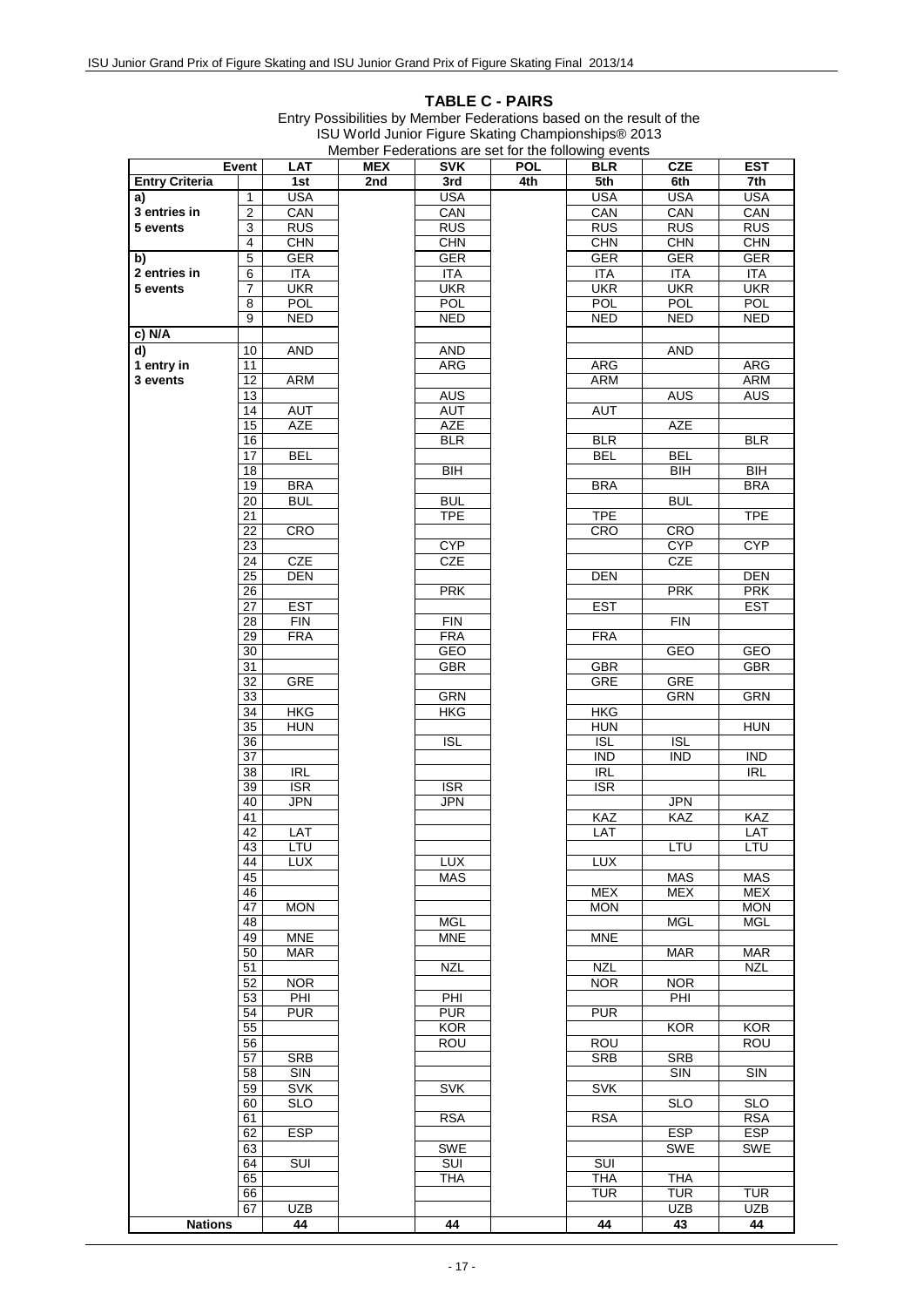#### **TABLE D – ICE DANCE**

|                              | Event                              | LAT               | <b>MEX</b> | <b>SVK</b> | <b>POL</b>      | <b>BLR</b>        | <b>CZE</b>        | <b>EST</b>        |
|------------------------------|------------------------------------|-------------------|------------|------------|-----------------|-------------------|-------------------|-------------------|
| <b>Entry Criteria</b>        |                                    | 1st               | 2nd        | 3rd        | 4th             | 5th               | 6th               | 7th               |
| a)                           | $\mathbf{1}$                       | RUS               | RUS        | RUS        | <b>RUS</b>      | <b>RUS</b>        | RUS               | RUS               |
| 2 entries in                 | $\overline{2}$                     | <b>FRA</b>        | <b>FRA</b> | <b>FRA</b> | <b>FRA</b>      | <b>FRA</b>        | <b>FRA</b>        | <b>FRA</b>        |
| 7 events                     | 3                                  | <b>USA</b>        | <b>USA</b> | <b>USA</b> | <b>USA</b>      | <b>USA</b>        | <b>USA</b>        | <b>USA</b>        |
| $\overline{b}$<br>1 entry in | $\overline{4}$<br>5                | CAN<br><b>GER</b> | CAN<br>GER | CAN<br>GER | CAN<br>GER      | CAN<br><b>GER</b> | CAN<br><b>GER</b> | CAN<br><b>GER</b> |
| 7 events                     | 6                                  | <b>UZB</b>        | <b>UZB</b> | <b>UZB</b> | <b>UZB</b>      | <b>UZB</b>        | <b>UZB</b>        | <b>UZB</b>        |
| c)                           | $\overline{7}$                     | <b>UKR</b>        |            | <b>UKR</b> | <b>UKR</b>      | <b>UKR</b>        | <b>UKR</b>        | <b>UKR</b>        |
| 1 entry in                   | $\overline{8}$                     | <b>ITA</b>        | <b>ITA</b> | <b>ITA</b> |                 | <b>ITA</b>        | <b>ITA</b>        | <b>ITA</b>        |
| 6 events                     | $\overline{9}$                     | <b>TUR</b>        | TUR        | <b>TUR</b> | <b>TUR</b>      | <b>TUR</b>        |                   | <b>TUR</b>        |
|                              | 10                                 | <b>ESP</b>        | <b>ESP</b> | <b>ESP</b> | <b>ESP</b>      |                   | <b>ESP</b>        | <b>ESP</b>        |
| d) 1 entry in                | 11                                 | <b>CHN</b>        | <b>CHN</b> |            | <b>CHN</b>      | CHN               | <b>CHN</b>        |                   |
| 5 events                     | $\overline{12}$                    |                   | KOR        | KOR        |                 | <b>KOR</b>        | <b>KOR</b>        | <b>KOR</b>        |
| e)                           | 13                                 | <b>BLR</b>        |            |            | <b>BLR</b>      | BLR               |                   | <b>BLR</b>        |
| 1 entry in                   | 14                                 |                   | <b>GBR</b> | GBR        | <b>GBR</b>      |                   | <b>GBR</b>        |                   |
| 4 events                     | 15                                 |                   |            | <b>CZE</b> | CZE             | <b>CZE</b>        | <b>CZE</b>        |                   |
|                              | 16                                 | FIN               | FIN        |            | <b>FIN</b>      |                   |                   | <b>FIN</b>        |
| f)<br>1 entry in             | 17<br>$\overline{18}$              |                   | GRE        | <b>SLO</b> | <b>GRE</b>      | <b>SLO</b>        | <b>SLO</b>        | <b>GRE</b>        |
| 3 events                     | 19                                 | LAT               |            |            |                 | LAT               |                   | LAT               |
|                              | $\overline{20}$                    | POL               |            |            | <b>POL</b>      |                   | POL               |                   |
|                              | 21                                 |                   | <b>ISR</b> |            |                 |                   | <b>ISR</b>        | <b>ISR</b>        |
|                              | 22                                 | <b>EST</b>        |            |            | <b>EST</b>      |                   |                   | <b>EST</b>        |
|                              | $\overline{23}$                    |                   | <b>AUT</b> | <b>AUT</b> |                 |                   | <b>AUT</b>        |                   |
|                              | 24                                 |                   | <b>BEL</b> | <b>BEL</b> |                 | <b>BEL</b>        |                   |                   |
|                              | $\overline{25}$                    | <b>BUL</b>        |            |            | <b>BUL</b>      | <b>BUL</b>        |                   |                   |
|                              | 26                                 | <b>HUN</b>        |            | HUN        |                 |                   | <b>HUN</b>        |                   |
| g)                           | 27                                 | <b>AND</b>        |            |            |                 |                   |                   | <b>AND</b>        |
| 1 entry in<br>2 events       | $\overline{28}$<br>29              | <b>ARM</b>        | ARG        |            | ARG             | <b>ARM</b>        |                   |                   |
|                              | $\overline{30}$                    |                   | <b>AUS</b> |            |                 |                   |                   | <b>AUS</b>        |
|                              | $\overline{31}$                    | <b>AZE</b>        |            |            |                 |                   |                   | AZE               |
|                              | 32                                 |                   |            |            | $\overline{BH}$ |                   | B <sub>II</sub>   |                   |
|                              | $\overline{33}$                    |                   | <b>BRA</b> |            |                 | <b>BRA</b>        |                   |                   |
|                              | $\overline{34}$                    |                   | <b>TPE</b> |            |                 |                   | <b>TPE</b>        |                   |
|                              | 35                                 |                   |            | CRO        |                 |                   |                   | <b>CRO</b>        |
|                              | $\overline{36}$                    |                   |            |            | <b>CYP</b>      | <b>CYP</b>        |                   |                   |
|                              | $\overline{37}$<br>$\overline{38}$ |                   |            | <b>DEN</b> |                 |                   | <b>DEN</b>        |                   |
|                              | 39                                 | <b>GEO</b>        |            | <b>PRK</b> |                 |                   | <b>PRK</b>        | <b>GEO</b>        |
|                              | 40                                 | <b>GRN</b>        |            |            | GRN             |                   |                   |                   |
|                              | 41                                 |                   | <b>HKG</b> |            |                 | <b>HKG</b>        |                   |                   |
|                              | 42                                 |                   | <b>ISL</b> | <b>ISL</b> |                 |                   |                   |                   |
|                              | 43                                 | <b>IND</b>        |            | <b>IND</b> |                 |                   |                   |                   |
|                              | 44                                 | <b>IRL</b>        |            |            |                 | <b>IRL</b>        |                   |                   |
|                              | 45                                 |                   | JPN        |            |                 |                   | <b>JPN</b>        |                   |
|                              | 46                                 |                   |            | <b>KAZ</b> |                 |                   | <b>KAZ</b>        |                   |
|                              | 47<br>48                           | LTU               |            |            | <b>LUX</b>      | LUX               |                   | LTU               |
|                              | 49                                 |                   | <b>MAS</b> | <b>MAS</b> |                 |                   |                   |                   |
|                              | 50                                 |                   | <b>MEX</b> |            | <b>MEX</b>      |                   |                   |                   |
|                              | 51                                 |                   |            |            | <b>MON</b>      |                   |                   | <b>MON</b>        |
|                              | 52                                 |                   |            |            | <b>MGL</b>      |                   | <b>MGL</b>        |                   |
|                              | 53                                 | <b>MNE</b>        |            |            |                 | <b>MNE</b>        |                   |                   |
|                              | 54                                 |                   |            | <b>MAR</b> |                 |                   | <b>MAR</b>        |                   |
|                              | 55                                 |                   |            | <b>NED</b> |                 | <b>NED</b>        |                   |                   |
|                              | 56                                 |                   | <b>NZL</b> |            | <b>NZL</b>      |                   |                   |                   |
|                              | 57<br>58                           |                   | PHI        |            | PHI             |                   | <b>NOR</b>        | <b>NOR</b>        |
|                              | 59                                 |                   |            |            |                 | <b>PUR</b>        |                   | <b>PUR</b>        |
|                              | 60                                 | <b>ROU</b>        |            |            |                 | <b>ROU</b>        |                   |                   |
|                              | 61                                 |                   |            | <b>SRB</b> |                 |                   |                   | SRB               |
|                              | 62                                 |                   | SIN        |            |                 |                   |                   | SIN               |
|                              | 63                                 |                   |            | <b>SVK</b> |                 |                   | <b>SVK</b>        |                   |
|                              | 64                                 |                   | <b>RSA</b> |            |                 | <b>RSA</b>        |                   |                   |
|                              | 65                                 | <b>SWE</b>        |            |            |                 |                   |                   | <b>SWE</b>        |
|                              | 66<br>67                           |                   |            | THA        | <b>SUI</b>      | <b>THA</b>        | <b>SUI</b>        |                   |
| <b>Nations</b>               |                                    | 29                | 30         | 29         | 29              | 29                | $\overline{29}$   | 29                |
|                              |                                    |                   |            |            |                 |                   |                   |                   |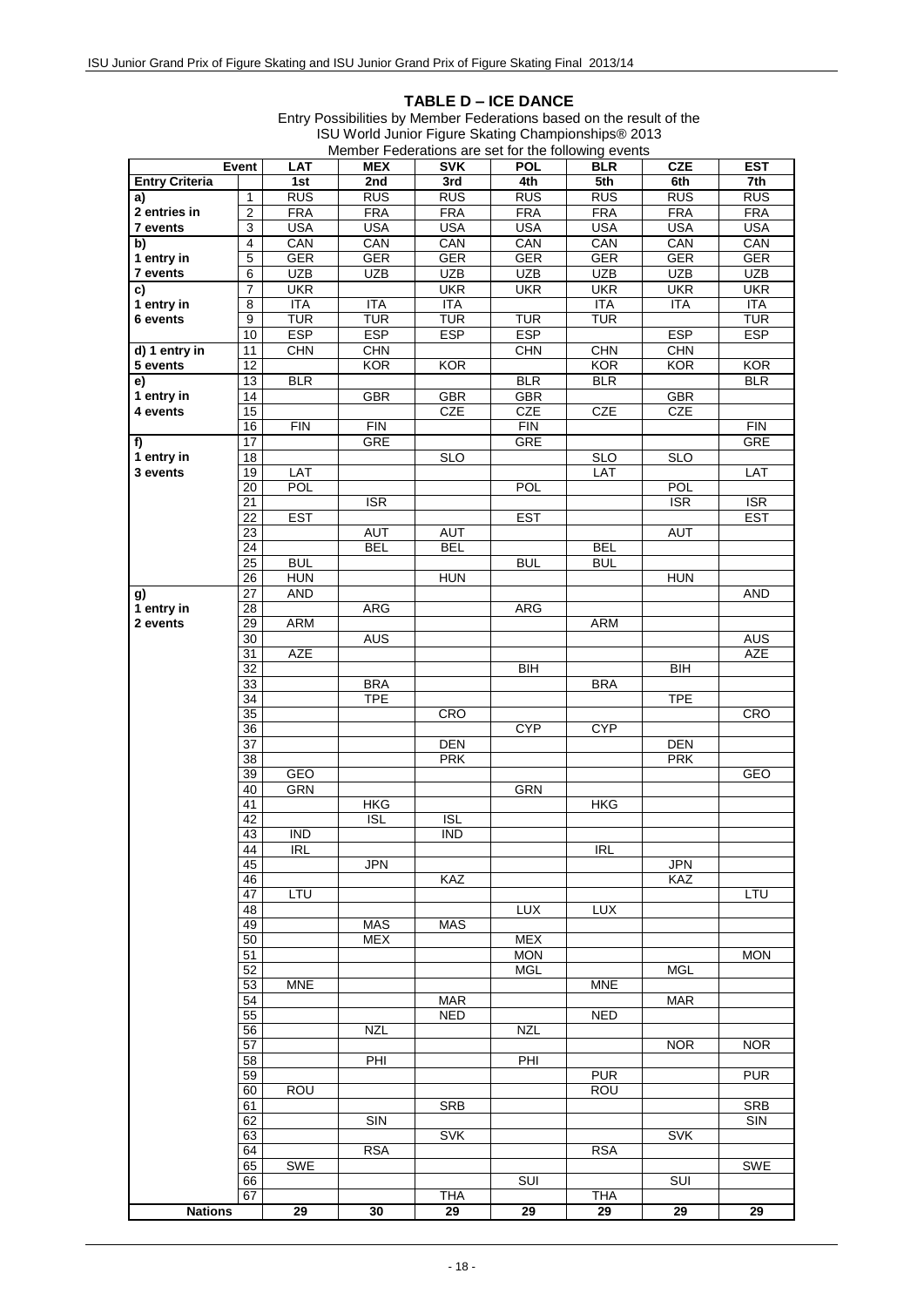|                          |                         | Men                       | Ladies                    | <b>Pairs</b>          | <b>Ice Dance</b>          |
|--------------------------|-------------------------|---------------------------|---------------------------|-----------------------|---------------------------|
| Andorra                  | <b>AND</b>              | 1                         | 1                         | 1                     | 1                         |
| Argentina                | <b>ARG</b>              | $\widetilde{\phantom{m}}$ | $\overline{\phantom{a}}$  | $\tilde{}$            | $\tilde{}$                |
| Armenia                  | <b>ARM</b>              | 1                         | $\tilde{\phantom{a}}$     | 1                     | 1                         |
| Australia                | <b>AUS</b>              | 1                         | 1                         | $\tilde{}$            | $\tilde{\phantom{a}}$     |
| Austria                  | <b>AUT</b>              | $\widetilde{\phantom{m}}$ | $\mathbf{1}$              | 1                     | $\tilde{}$                |
| Azerbaijan               | <b>AZE</b>              | $\tilde{}$                | $\tilde{\phantom{a}}$     | 1                     | 1                         |
| <b>Belarus</b>           | <b>BLR</b>              | 1                         | $\mathbf{1}$              | $\overline{ }$        | 1                         |
| Belgium                  | <b>BEL</b>              | 1                         | 1                         | 1                     | $\tilde{}$                |
| Bosnia and Herzegovina   | BIH                     | $\ddot{ }$                | $\tilde{\phantom{a}}$     | $\ddot{ }$            | $\tilde{\phantom{a}}$     |
| <b>Brazil</b>            | <b>BRA</b>              | 1                         | $\overline{ }$            | 1                     | $\tilde{}$                |
| Bulgaria                 | <b>BUL</b>              | $\mathbf{1}$              | $\mathbf{1}$              | $\mathbf{1}$          | 1                         |
| Canada                   | CAN                     | 1                         | $\overline{2}$            | 3                     | 1                         |
| China                    | CHN                     | $\overline{2}$            | $\mathbf{1}$              | 3                     | $\mathbf{1}$              |
| Chinese Taipei           | <b>TPE</b>              | $\tilde{}$                | $\ddot{ }$                | $\ddot{\phantom{1}}$  | $\ddot{\phantom{0}}$      |
| Croatia                  | CRO                     | $\tilde{}$                | $\tilde{}$                | 1                     | $\tilde{}$                |
| Cyprus                   | <b>CYP</b>              | $\tilde{}$                | $\tilde{}$                | $\ddot{\phantom{1}}$  | $\tilde{}$                |
| <b>Czech Republic</b>    | CZE                     | $\tilde{}$                | $\tilde{}$                | 1                     | $\tilde{\phantom{a}}$     |
| Denmark                  | <b>DEN</b>              | 1                         | 1                         | 1                     | $\tilde{}$                |
| D.P.R. Korea             | <b>PRK</b>              | $\widetilde{\phantom{m}}$ | $\tilde{}$                | $\ddot{ }$            | $\tilde{}$                |
| Estonia                  | <b>EST</b>              | 1                         | 1                         | 1                     | 1                         |
| Finland                  | FIN                     | $\mathbf{1}$              | 1                         | 1                     | 1                         |
| France                   | <b>FRA</b>              | $\ddot{\phantom{0}}$      | $\tilde{\phantom{a}}$     | 1                     | $\overline{2}$            |
| Georgia                  | GEO                     | 1                         | $\mathbf{1}$              | $\tilde{\phantom{a}}$ | 1                         |
| Germany                  | GER                     | $\mathbf{1}$              | $\mathbf{1}$              | $\overline{2}$        | 1                         |
| <b>Great Britain</b>     | <b>GBR</b>              | $\tilde{}$                | $\tilde{}$                | $\ddot{\phantom{0}}$  | $\tilde{}$                |
| Greece                   | GRE                     | $\widetilde{\phantom{m}}$ | $\tilde{}$                | 1                     | $\tilde{}$                |
| Grenada                  | <b>GRN</b>              | $\widetilde{\phantom{m}}$ | $\tilde{}$                | $\ddot{ }$            | $\mathbf{1}$              |
| Hong Kong / China        | <b>HKG</b>              | $\tilde{}$                | $\tilde{}$                | $\mathbf{1}$          | $\tilde{}$                |
| Hungary                  | <b>HUN</b>              | $\mathbf{1}$              | $\mathbf{1}$              | 1                     | 1                         |
| Iceland                  | <b>ISL</b>              | $\tilde{}$                | $\tilde{}$                | $\tilde{}$            | $\tilde{}$                |
| India                    | <b>IND</b>              | $\widetilde{\phantom{m}}$ | $\tilde{}$                | $\tilde{\phantom{a}}$ | 1                         |
| Ireland                  | R <sub>L</sub>          | $\mathbf{1}$              | 1                         | 1                     | $\mathbf{1}$              |
| Israel                   | $\overline{\text{ISR}}$ | $\widetilde{\phantom{m}}$ | $\tilde{}$                | 1                     | $\tilde{}$                |
| Italy                    | <b>ITA</b>              | 1                         | $\tilde{}$                | $\overline{2}$        | 1                         |
| Japan                    | <b>JPN</b>              | $\mathbf{1}$              | $\mathbf{1}$              | 1                     | $\tilde{}$                |
| Kazakhstan               | KAZ                     | $\ddot{\phantom{1}}$      | $\tilde{}$                |                       | $\tilde{}$                |
| Latvia                   | LAT                     | 3                         | 3                         | no limitation         | 3                         |
| Lithuania                | LTU                     | 1                         | 1                         | 1                     | 1                         |
| Luxembourg               | <b>LUX</b>              | $\tilde{}$                | $\tilde{}$                | 1                     | $\tilde{}$                |
| Malaysia                 | <b>MAS</b>              | $\tilde{}$                | $\overline{ }$            | $\ddot{\phantom{0}}$  | $\tilde{\phantom{a}}$     |
| Mexico                   | <b>MEX</b>              | $\tilde{}$                | $\tilde{}$                | $\tilde{\phantom{a}}$ | $\tilde{}$                |
| Monaco                   | <b>MON</b>              | $\tilde{}$                | $\tilde{\phantom{a}}$     | 1                     | $\tilde{}$                |
| Mongolia                 | <b>MGL</b>              | $\tilde{}$                | $\tilde{}$                | $\ddot{\phantom{0}}$  | $\tilde{\phantom{a}}$     |
| Montenegro               | <b>MNE</b>              | 1                         | $\mathbf{1}$              | 1                     | 1                         |
| Morroco                  | <b>MAR</b>              | $\mathbf{1}$              | $\mathbf{1}$              | $\mathbf{1}$          | $\tilde{\phantom{a}}$     |
| Netherlands              | <b>NED</b>              | $\tilde{\phantom{a}}$     | 1                         | 2                     | $\tilde{}$                |
| New Zealand              | <b>NZL</b>              | $\tilde{}$                | $\tilde{}$                | $\ddot{\phantom{0}}$  | $\tilde{}$                |
| Norway                   | <b>NOR</b>              | $\mathbf{1}$              | $\mathbf{1}$              | 1                     | $\tilde{\phantom{a}}$     |
| Philippines              | PHI                     | $\overline{2}$            | $\mathbf{1}$              | 1                     | $\tilde{}$                |
| Poland                   | <b>POL</b>              | $\overline{1}$            | $\mathbf{1}$              | $\overline{2}$        | 1                         |
| Puerto Rico              | <b>PUR</b>              | $\ddot{\phantom{0}}$      | $\overline{\phantom{a}}$  | 1                     | $\tilde{\phantom{a}}$     |
| Republic of Korea        | KOR                     | $\mathbf{1}$              | $\mathbf{1}$              | $\ddot{ }$            | $\tilde{}$                |
| Romania                  | <b>ROU</b>              | $\mathbf{1}$              | $\mathbf{1}$              | $\ddot{\phantom{1}}$  | $\mathbf{1}$              |
| Russia                   | <b>RUS</b>              | 1                         | $\overline{2}$            | 3                     | $\overline{2}$            |
| Serbia                   | <b>SRB</b>              | $\tilde{}$                | $\widetilde{\phantom{m}}$ | 1                     | $\tilde{}$                |
| Singapore                | $\overline{\text{S}}$   | $\overline{\phantom{a}}$  | $\tilde{}$                | 1                     | $\tilde{\phantom{a}}$     |
| Slovak Republic          | <b>SVK</b>              | $\tilde{}$                | $\tilde{}$                | 1                     | $\widetilde{\phantom{m}}$ |
| Slovenia                 | <b>SLO</b>              | $\tilde{}$                | $\mathbf{1}$              | 1                     | $\tilde{}$                |
| South Africa             | <b>RSA</b>              | $\tilde{}$                | $\tilde{}$                | $\tilde{}$            | $\tilde{\phantom{a}}$     |
| Spain                    | <b>ESP</b>              | 1                         | $\tilde{\phantom{a}}$     | $\mathbf{1}$          | $\mathbf{1}$              |
| Sweden                   | <b>SWE</b>              | $\ddot{\phantom{0}}$      | $\tilde{}$                | $\ddot{\phantom{0}}$  | $\mathbf{1}$              |
| Switzerland              | SUI                     | $\tilde{}$                | $\tilde{}$                | $\overline{1}$        | $\widetilde{\phantom{m}}$ |
| Thailand                 | <b>THA</b>              | $\tilde{}$                | $\tilde{}$                | $\tilde{\phantom{a}}$ | $\tilde{}$                |
| Turkey                   | <b>TUR</b>              | $\mathbf{1}$              | $\mathbf{1}$              | $\tilde{}$            | $\mathbf{1}$              |
| Ukraine                  | <b>UKR</b>              | $\mathbf{1}$              | $\mathbf{1}$              | $\overline{2}$        | $\mathbf{1}$              |
| United States of America | <b>USA</b>              | $\overline{2}$            | $\overline{2}$            | $\overline{3}$        | $\overline{2}$            |
| Uzbekistan               | <b>UZB</b>              | $\tilde{}$                | $\tilde{\phantom{a}}$     | 1                     | $\mathbf{1}$              |

#### **ANNEX 1st event Riga / LAT LIST OF MAXIMUM SKATERS PER ISU MEMBER**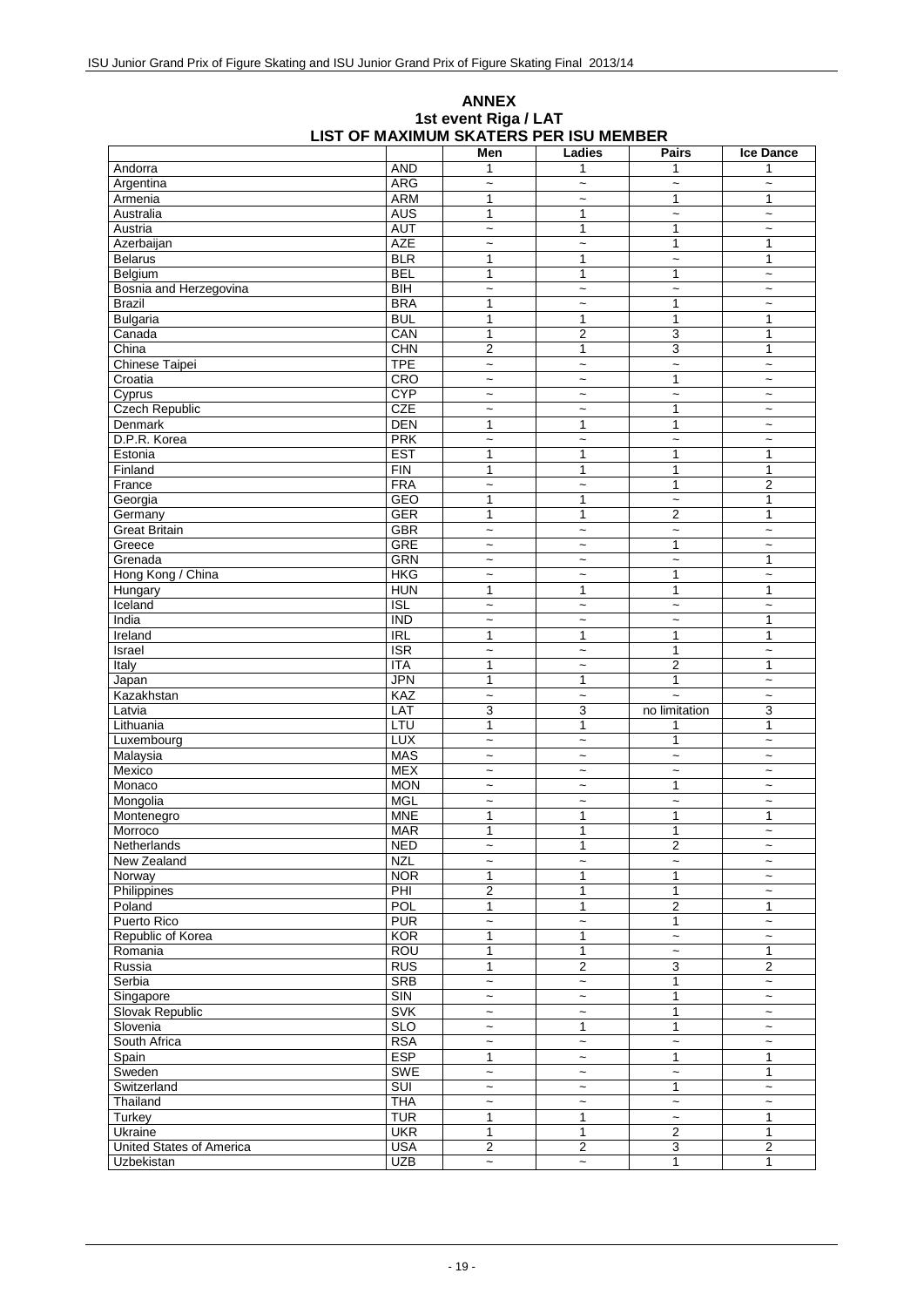#### **Ice Dance** Andorra | AND | ~ | ~ | ~ Argentina ARG 1 1 1 Armenia ARM ~ ~ ~ Australia AUS 1 1 1 Austria | AUT | ~ | *~* | 1 Azerbaijan AZE ~ ~ ~ Belarus BLR ~ ~ ~ Belgium | BEL | ~ | ~ | 1 Bosnia and Herzegovina BIH  $\sim$   $\sim$   $\sim$   $\sim$ Brazil BRA 1 1 1 Bulgaria BUL ~ ~ ~ Canada CAN 1 2 1 China CHN 2 ~ 1 Chinese Taipei TPE 1 1 1 1<br>Croatia Croatia CRO 2 2 2 Croatia CRO ~ ~ ~ Cyprus | CYP | 1 | ~ | ~ Czech Republic CZE  $\overline{C}$  CZE  $\overline{C}$   $\overline{C}$   $\overline{C}$   $\overline{C}$   $\overline{C}$   $\overline{C}$   $\overline{C}$   $\overline{C}$   $\overline{C}$   $\overline{C}$   $\overline{C}$   $\overline{C}$   $\overline{C}$   $\overline{C}$   $\overline{C}$   $\overline{C}$   $\overline{C}$   $\overline{C}$   $\overline{C}$   $\overline{C}$   $\overline{C}$  Denmark DEN ~ ~ ~ D.P.R. Korea PRK ~ ~ ~ Estonia EST ~ ~ ~ Finland FIN ~ 1 1 France FRA 1 1 2 Georgia GEO ~ ~ ~ Germany | GER | 1 | 1 1 Great Britain GBR 1 1 1 Greece GRE 1 1 1 Grenada GRN 1 1 ~ Hong Kong / China HKG 1 1 1 Hungary | HUN | ~ | ~ | ~ Iceland ISL ~ ~ 1 India IND 1 1 ~ Ireland | IRL | ~ | ~ | ~ Israel ISR 1 1 1 Italy | ITA | 1 | 1 1 Japan JPN 1 1 1 Kazakhstan KAZ ~ ~ ~ Latvia LAT ~ ~ ~ Lithuania LTU ~ ~ ~ Luxembourg LUX ~ ~ ~ Malaysia | MAS | 1 | 1 1 Mexico MEX 3 3 3 Monaco MON ~ ~ ~ Mongolia | MGL | 1 | 1 ~ Montenegro MNE  $\vert$   $\sim$   $\vert$   $\sim$   $\vert$   $\sim$   $\vert$   $\sim$ Morroco | MAR | ~ | ~ | ~ Netherlands  $\begin{vmatrix} \text{NED} & | & \sim & | & \sim & | & \sim & \sim \end{vmatrix}$ New Zealand NZL 1 1 1 1<br>Norway NOR  $\sim$   $\sim$   $\sim$ Norway  $\begin{array}{|c|c|c|c|c|c|}\hline \text{Norway} & \multicolumn{1}{|c|}{\sim} & \multicolumn{1}{|c|}{\sim} & \multicolumn{1}{|c|}{\sim} & \multicolumn{1}{|c|}{\sim} & \multicolumn{1}{|c|}{\sim} & \multicolumn{1}{|c|}{\sim} & \multicolumn{1}{|c|}{\sim} & \multicolumn{1}{|c|}{\sim} & \multicolumn{1}{|c|}{\sim} & \multicolumn{1}{|c|}{\sim} & \multicolumn{1}{|c|}{\sim} & \multicolumn{1}{|c|}{\sim} & \multicolumn{$ Philippines PHI 2 1 1 1<br>Poland POL 2 2 2 2 Poland | POL | ~ | ~ | ~ Puerto Rico PUR 1 1 2 Republic of Korea KOR 1 1 1 Romania ROU ~ ~ ~ Russia RUS 1 2 2 Serbia SRB ~ ~ ~ Singapore SIN 1 1 1 Slovak Republic SVK ~ 1 Slovenia SLO ~ ~ ~ South Africa RSA 1 1 1 1 1 Spain ESP 1 1 1 Sweden SWE 1 1 ~ Switzerland Switzerland Suit 1 1 - 3 Thailand THA 1 1 ~ Turkey the state  $\begin{array}{|c|c|c|c|c|}\hline \text{True} & \text{True} & \text{True} & \text{True} & \text{True} & \text{True} & \text{True} & \text{True} & \text{True} & \text{True} & \text{True} & \text{True} & \text{True} & \text{True} & \text{True} & \text{True} & \text{True} & \text{True} & \text{True} & \text{True} & \text{True} & \text{True} & \text{True} & \text{True} & \text{True} & \text{True} & \text{True} & \text{True} & \text{True} & \text{True} & \text{True$ Ukraine UKR ~ ~ ~ United States of America USA 2 2 2 Uzbekistan 1 | UZB |  $\sim$  |  $\sim$  | 1

#### **ANNEX 2nd event Mexico City / MEX LIST OF MAXIMUM SKATERS PER ISU MEMBER**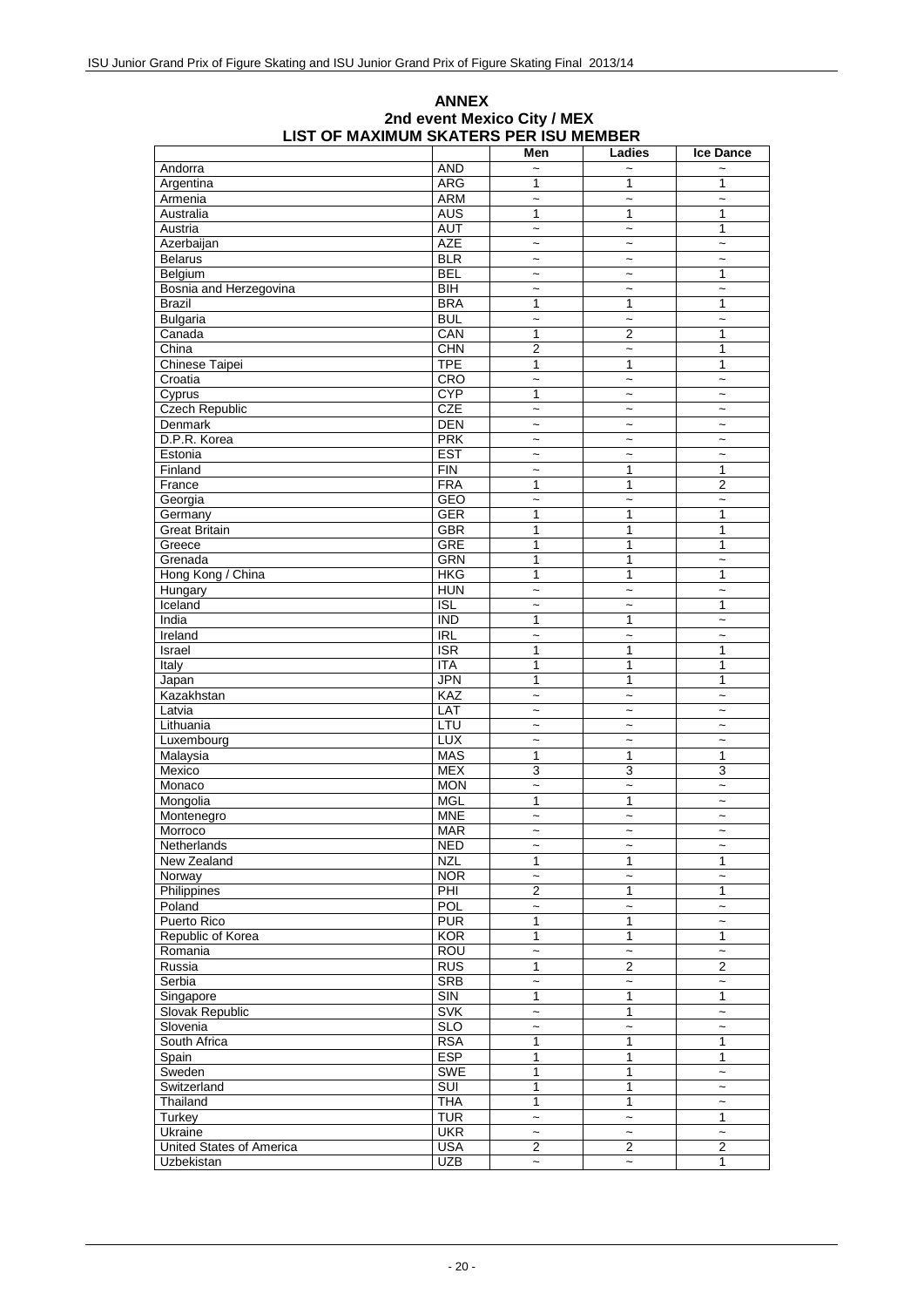#### **Ice Dance** Andorra | AND ~ 1 ~ Argentina | ARG ~ | ~ 1 | ~ Armenia ARM 1 1 ~ ~ Australia AUS ~ 1 1 ~ Austria AUT 1 1 1 1 Azerbaijan AZE ~ ~ 1 ~ Belarus BLR 1 ~ 1 ~ Belgium |BEL | ~ | ~ | 1 Bosnia and Herzegovina BIH 1 1 1 1  $\sim$ <br>Brazil BRA 1 1  $\sim$ Brazil BRA 1 1 ~ ~ Bulgaria BUL ~ ~ 1 ~ Canada CAN 1 2 3 1 China CHN 2 1 3 ~ Chinese Taipei TPE 1 - 1 - 1 - 2<br>Croatia CRO 1 1 - 2 1 Croatia CRO 1 1 ~ 1 Cyprus CYP ~ 1 1 ~ Czech Republic CZE 1 1 1 1 Denmark DEN ~ 1 ~ 1 D.P.R. Korea PRK 1 1 1 1 Estonia and  $\begin{array}{|c|c|c|c|c|c|}\hline \text{Estonia} & \sim & \begin{array}{|c|c|c|c|c|}\hline \text{X} & \sim & \end{array} & \sim & \begin{array}{|c|c|c|c|c|}\hline \text{X} & \sim & \end{array} & \begin{array}{|c|c|c|c|c|}\hline \text{X} & \sim & \end{array} & \begin{array}{|c|c|c|c|c|}\hline \text{X} & \sim & \end{array} & \begin{array}{|c|c|c|c|c|}\hline \text{X} & \sim & \end{array} & \begin{$ Finland FIN ~ ~ 1 ~ France FRA ~ 1 1 2 Georgia GEO ~ ~ 1 ~ Germany GER 1 1 2 1 Great Britain GBR 1 1 1 1 1 1 1 1 1 1 1 Greece GRE  $\sim$   $\sim$   $\sim$   $\sim$   $\sim$   $\sim$   $\sim$ Greece GRE ~ ~ ~ ~ Grenada GRN ~ ~ 1 ~ Hong Kong / China HKG ~ ~ 1 ~ Hungary | HUN | 1 | 1 1 Iceland ISL ~ ~ 1 1 India | IND | ~ | ~ | ~ | 1 Ireland | IRL | ~ | ~ | ~ | ~ Israel | ISR 1 | ~ Italy | ITA | 1 | 1 2 | 1 Japan JPN 1 1 1 ~ Kazakhstan | KAZ | ~ | ~ | ~ | 1 Latvia LAT ~ 1 ~ ~ Lithuania LTU ~ ~ ~ ~ Luxembourg | LUX | 1 | 1 | ~ Malaysia | MAS | ~ | ~ 1 | 1 Mexico | MEX | ~ | ~ | ~ | ~ Monaco MON 1 1 ~ ~ Mongolia MGL ~ ~ 1 ~ Montenegro | MNE 1 ~ Morroco | MAR | ~ | ~ 1 Netherlands NED ~ ~ 2 1 New Zealand NZL  $\sim$  1<br>Norway NOR 1  $\sim$  2 Norway NOR 1 ~ ~ ~ Philippines PHI 2 ~ 1 ~ Poland POL 1 1 2 ~ Puerto Rico | PUR | ~ | ~ | 1 | ~ Republic of Korea KOR 1 1 1 1 Romania ROU ~ ~ 1 ~ Russia |RUS | 1 | 2 3 | 2 Serbia SRB 1 1 ~ 1 Singapore | SIN ~ | ~ ~ | ~ Slovak Republic SVK 3 3 no limitation 3<br>Slovenia SLO 1 1 2 1 Slovenia SLO 1 1 ~ 1 South Africa | RSA 1 ~ Spain ESP 1 ~ ~ 1 Sweden SWE 1 1 1 ~ Switzerland SUI 1 1 1 ~ Thailand THA ~ ~ 1 1 Turkey | TUR | ~ | ~ | ~ | 1 Ukraine UKR 1 1 2 1 United States of America USA 2 2 3 2

### **ANNEX 3rd event Kosice / SVK LIST OF MAXIMUM SKATERS PER ISU MEMBER**

Uzbekistan UZB 1 1 ~ 1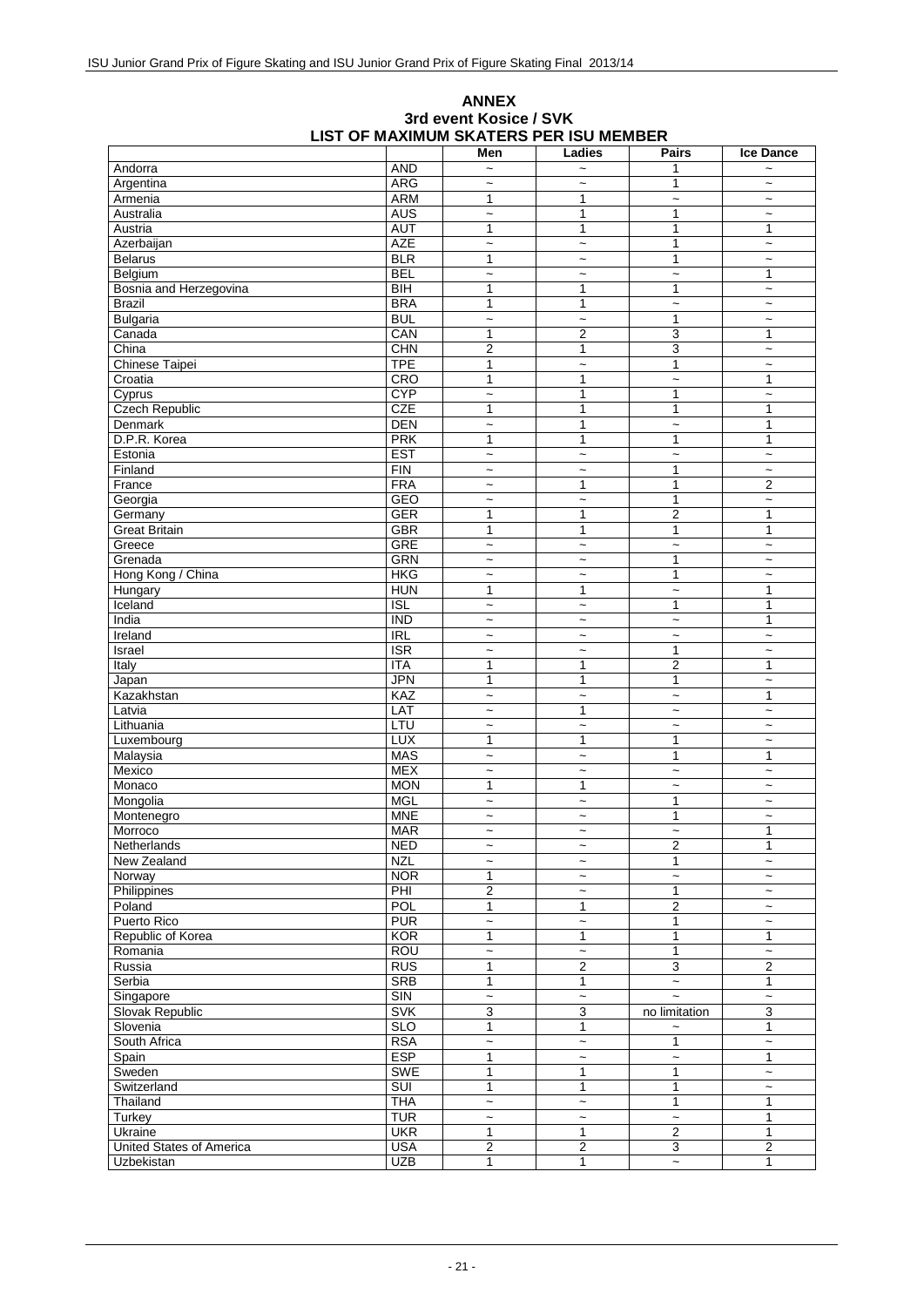#### **ANNEX 4th event Gdansk / POL LIST OF MAXIMUM SKATERS PER ISU MEMBER**

|                          |                          | Men                       | Ladies                         | <b>Ice Dance</b>          |
|--------------------------|--------------------------|---------------------------|--------------------------------|---------------------------|
| Andorra                  | <b>AND</b>               | $\ddot{ }$                | $\tilde{\phantom{a}}$          |                           |
| Argentina                | <b>ARG</b>               | $\tilde{}$                | $\tilde{}$                     | 1                         |
| Armenia                  | <b>ARM</b>               | 1                         | $\tilde{}$                     | $\tilde{\phantom{a}}$     |
| Australia                | <b>AUS</b>               | 1                         | 1                              | $\widetilde{\phantom{m}}$ |
| Austria                  | <b>AUT</b>               | $\tilde{\phantom{a}}$     | 1                              | $\tilde{\phantom{a}}$     |
| Azerbaijan               | <b>AZE</b>               | 1                         | 1                              | $\tilde{\phantom{a}}$     |
| <b>Belarus</b>           | <b>BLR</b>               | 1                         | 1                              | 1                         |
| Belgium                  | <b>BEL</b>               | $\ddot{\phantom{1}}$      | $\tilde{}$                     | $\tilde{}$                |
| Bosnia and Herzegovina   | $\overline{BH}$          | $\ddot{\phantom{1}}$      | $\ddot{\phantom{1}}$           | 1                         |
| <b>Brazil</b>            | <b>BRA</b>               | $\tilde{}$                | $\tilde{}$                     | $\tilde{\phantom{a}}$     |
| <b>Bulgaria</b>          | <b>BUL</b>               | 1                         | 1                              | 1                         |
| Canada                   | CAN                      | 1                         | $\overline{c}$                 | $\mathbf{1}$              |
| China                    | CHN                      | $\overline{2}$            | 1                              | 1                         |
| Chinese Taipei           | <b>TPE</b>               | 1                         | 1                              | $\ddot{\phantom{0}}$      |
| Croatia                  | CRO                      | $\tilde{}$                | $\ddot{\phantom{0}}$           | $\tilde{}$                |
| Cyprus                   | <b>CYP</b>               | $\tilde{}$                | $\tilde{}$                     | 1                         |
| <b>Czech Republic</b>    | <b>CZE</b>               | $\mathbf{1}$              | 1                              | 1                         |
| Denmark                  | <b>DEN</b>               | $\overline{ }$            | $\tilde{}$                     | $\tilde{\phantom{a}}$     |
| D.P.R. Korea             | <b>PRK</b>               | $\tilde{}$                | $\tilde{}$                     | $\tilde{}$                |
| Estonia                  | <b>EST</b>               | 1                         | 1                              | 1                         |
| Finland                  | FIN                      | 1                         | 1                              | 1                         |
| France                   | <b>FRA</b>               | 1                         | 1                              | $\overline{2}$            |
| Georgia                  | <b>GEO</b>               | 1                         | 1                              | $\overline{\phantom{0}}$  |
| Germany                  | <b>GER</b>               | 1                         | 1                              | 1                         |
| <b>Great Britain</b>     | GBR                      | $\ddot{\phantom{0}}$      | $\ddot{\phantom{1}}$           | 1                         |
| Greece                   | <b>GRE</b>               | $\tilde{}$                | $\ddot{\phantom{1}}$           | 1                         |
| Grenada                  | GRN                      | $\overline{\phantom{0}}$  | $\sim$                         | 1                         |
| Hong Kong / China        | <b>HKG</b>               | 1                         | 1                              | $\tilde{}$                |
| Hungary                  | <b>HUN</b>               | $\overline{\phantom{0}}$  | $\ddot{\phantom{0}}$           | $\tilde{\phantom{a}}$     |
| Iceland                  | <b>ISL</b>               | $\tilde{\phantom{a}}$     | $\tilde{}$                     | $\tilde{}$                |
| India                    | <b>IND</b>               | $\tilde{}$                | $\tilde{}$                     | $\tilde{\phantom{a}}$     |
| Ireland                  | <b>IRL</b>               | 1                         | 1                              | $\tilde{}$                |
| Israel                   | <b>ISR</b>               | $\ddot{\phantom{1}}$      | $\tilde{}$                     | $\tilde{}$                |
| Italy                    | <b>ITA</b>               | $\tilde{\phantom{a}}$     | $\tilde{}$                     | $\widetilde{\phantom{m}}$ |
| Japan                    | JPN                      | 1                         | 1                              | $\tilde{\phantom{a}}$     |
| Kazakhstan               | KAZ                      | $\overline{ }$            | $\overline{\phantom{0}}$       | $\tilde{}$                |
| Latvia                   | LAT                      | 1                         | 1                              | $\tilde{\phantom{a}}$     |
| Lithuania                | LTU                      | $\tilde{}$                | $\tilde{}$                     | $\tilde{}$                |
| Luxembourg               | <b>LUX</b>               | $\tilde{\phantom{a}}$     | $\ddot{\phantom{1}}$           | 1<br>$\sim$               |
| Malaysia<br>Mexico       | <b>MAS</b><br><b>MEX</b> | 1<br>1                    | 1<br>1                         | 1                         |
| Monaco                   | <b>MON</b>               | $\ddot{\phantom{1}}$      | $\ddot{\phantom{1}}$           | 1                         |
| Mongolia                 | <b>MGL</b>               | $\tilde{\phantom{a}}$     | $\widetilde{\phantom{m}}$      | $\mathbf{1}$              |
| Montenegro               | <b>MNE</b>               | $\tilde{}$                | $\tilde{\phantom{a}}$          | $\tilde{\phantom{a}}$     |
| Morroco                  | <b>MAR</b>               | $\tilde{}$                | $\tilde{}$                     | $\tilde{\phantom{a}}$     |
| Netherlands              | <b>NED</b>               | $\widetilde{\phantom{m}}$ |                                |                           |
| New Zealand              | <b>NZL</b>               | 1                         | $\widetilde{\phantom{m}}$<br>1 | $\tilde{}$<br>1           |
| Norway                   | <b>NOR</b>               | $\mathbf{1}$              | 1                              | $\sim$                    |
| Philippines              | PHI                      | $\boldsymbol{2}$          | 1                              | 1                         |
| Poland                   | POL                      | $\overline{3}$            | 3                              | 3                         |
| Puerto Rico              | <b>PUR</b>               | $\tilde{}$                | $\tilde{}$                     | $\tilde{\phantom{a}}$     |
| Republic of Korea        | KOR                      | 1                         | 1                              | $\ddot{\phantom{0}}$      |
| Romania                  | <b>ROU</b>               | $\ddot{ }$                | $\sim$                         | $\sim$                    |
| Russia                   | <b>RUS</b>               | 1                         | $\overline{2}$                 | 2                         |
| Serbia                   | SRB                      | $\tilde{}$                | $\tilde{}$                     | $\tilde{\phantom{a}}$     |
| Singapore                | $\overline{\text{S}}$    | $\widetilde{\phantom{m}}$ | $\tilde{\phantom{a}}$          | $\tilde{\phantom{a}}$     |
| <b>Slovak Republic</b>   | <b>SVK</b>               | 1                         | 1                              | $\tilde{}$                |
| Slovenia                 | <b>SLO</b>               | $\ddot{\phantom{0}}$      | $\ddot{\phantom{0}}$           | $\tilde{\phantom{a}}$     |
| South Africa             | <b>RSA</b>               | 1                         | 1                              | $\tilde{}$                |
| Spain                    | <b>ESP</b>               | 1                         | 1                              | $\mathbf{1}$              |
| Sweden                   | <b>SWE</b>               | $\ddot{\phantom{0}}$      | $\mathbf{1}$                   | $\sim$                    |
| Switzerland              | <b>SUI</b>               | $\widetilde{\phantom{m}}$ | $\ddot{\phantom{0}}$           | 1                         |
| Thailand                 | <b>THA</b>               | $\widetilde{\phantom{m}}$ | $\tilde{}$                     | $\tilde{}$                |
| Turkey                   | <b>TUR</b>               | $\tilde{\phantom{a}}$     | $\tilde{}$                     | 1                         |
| Ukraine                  | <b>UKR</b>               | $\mathbf{1}$              | $\mathbf{1}$                   | $\mathbf{1}$              |
| United States of America | <b>USA</b>               | $\overline{2}$            | $\overline{2}$                 | $\overline{2}$            |
| <b>Uzbekistan</b>        | <b>UZB</b>               | $\tilde{\phantom{a}}$     | $\tilde{\phantom{a}}$          | 1                         |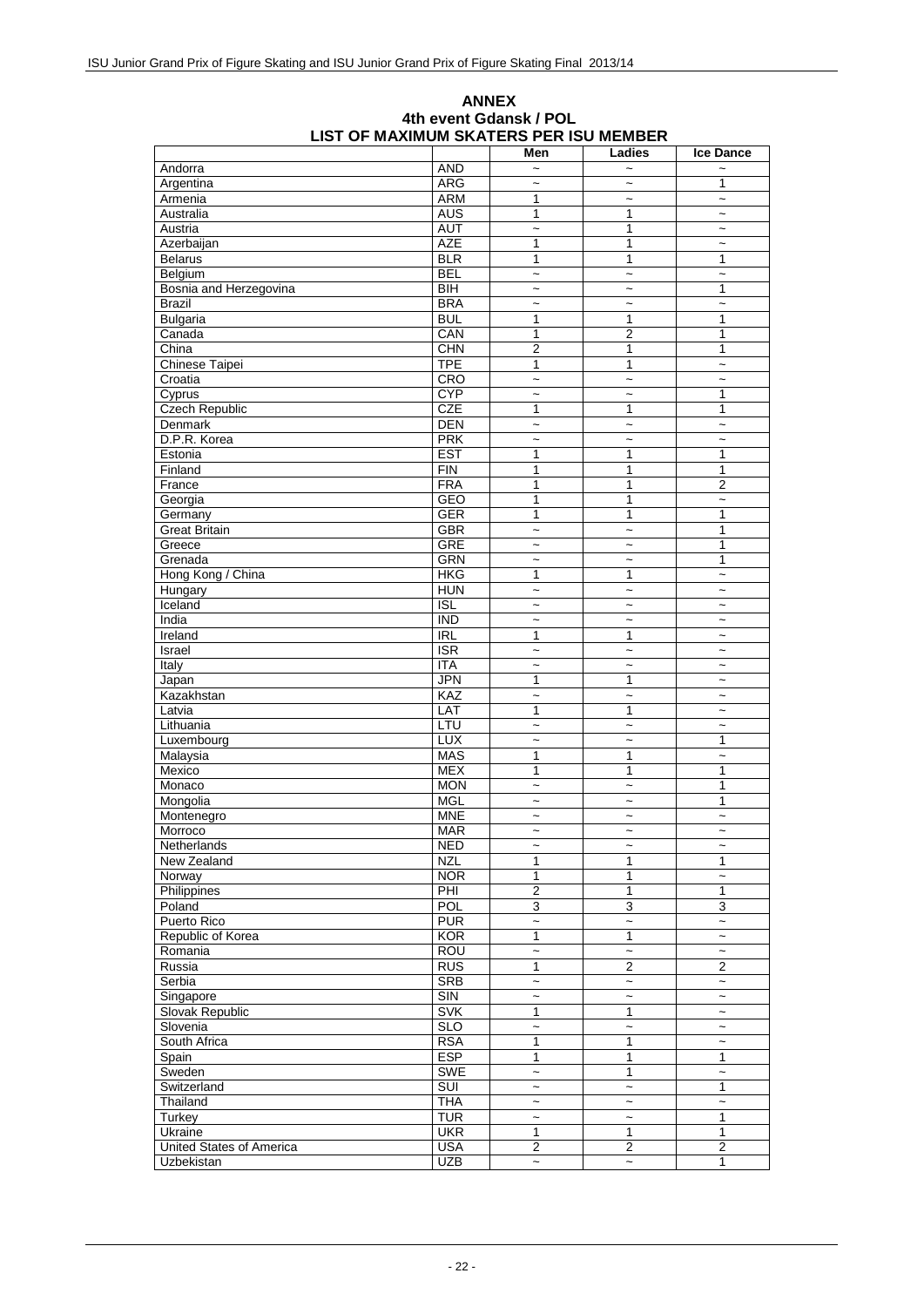#### **Ice Dance** Andorra AND 1 1 ~ ~ Argentina | ARG ~ | ~ 1 | ~ Armenia ARM 1 ~ 1 1 Australia | AUS | ~ | ~ ~ | ~ Austria AUT ~ 1 1 ~ Azerbaijan AZE ~ ~ ~ ~ Belarus BLR 3 3 no limitation 3 Belgium BEL 1 1 1 1 Bosnia and Herzegovina BIH and The Research Contract in the Second Second Second Second Second Second Second Second Second Second Second Second Second Second Second Second Second Second Second Second Second Second Second S Brazil BRA 1 1 1 1 Bulgaria BUL 1 1 ~ 1 Canada CAN 1 2 3 1 China CHN 2 1 3 1 Chinese Taipei TPE 1 - 1 - 1 - 2<br>Croatia CRO - 2 - 1 - 2 Croatia CRO ~ ~ 1 ~ Cyprus CYP 1 1 ~ 1 Czech Republic CZE  $\sim$   $\sim$   $\sim$  1 Denmark DEN 1 1 1 ~ D.P.R. Korea | PRK | ~ | ~ | ~ | ~ Estonia EST ~ ~ 1 ~ Finland FIN 1 1 ~ ~ France FRA 1 1 1 2 Georgia | GEO | ~ | ~ | ~ | ~ Germany GER 1 1 2 1 Great Britain GBR 1 ~ 1 ~ Greece Greece GRE  $\sim$  1 1  $\sim$ Grenada GRN ~ ~ ~ ~ Hong Kong / China HKG ~ ~ 1 1 Hungary | HUN | 1 | 1 | ~ Iceland ISL 1 1 1 ~ India IND ~ ~ 1 ~ Ireland | IRL | ~ | ~ | 1 | 1 Israel | ISR 1 | ~ Italy | ITA | 1 | 1 2 | 1 Japan JPN 1 1 ~ ~ Kazakhstan KAZ 1 1 1 ~ Latvia LAT ~ 1 1 1 Lithuania LTU ~ 1 ~ ~ Luxembourg | LUX | ~ | ~ 1 | 1 Malaysia | MAS ~ | ~ | ~ Mexico | MEX | ~ | ~ 1 | ~ Monaco MON 1 1 1 ~ Mongolia MGL ~ ~ ~ ~ Montenegro MNE ~ ~ 1 1 Morroco MAR 1 1 ~ ~ Netherlands NED ~ ~ 2 1 New Zealand NZL  $\sim$   $\sim$  1<br>Norway Norway NOR  $\sim$  1 Norway NOR ~ ~ 1 ~ Philippines PHI 2 ~ ~ ~ Poland | POL | ~ | ~ | 2 | ~ Puerto Rico | PUR | ~ | ~ | 1 | 1 Republic of Korea KOR 1 1 ~ 1<br>Romania ROU 1 1 1 1 1 Romania ROU 1 1 1 1 Russia |RUS | 1 | 2 3 | 2 Serbia SRB ~ ~ 1 ~ Singapore | SIN ~ | ~ ~ | ~ Slovak Republic SVK  $\sim$   $\sim$  1  $\sim$  5lovak Republic SLO 1 1  $\sim$  1 Slovenia SLO 1 1 ~ 1 South Africa | RSA | | ~ 1 | 1 Spain ESP ~ ~ ~ ~ Sweden SWE 1 1 ~ ~ Switzerland | SUI | ~ | ~ | 1 | ~ Thailand THA ~ ~ 1 1 Turkey | TUR | 1 | 1 | 1 | 1 Ukraine UKR 1 1 2 1 United States of America USA 2 2 3 2

### **ANNEX 5th event Minsk / BLR LIST OF MAXIMUM SKATERS PER ISU MEMBER**

Uzbekistan UZB 1 1 ~ 1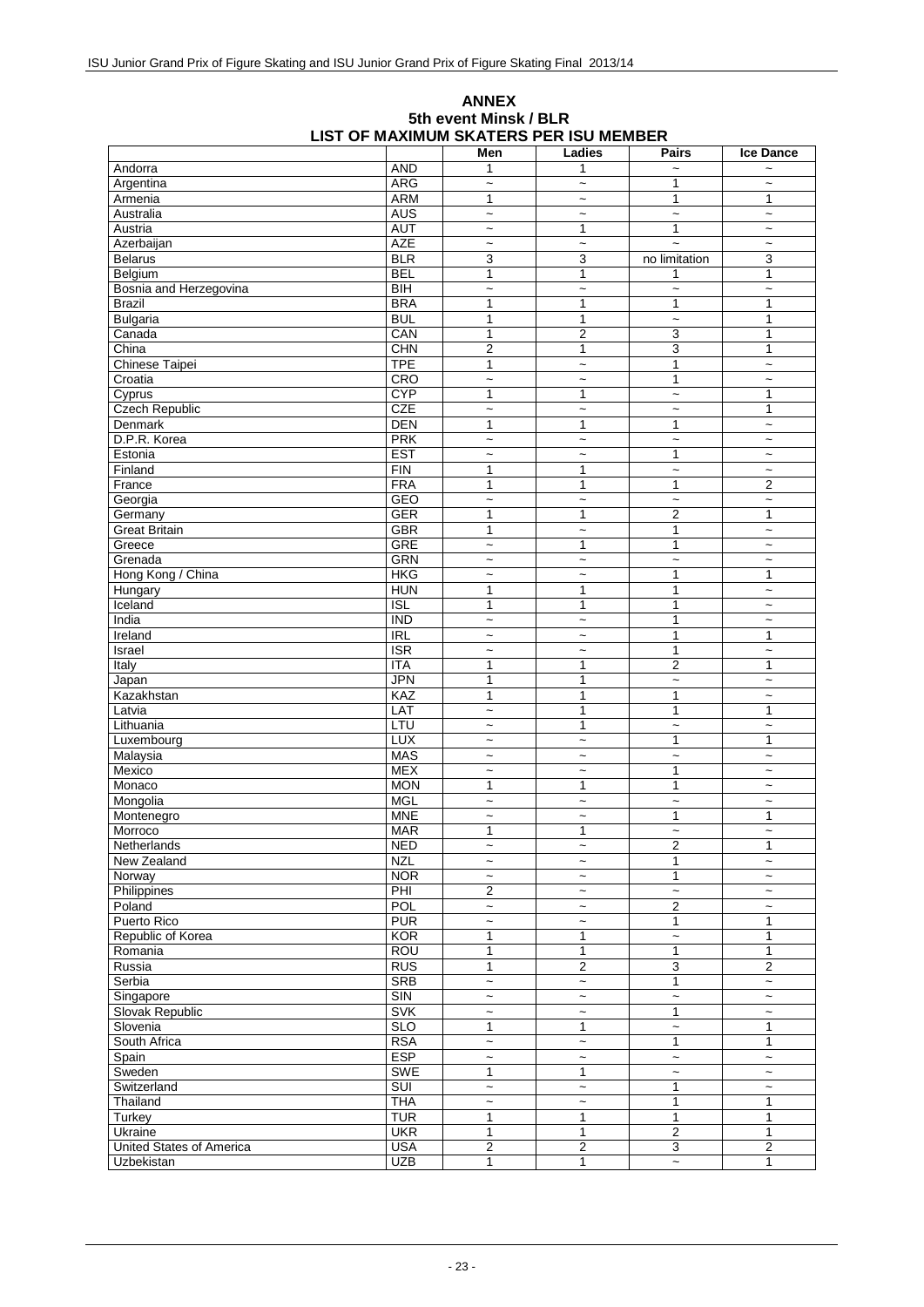#### **ANNEX 6th event Ostrava / CZE LIST OF MAXIMUM SKATERS PER ISU MEMBER**

|                          |                  | Men                       | Ladies                    | <b>Pairs</b>              | <b>Ice Dance</b>          |
|--------------------------|------------------|---------------------------|---------------------------|---------------------------|---------------------------|
| Andorra                  | <b>AND</b>       |                           |                           | 1                         |                           |
| Argentina                | <b>ARG</b>       | 1                         | 1                         | $\tilde{}$                | $\tilde{}$                |
| Armenia                  | <b>ARM</b>       | $\mathbf{1}$              | 1                         | $\tilde{}$                | $\tilde{\phantom{a}}$     |
| Australia                | <b>AUS</b>       | $\mathbf{1}$              | 1                         | 1                         | $\tilde{}$                |
| Austria                  | <b>AUT</b>       | $\mathbf{1}$              | $\mathbf{1}$              | $\tilde{}$                | 1                         |
| Azerbaijan               | <b>AZE</b>       | $\tilde{}$                | $\tilde{}$                | 1                         | $\widetilde{\phantom{m}}$ |
| <b>Belarus</b>           | <b>BLR</b>       | $\mathbf{1}$              | $\tilde{}$                | $\tilde{}$                | $\tilde{\phantom{a}}$     |
| Belgium                  | <b>BEL</b>       | $\widetilde{\phantom{m}}$ | $\sim$                    | 1                         | $\sim$                    |
| Bosnia and Herzegovina   | <b>BIH</b>       | 1                         | 1                         | 1                         | 1                         |
| <b>Brazil</b>            | <b>BRA</b>       | $\mathbf{1}$              | 1                         | $\tilde{}$                | $\widetilde{\phantom{m}}$ |
| Bulgaria                 | <b>BUL</b>       | $\tilde{}$                | $\ddot{ }$                | $\mathbf{1}$              | $\tilde{\phantom{a}}$     |
| Canada                   | CAN              | 1                         | $\boldsymbol{2}$          | 3                         | $\mathbf{1}$              |
| China                    | <b>CHN</b>       | $\boldsymbol{2}$          | $\mathbf{1}$              | $\overline{3}$            | 1                         |
| <b>Chinese Taipei</b>    | <b>TPE</b>       | 1                         | $\tilde{}$                | $\tilde{}$                | 1                         |
| Croatia                  | CRO              | $\tilde{\phantom{a}}$     | $\tilde{}$                | $\mathbf{1}$              | $\tilde{}$                |
| Cyprus                   | <b>CYP</b>       | $\tilde{}$                | $\sim$                    | 1                         | $\sim$                    |
| <b>Czech Republic</b>    | CZE              | 3                         | $\overline{3}$            | no limitation             | 3                         |
| Denmark                  | <b>DEN</b>       | $\tilde{}$                | $\tilde{}$                | $\tilde{\phantom{a}}$     | 1                         |
| D.P.R. Korea             | <b>PRK</b>       | $\tilde{\phantom{a}}$     | $\tilde{}$                | $\mathbf{1}$              | $\mathbf{1}$              |
| Estonia                  | <b>EST</b>       | $\tilde{}$                | 1                         | $\overline{\phantom{0}}$  | $\tilde{\phantom{a}}$     |
| Finland                  | <b>FIN</b>       | 1                         | $\mathbf{1}$              | 1                         | $\tilde{}$                |
| France                   | <b>FRA</b>       | $\mathbf{1}$              | 1                         | $\tilde{}$                | $\overline{2}$            |
| Georgia                  | <b>GEO</b>       | $\tilde{}$                | $\tilde{}$                | 1                         | $\tilde{\phantom{a}}$     |
| Germany                  | <b>GER</b>       | $\mathbf{1}$              | $\mathbf{1}$              | 2                         | $\mathbf{1}$              |
| <b>Great Britain</b>     | <b>GBR</b>       | $\mathbf{1}$              | 1                         | $\overline{a}$            | 1                         |
| Greece                   | GRE              | $\tilde{}$                | $\tilde{}$                | 1                         | $\tilde{\phantom{a}}$     |
| Grenada                  | <b>GRN</b>       | $\tilde{}$                | $\tilde{}$                | 1                         | $\widetilde{\phantom{m}}$ |
| Hong Kong / China        | <b>HKG</b>       | $\tilde{}$                | $\tilde{}$                | $\tilde{}$                | $\tilde{\phantom{a}}$     |
| Hungary                  | <b>HUN</b>       | $\sim$                    | $\mathbf{1}$              | $\sim$                    | $\mathbf{1}$              |
| Iceland                  | $\overline{ISL}$ | $\tilde{}$                | $\overline{a}$            | 1                         | $\tilde{\phantom{a}}$     |
| India                    | $\overline{IND}$ | 1                         | 1                         | 1                         | $\tilde{}$                |
| Ireland                  | <b>IRL</b>       | $\tilde{\phantom{a}}$     | $\ddot{\phantom{0}}$      | $\tilde{\phantom{a}}$     | $\tilde{}$                |
| Israel                   | <b>ISR</b>       | 1                         | 1                         | $\tilde{}$                | 1                         |
| Italy                    | <b>ITA</b>       | $\tilde{\phantom{a}}$     | $\tilde{}$                | $\overline{2}$            | 1                         |
| Japan                    | <b>JPN</b>       | 1                         | 1                         | 1                         | 1                         |
| Kazakhstan               | KAZ              | $\tilde{}$                | $\tilde{}$                | $\mathbf{1}$              | $\mathbf{1}$              |
| Latvia                   | LAT              | $\sim$                    | $\tilde{}$                | $\ddot{ }$                | $\ddot{\phantom{0}}$      |
| Lithuania                | LTU              | $\tilde{}$                | $\tilde{}$                | 1                         | $\tilde{}$                |
| Luxembourg               | <b>LUX</b>       | $\mathbf{1}$              | $\mathbf{1}$              | $\tilde{}$                | $\tilde{\phantom{a}}$     |
| Malaysia                 | <b>MAS</b>       | $\mathbf{1}$              | $\tilde{}$                | 1                         | $\widetilde{\phantom{m}}$ |
| Mexico                   | <b>MEX</b>       | $\tilde{}$                | $\tilde{}$                | 1                         | $\overline{\phantom{0}}$  |
| Monaco                   | <b>MON</b>       | $\tilde{}$                | $\sim$                    | $\sim$                    | $\tilde{\phantom{a}}$     |
| Mongolia                 | <b>MGL</b>       | $\tilde{}$                | $\tilde{}$                | 1                         | 1                         |
| Montenegro               | <b>MNE</b>       | $\mathbf{1}$              | 1                         | $\tilde{}$                | $\tilde{}$                |
| Morroco                  | <b>MAR</b>       | $\tilde{}$                | $\tilde{}$                | $\mathbf{1}$              | $\mathbf{1}$              |
| Netherlands              | <b>NED</b>       | 1                         | 1                         | 2                         | $\widetilde{\phantom{m}}$ |
| New Zealand              | <b>NZL</b>       | $\tilde{}$                | $\tilde{}$                | $\ddot{\phantom{1}}$      | $\tilde{}$                |
| Norway                   | <b>NOR</b>       | $\tilde{}$                | $\widetilde{\phantom{m}}$ | 1                         | 1                         |
| Philippines              | PHI              | $\overline{2}$            | $\mathbf{1}$              | $\mathbf{1}$              | $\widetilde{\phantom{m}}$ |
| Poland                   | POL              | $\mathbf{1}$              | $\ddot{ }$                | $\overline{2}$            | 1                         |
| Puerto Rico              | <b>PUR</b>       | $\tilde{}$                | $\tilde{}$                | $\tilde{}$                | $\tilde{}$                |
| Republic of Korea        | KOR              | $\tilde{}$                | $\mathbf{1}$              | $\mathbf{1}$              | $\mathbf{1}$              |
| Romania                  | <b>ROU</b>       | $\tilde{}$                | $\tilde{}$                | $\widetilde{\phantom{m}}$ | $\tilde{\phantom{a}}$     |
| Russia                   | <b>RUS</b>       | $\mathbf{1}$              | $\overline{2}$            | $\overline{3}$            | $\overline{c}$            |
| Serbia                   | <b>SRB</b>       | $\mathbf{1}$              | $\mathbf{1}$              | 1                         | $\tilde{\phantom{a}}$     |
| Singapore                | SIN              | $\tilde{}$                | $\tilde{}$                | $\mathbf{1}$              | $\tilde{}$                |
| Slovak Republic          | <b>SVK</b>       | $\mathbf{1}$              | $\overline{1}$            | $\widetilde{\phantom{m}}$ | 1                         |
| Slovenia                 | <b>SLO</b>       | $\tilde{\phantom{a}}$     | $\mathbf{1}$              | 1                         | 1                         |
| South Africa             | <b>RSA</b>       | $\tilde{}$                | $\overline{\phantom{a}}$  | $\tilde{}$                | $\tilde{}$                |
| Spain                    | <b>ESP</b>       | $\mathbf{1}$              | $\mathbf{1}$              | 1                         | $\mathbf{1}$              |
| Sweden                   | <b>SWE</b>       | $\tilde{}$                | $\overline{\phantom{a}}$  | 1                         | $\tilde{}$                |
| Switzerland              | <b>SUI</b>       | $\mathbf{1}$              | $\mathbf{1}$              | $\widetilde{\phantom{m}}$ | $\mathbf{1}$              |
| Thailand                 | <b>THA</b>       | $\mathbf{1}$              | 1                         | 1                         | $\tilde{\phantom{a}}$     |
| Turkey                   | <b>TUR</b>       | $\mathbf{1}$              | $\mathbf{1}$              | 1                         | $\tilde{}$                |
| Ukraine                  | <b>UKR</b>       | $\widetilde{\phantom{m}}$ | $\tilde{}$                | $\overline{2}$            | 1                         |
| United States of America | <b>USA</b>       | $\overline{2}$            | $\overline{2}$            | $\overline{3}$            | $\overline{2}$            |
| Uzbekistan               | <b>UZB</b>       | $\tilde{}$                | $\tilde{}$                | 1                         | 1                         |